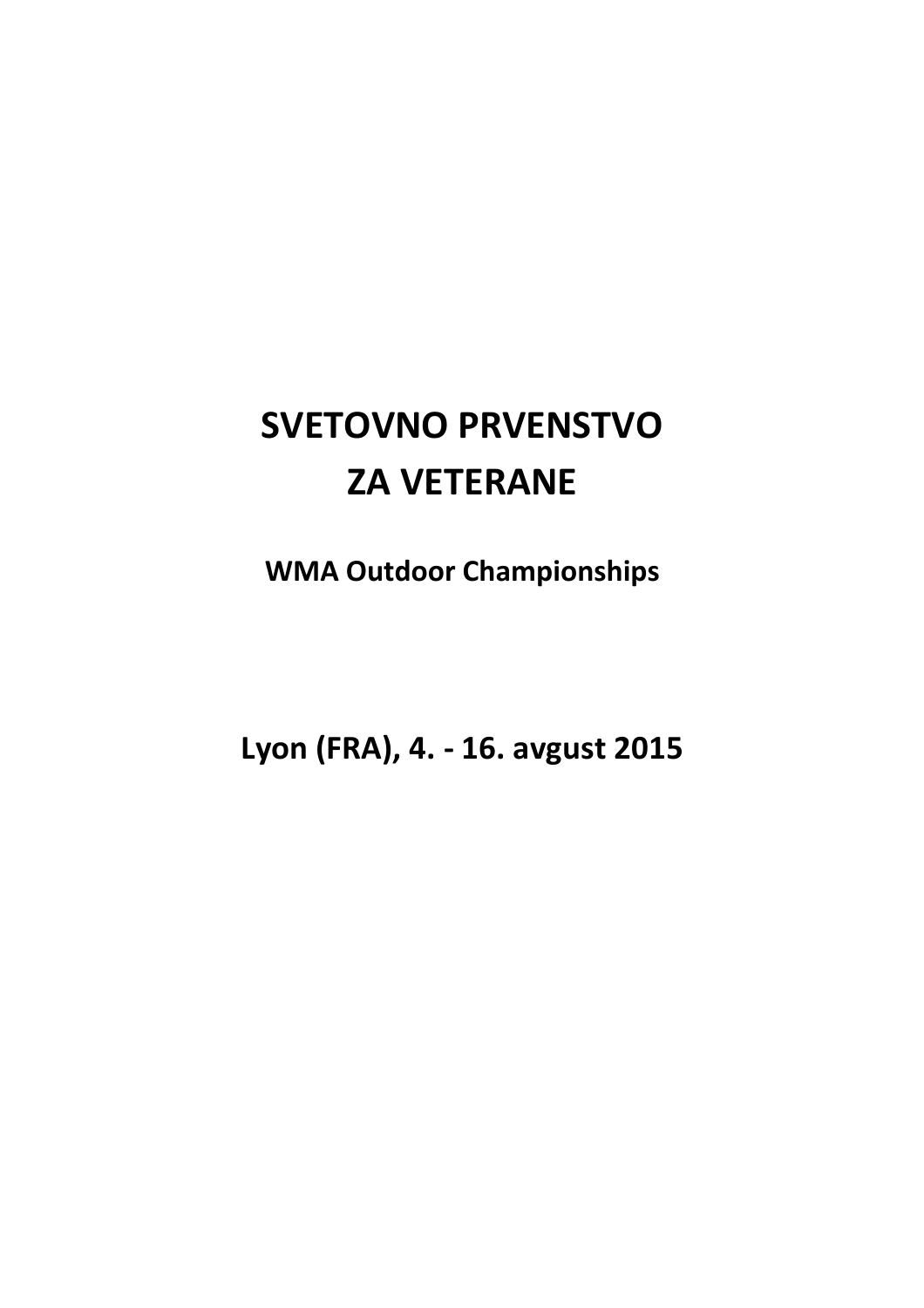M70 Half Marathon / 16.08. ========================================================================== 70 WMA: # 1:28:37,00 Name **Age Team** Age Team Finals H# Points ========================================================================== Results - Men 70 1 7479 Anderegg, Albert M70 Switzerland 1:25:11,00# 1 2 4488 Ford, Martin M71 Great Britai 1:30:07,00 1 3 4508 Giles, Peter M71 Great Britai 1:32:48,00 2 4 4649 Morris, John M70 Great Britai 1:32:59,00 1 5 403 Mathewson, Donald M71 Australia 1:35:05,00 1 6 7230 Postigo, Antonio M70 Spain 1:35:11,00 2 7 3942 Lessing, Peter M74 Germany 1:36:14,00 1 8 4663 Newton, Geoffrey M70 Great Britai 1:37:18,00 2 9 2918 Merrer, Jean Claud M70 France 1:39:41,00 1 10 4105 Schaper, Wolfgang M71 Germany 1:43:32,00 2 11 1839 Bottone, Alain M71 France 1:44:13,00 2 12 1090 Sun, Yuquan M73 China (Peopl 1:46:15,00 2 13 483 White, George M70 Australia 1:46:35,00 1 14 3989 Molero-Membrilla, M74 Germany 1:46:39,00 1 15 4349 Brennan, Philip M72 Great Britai 1:47:47,00 1 16 2827 Maillard, Gérard M72 France 1:48:27,00 2  **17 6769 Posel, Bojan M70 Slovenia 1:48:34,00 2**  18 6184 van Gilst, John M70 Netherlands 1:50:03,00 2 19 1861 Bouton, Joël M70 France 1:52:35,00 2 20 4415 Davey, Ralph M70 Great Britai 1:54:20,00 2 21 1956 Chapuis, Raymond M71 France 1:54:25,00 2 22 4897 Hernández, Fulgenc M74 Guatemala 1:55:41,00 2 23 4137 Schoormann, Herber M73 Germany 1:59:42,00 2 24 4327 Black, Kenneth M71 Great Britai 2:07:38,00 2 25 6223 Eustace, Alan M73 New Zealand 2:56:41,00 2 M50 100 Short Hurdles (13.00-0.914-8.50) / 14.08. ======================================================================== WMA: # 13,57 Name Age Team Prelims Wind H# ======================================================================== Preliminaries 1 5536 Oberhofer, Thomas M50 Italy 14,43Q -0.4 4<br>2 7730 Blakemore, Damon M53 United State 14,52Q -0.6 1 2 7730 Blakemore, Damon M53 United State 14,52Q -0.6 1 3 2371 Garrigues, Marin M50 France 14,54Q -0.6 2 4 4853 Wilkinson, Des M52 Great Britai 14,98Q -0.5 3 5 7697 Ashford, David M52 United State 14,43q -0.4 4 6 2195 Duez, Jean Luc M52 France 14,55q -0.4 4 7 4355 Brown, Donald M51 Great Britai 14,83q -0.6 2 8 6060 Bakx, Wan M51 Netherlands 14,99q -0.6 1 9 574 Beckers, Serge M52 Belgium 15,12q -0.5 3  **10 6755 Božiček, Marko M53 Slovenia 15,16q -0.6 1**  11 4719 Reddington, Glen M52 Great Britai 15,29q -0.5 3 12 3714 Freyer, Michael M50 Germany 15,85q -0.5 3 13 3686 Eigenstetter, Mark M51 Germany 15,94q -0.5 3 14 5257 Amerio, Roberto M50 Italy 16,21q -0.6 1 15 5721 Inoue, Akihiro M54 Japan 16,23q -0.4 4 16 3954 Loth, Michael M54 Germany 18,10q -0.5 3 17 465 Taylor, Dean M52 Australia 18,13 -0.6 2 18 5411 Fasce, Luciano M54 Italy 18,23 -0.4 4 19 3771 Haeckert, Jens M53 Germany 18,93 -0.6 2 20 7269 Rof, Ricard M54 Spain 19,38 -0.4 4 21 1959 Charlet, Sylvain M54 France 19,47 -0.6 1 22 5019 Faredun Bamansha, M50 India 20,37 -0.6 1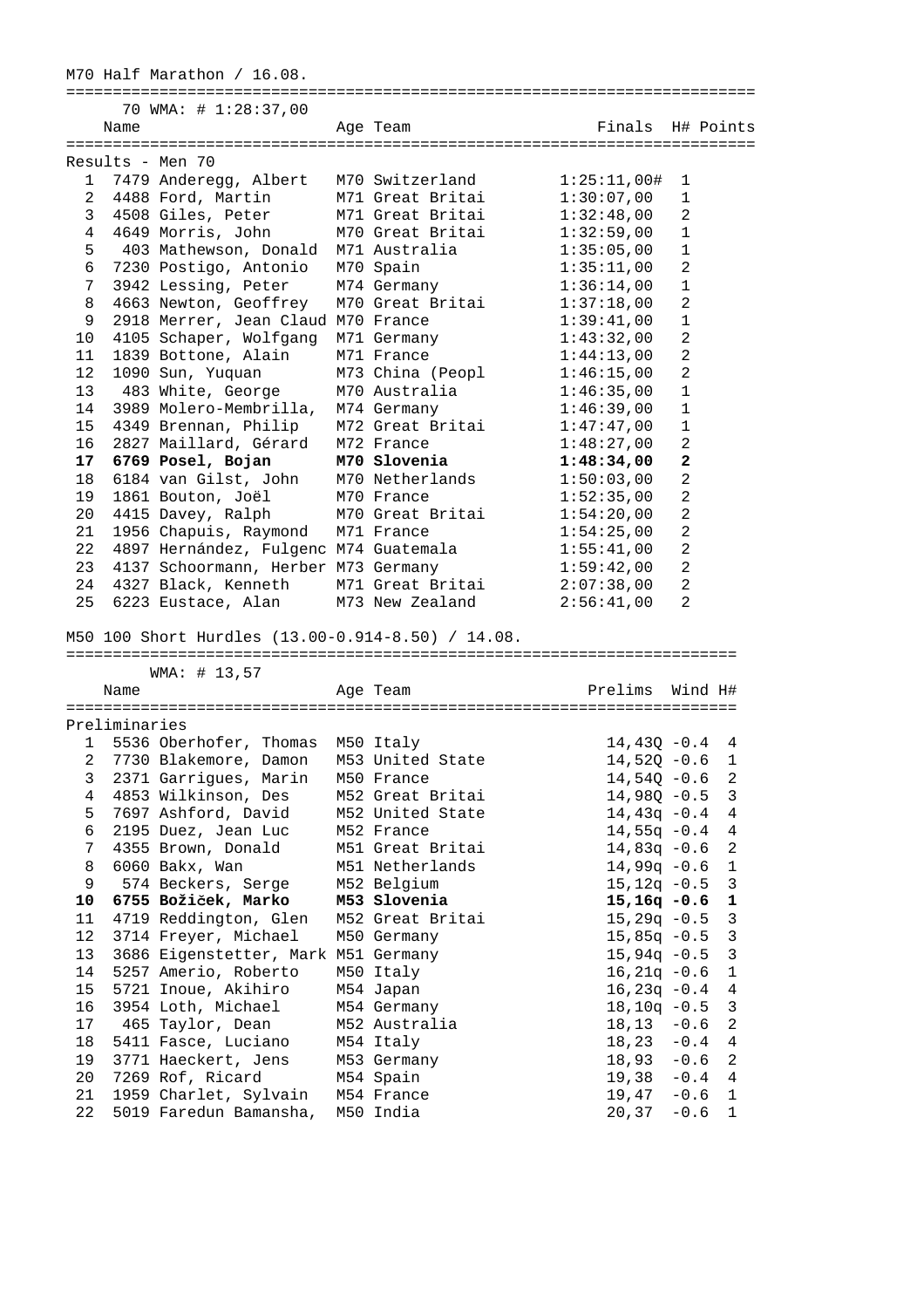M50 100 Short Hurdles (13.00-0.914-8.50) / 15.08. ======================================================================== WMA: # 13,57 Name Age Team Semis Wind H# ======================================================================== Semi-Finals<br>1 4355 Brown, Donald M51 Great Britai 1 4355 Brown, Donald M51 Great Britai 14,34Q 1.0 1 2 5536 Oberhofer, Thomas M50 Italy 14,440 1.4 2 3 2371 Garrigues, Marin M50 France 14,49Q 1.0 1 4 6060 Bakx, Wan M51 Netherlands 14,75Q 1.4 2 5 7730 Blakemore, Damon M53 United State 14,57Q 1.0 1 6 7697 Ashford, David M52 United State 14,81Q 1.4 2 7 2195 Duez, Jean Luc M52 France 14,65q 1.0 1  **8 6755 Božiček, Marko M53 Slovenia 14,94q 1.0 1**  9 4853 Wilkinson, Des M52 Great Britai 15,04 1.4 2 10 574 Beckers, Serge M52 Belgium 15,18 1.4 2 11 4719 Reddington, Glen M52 Great Britai 15,26 1.0 1 12 3686 Eigenstetter, Mark M51 Germany 15,88 1.4 2 13 5257 Amerio, Roberto M50 Italy 16,28 1.0 1 11 1/12 Nextrangeon, erem 12 erem 11-11-1/12 Nextrangeon, erem 12 erem 11-11-1/12<br>
12 3686 Eigenstetter, Mark M51 Germany 115,88 1.4 2<br>
14 3954 Loth, Michael M54 Germany 17,58 1.4 2 M50 100 Short Hurdles (13.00-0.914-8.50) / 15.08. ===================================================================== WMA: # 13,57 Name **Age Team** Age Team Finals Wind ===================================================================== Finals 1 5536 Oberhofer, Thomas M50 Italy 14,15 1.8<br>
2 7697 Ashford, David M52 United State 14,31 1.8<br>
3 2195 Duez, Jean Luc M52 France 14,33 1.8<br>
4 2371 Garrigues, Marin M50 France 14,34 1.8 2 7697 Ashford, David M52 United State 14,31 1.8 3 2195 Duez, Jean Luc M52 France 14,33 1.8 4 2371 Garrigues, Marin M50 France 14,34 1.8 5 6060 Bakx, Wan M51 Netherlands 14,41 1.8  **6 6755 Božiček, Marko M53 Slovenia 15,17 1.8**  7 7730 Blakemore, Damon M53 United State 15,45 1.8 -- 4355 Brown, Donald M51 Great Britai DNF 1.8 M40 400 Long Hurdles (0.914) / 09.08. =================================================================== WMA: # 49,69 Name Age Team Prelims H# =================================================================== Preliminaries 1 3536 Wavelet, Bruno M40 France 57,98Q 6 2 3140 Piot, Gerald M41 France 58,98Q 4 3 3440 Thommerel, Benoit M41 France 59,25Q 2 4 4323 Betts, Edward M44 Great Britai 59,28Q 5 5 1020 Gonzalez, Ivan M42 Chile 59,56Q 3 6 8029 Santi, Marcus M43 United State 59,68Q 1 7 195 Cela, Juan Marcelo M40 Argentina 59,82q 3 8 4994 Brinston Francis, M44 India 59,84q 2 9 7107 Lucas, Guillermo M40 Spain 1:00,00q 6 10 3982 Milde, Nils M40 Germany 1:00,05q 2 11 7149 Mascaraque, Santia M42 Spain 1:00,07q 1 12 4467 Edwards, Neal M43 Great Britai 1:00,63q 1 13 1856 Bourdeau, Guillaum M43 France 1:00,65q 5 14 807 Simoes, Herbert M44 Brazil 1:00,93q 4 15 5558 Pellanda, Roberto M40 Italy 1:00,99q 5 16 5319 Camaschella, Gian M44 Italy 1:01,50q 6 17 4414 Davey, Peter M41 Great Britai 1:01,53 2 18 3512 Vidal, Renaud M41 France 1:02,22 3 19 7442 Nikolajev, Sergej M42 Sweden 1:02,26 2 20 3426 Thevenin, Michael M40 France 1:02,69 4 21 2570 Janssen, Stephane M43 France 1:03,22 4  **22 6762 Kocjančič, Rok M40 Slovenia 1:03,74 6**  23 2494 Guy, Olivier M42 France 1:03,85 1 24 5354 Corrias, Marco M41 Italy 1:03,89 5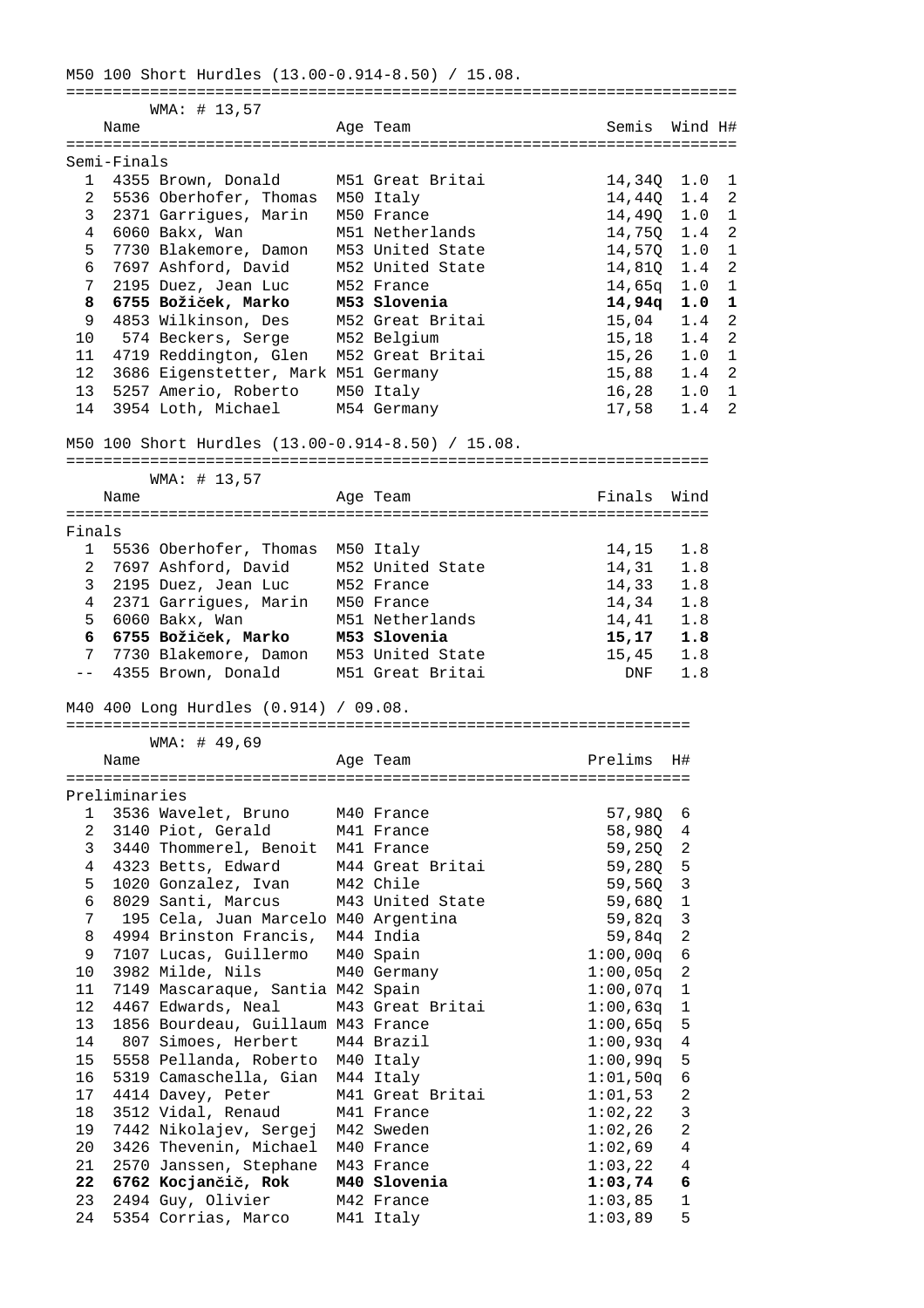25 5295 Bianchi, Marcello M43 Italy 1:04,92 1 26 3139 Piot, Cyrille M44 France 1:07,07 6 27 2209 Dumas, Frédéric M42 France 1:07,93 3 25 5295 Bianchi, Marcello M43 Italy 1:04,92 1<br>
26 3139 Piot, Cyrille M44 France 1:07,07 6<br>
27 2209 Dumas, Frédéric M42 France 1:07,93 3<br>
28 5065 Kumaraswamy, Balu M42 India 1:13,08 4 29 5044 Karar, Bikash M43 India 1:13,56 6<br>29 1121 1:13,56 6 30 1104 Chiu, Chien-Chih M43 Chinese Taip 1:19,11 3 M40 400 Long Hurdles (0.914) / 10.08. =================================================================== WMA: # 49,69 Name **Age Team Age Team** Semis H# =================================================================== Semi-Finals 1 3536 Wavelet, Bruno M40 France 55,98Q 1 2 3140 Piot, Gerald M41 France 57,78Q 2 3 4323 Betts, Edward M44 Great Britai 56,45Q 1 4 3440 Thommerel, Benoit M41 France 57,89Q 2 5 8029 Santi, Marcus M43 United State 58,29Q 2 6 1020 Gonzalez, Ivan M42 Chile 58,59Q 1 7 195 Cela, Juan Marcelo M40 Argentina 58,50q 2 8 807 Simoes, Herbert M44 Brazil 58,60q 2 9 4467 Edwards, Neal M43 Great Britai 58,84 1 10 3982 Milde, Nils M40 Germany 59,24 2 11 7149 Mascaraque, Santia M42 Spain 59,39 2 12 4994 Brinston Francis, M44 India 59,83 1 13 5558 Pellanda, Roberto M40 Italy 1:00,07 2 14 1856 Bourdeau, Guillaum M43 France 1:00,24 1 15 5319 Camaschella, Gian M44 Italy 1:00,57 1 16 7107 Lucas, Guillermo M40 Spain 1:00,92 1 M40 400 Long Hurdles (0.914) / 11.08. ================================================================ WMA: # 49,69 Name **Age Team** Age Team Finals ================================================================ Finals 1 3536 Wavelet, Bruno M40 France 55,12 2 4323 Betts, Edward M44 Great Britai 55,34 3 3140 Piot, Gerald M41 France 56,48 4 3440 Thommerel, Benoit M41 France 57,01 5 1020 Gonzalez, Ivan M42 Chile 57,59 6 195 Cela, Juan Marcelo M40 Argentina 58,13 7 8029 Santi, Marcus M43 United State 58,14 8 807 Simoes, Herbert M44 Brazil 59,59 M50 400 Long Hurdles (0.84) / 09.08. =================================================================== WMA: # 56,56 Name and Age Team and Prelims H# =================================================================== Preliminaries 1 5719 Ikeno, Masahiro M51 Japan 1:01,45Q 1 2 4808 Tilt, Jonathan M52 Great Britai 1:02,05Q 3 3 6508 Echeandia, Getulio M51 Puerto Rico 1:02,19Q 4 4 3089 Peroni, Frédéric M51 France 1:03,85Q 2 5 7730 Blakemore, Damon M53 United State 1:02,14q 1 6 6193 van Rookhuizen, Ba M51 Netherlands 1:02,28q 3 7 2733 Leforestier, Didie M50 France 1:02,50q 3 8 5257 Amerio, Roberto M50 Italy 1:03,65q 1 9 3342 Schoonjans, Patric M50 France 1:04,02q 4 10 5389 D'Errico, Antonio M51 Italy 1:04,71q 4 11 3563 Zapha, Thierry M51 France 1:04,78q 2 12 5288 Bertaccini, Paolo M50 Italy 1:04,88q 2  **13 6755 Božiček, Marko M53 Slovenia 1:05,07q 3**  14 8107 Williams, Jay M51 United State 1:05,16q 2 15 2550 Hulbert, Frédéric M51 France 1:05,65q 1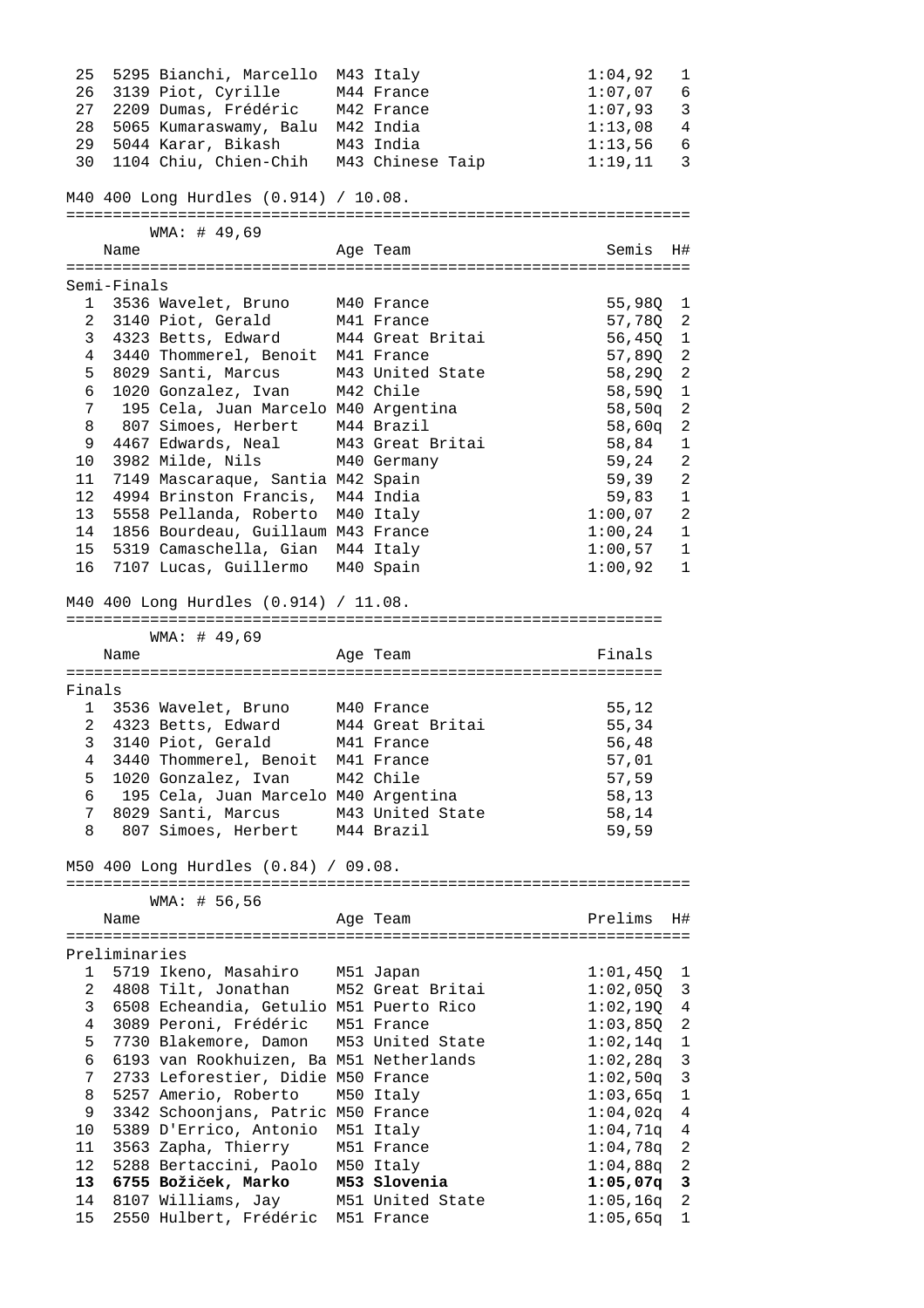| 16              |               | 465 Taylor, Dean                                                        | M52 Australia   | 1:06,82q                 | 1                                 |
|-----------------|---------------|-------------------------------------------------------------------------|-----------------|--------------------------|-----------------------------------|
| 17              |               | 422 O'Connor, Anthony M51 Australia                                     |                 | 1:07,91                  | 3                                 |
| 18              |               | 4644 Moody, Charles Iai M54 Great Britai                                |                 | 1:09,77                  | 1                                 |
| 19              |               | 671 Van de Vreken, Luc M51 Belgium                                      |                 | 1:10,49                  | $\mathbf 1$                       |
| 20              |               | 1119 Arango Figueroa, Q M51 Colombia                                    |                 | 1:12,15                  | $\overline{2}$                    |
| 21              |               | 5050 Khader, Abdul M51 India                                            |                 | 1:13,78                  | 4                                 |
| 22              |               | 6317 Torsvik, Are                                                       | M53 Norway      | 1:13,79                  | $\mathbf{3}$                      |
| 23              |               | 530 Molin, Thomas                                                       | M54 Austria     | 1:14,20                  | $\overline{4}$                    |
|                 |               |                                                                         |                 |                          |                                   |
| 24              |               | 5411 Fasce, Luciano                                                     | M54 Italy       | 1:14,97                  | $\mathbf{1}$                      |
| 25              |               | 4196 Szopko, Robert M54 Germany                                         |                 | 1:26,99                  | $\mathbf{3}$                      |
| 26              |               | 598 De Craene, Patrick M52 Belgium                                      |                 | 1:36,93                  | 4                                 |
|                 |               | M50 400 Long Hurdles (0.84) / 10.08.                                    |                 |                          |                                   |
|                 |               | WMA: # 56,56                                                            |                 |                          |                                   |
|                 | Name          |                                                                         | Age Team        | Semis                    | H#                                |
|                 | Semi-Finals   |                                                                         |                 |                          |                                   |
|                 |               | 1 6508 Echeandia, Getulio M51 Puerto Rico                               |                 | $59,320$ 2               |                                   |
|                 |               | 2 3089 Peroni, Frédéric M51 France                                      |                 | $1:01,39Q$ 1             |                                   |
|                 |               | 3 4808 Tilt, Jonathan M52 Great Britai                                  |                 | $1:00,56Q$ 2             |                                   |
| 4               |               | 7730 Blakemore, Damon M53 United State                                  |                 | $1:01,570$ 1             |                                   |
| 5               |               | 6193 van Rookhuizen, Ba M51 Netherlands                                 |                 | $1:00,88Q$ 2             |                                   |
| 6               |               |                                                                         |                 | 1:01,96Q                 | $\overline{\phantom{0}}$          |
|                 |               | 5719 Ikeno, Masahiro M51 Japan                                          |                 |                          |                                   |
| $7\overline{ }$ |               | 3563 Zapha, Thierry M51 France                                          |                 | $1:01,40q$ 2             |                                   |
| 8               |               | 6755 Božiček, Marko M53 Slovenia                                        |                 | $1:02,20q$ 1             |                                   |
| 9               |               | 5288 Bertaccini, Paolo M50 Italy                                        |                 | 1:02,31                  | $\mathbf{1}$                      |
|                 |               | 10 2733 Leforestier, Didie M50 France                                   |                 | 1:02,49                  | $\overline{c}$                    |
|                 |               | 11 5257 Amerio, Roberto M50 Italy                                       |                 | 1:02,50                  | $\mathbf{1}$                      |
|                 |               | 12 5389 D'Errico, Antonio M51 Italy                                     |                 | 1:03,47                  | 2                                 |
| 13              |               | 2550 Hulbert, Frédéric M51 France                                       |                 | 1:06,17                  | 2                                 |
| 14              |               | 465 Taylor, Dean     M52 Australia                                      |                 | 1:07,61                  | 1                                 |
| 15              |               | 8107 Williams, Jay M51 United State                                     |                 | 1:15,68                  | $\overline{a}$                    |
|                 |               | M50 400 Long Hurdles (0.84) / 11.08.                                    |                 |                          |                                   |
|                 |               |                                                                         |                 |                          |                                   |
|                 | Name          | WMA: # 56,56                                                            | Age Team        | Finals                   |                                   |
|                 |               |                                                                         |                 |                          |                                   |
| Finals          |               |                                                                         |                 |                          |                                   |
| 1               |               | 6508 Echeandia, Getulio M51 Puerto Rico                                 |                 | 57,53                    |                                   |
| $\overline{2}$  |               | 4808 Tilt, Jonathan M52 Great Britai                                    |                 | 58,90                    |                                   |
|                 |               | 3 6193 van Rookhuizen, Ba M51 Netherlands                               |                 | 59,48                    |                                   |
| $4\overline{ }$ |               | 7730 Blakemore, Damon M53 United State                                  |                 | 59,99                    |                                   |
|                 |               | 5719 Ikeno, Masahiro M51 Japan                                          |                 | 1:00,36                  |                                   |
| 5               |               | 6 3563 Zapha, Thierry M51 France                                        |                 |                          |                                   |
|                 |               |                                                                         |                 | 1:00,43                  |                                   |
|                 |               | 7 3089 Peroni, Frédéric M51 France                                      |                 | 1:00,47                  |                                   |
|                 |               | 8 6755 Božiček, Marko M53 Slovenia                                      |                 | 1:02,07                  |                                   |
|                 |               | M55 400 Long Hurdles (0.84) / 09.08.                                    |                 |                          |                                   |
|                 |               | WMA: # 58,92                                                            |                 |                          |                                   |
|                 | Name          |                                                                         | Age Team        | Prelims                  | H#                                |
|                 |               |                                                                         |                 |                          |                                   |
|                 | Preliminaries |                                                                         |                 |                          |                                   |
|                 |               | 1 8158 Garner, Reggie M55 United State                                  |                 | $1:02,550$ 4             |                                   |
|                 |               |                                                                         |                 | $1:04,890$ 1             |                                   |
|                 |               |                                                                         |                 |                          |                                   |
|                 |               | 2 2798 Lopes Correia, Boa M55 France                                    |                 |                          |                                   |
|                 |               | 3 6456 Beca, António M58 Portugal                                       |                 | $1:06,76Q$ 3             |                                   |
|                 |               | 4 7829 Gatling, Darnell M55 United State                                |                 | $1:07$ ,08Q              |                                   |
| 5               |               | 3956 Lüers, Heiner M56 Germany                                          |                 | $1:07$ , $44Q$           |                                   |
|                 |               | 6 4845 White, Richard M55 Great Britai                                  |                 | 1:03,08q                 |                                   |
| $7\overline{ }$ |               | 6073 Burgos, Alfred                                                     | M56 Netherlands | $1:05,82q$ 4             |                                   |
|                 |               | 8 6774 Šoba, Albert M56 Slovenia                                        |                 | $1:05,90q$ 1             |                                   |
| 9               |               | 7262 Rodriguez Burch, M M55 Spain                                       |                 | $1:07,57q$ 3             |                                   |
| 10              |               |                                                                         |                 |                          | 5<br>$\overline{a}$<br>$\sqrt{4}$ |
| 11              |               | 7299 Sanchez Muńoz, Ang M59 Spain<br>3476 Valentian, Jean-Pa M55 France |                 | $1:07,92q$ 3<br>1:08,33q | 3                                 |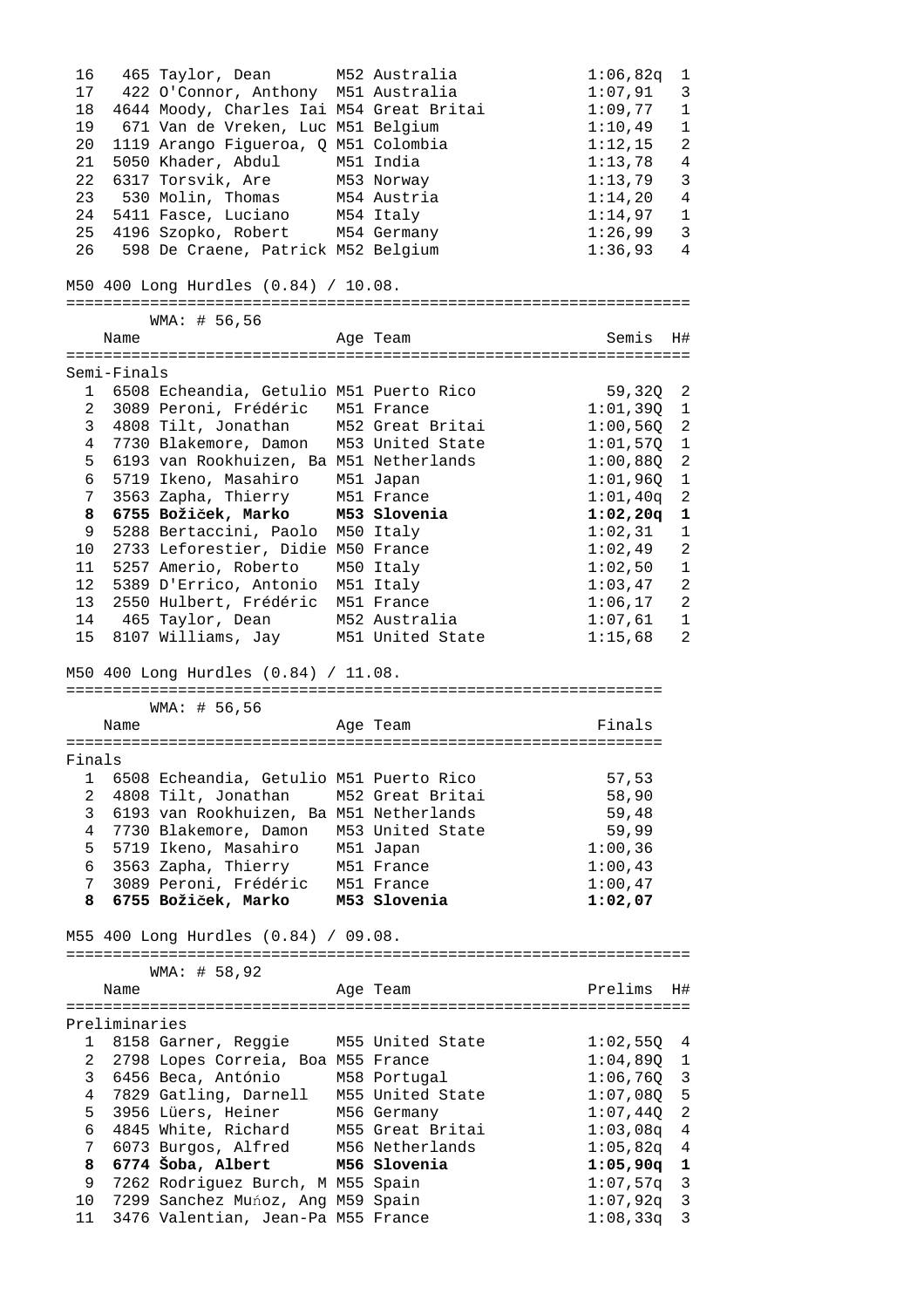| 12              |             | 3759 Grißmer, Bernhard                                | M59 Germany      | $1:08,47q$ 4 |                          |
|-----------------|-------------|-------------------------------------------------------|------------------|--------------|--------------------------|
| 13              |             | 7239 Quero, Raul                                      | M55 Spain        | $1:09,08q$ 5 |                          |
| 14              |             | 7739 Brower, Jeff                                     | M56 United State | $1:09,57q$ 2 |                          |
| 15              |             | 1540 Rajamaki, Timo                                   | M58 Finland      | 1:09,82q     | 1                        |
|                 |             | 16 4782 Stepney, Peter                                | M55 Great Britai | 1:10,06q     | 1                        |
| 17              |             | 3824 Hoell, Peter                                     | M55 Germany      | 1:10,79      | 2                        |
| 18              |             |                                                       |                  | 1:11,53      | $\overline{3}$           |
| 19              |             | 582 Bollens, Jacques M57 Belgium                      | M56 Peru         | 1:11,65      | 5                        |
|                 |             | 6351 Huarcaya, Luis                                   |                  |              |                          |
| 20              |             | 2356 Galan, Paul<br>3829 Hofner, Reinhard M56 Germany | M59 France       | 1:11,82      | $\mathbf{1}$             |
| 21              |             |                                                       |                  | 1:12,52      | 5                        |
| 22              |             | 6090 Flücht, Uli                                      | M55 Netherlands  | 1:12,90      | $\overline{4}$           |
| 23              |             | 1996 Clamens, Pascal                                  | M55 France       | 1:13,16      | $\mathbf{3}$             |
| 24              |             | 5955 Leyva Saavedra, Jo M56 Mexico                    |                  | 1:14,24      | $\overline{4}$           |
| 25              |             | 7484 Binggeli, Martin                                 | M59 Switzerland  | 1:15,27      | 2                        |
| 26              |             | 1021 Gonzalez Leiva, Jo M55 Chile                     |                  | 1:15,78      | 2                        |
| 27              |             | 6126 Meijer, Kees M58 Netherlands                     |                  | 1:19,89      | 5                        |
| 28              |             | 5097 Patinhare Purayil, M59 India                     |                  | 1:29,80      | 2                        |
| 29              |             | 5290 Bertuzzo, Flavio M57 Italy                       |                  | 1:39,05      | 4                        |
| $- \,$          |             | 1039 Mora Albornoz, Ale M57 Chile                     |                  | DNF          | $\mathbf{1}$             |
| $- -$           |             | 1073 Chen, Hao                                        | M57 China (Peopl | DNF          | $\mathbf{1}$             |
|                 |             |                                                       |                  |              |                          |
|                 |             | M55 400 Long Hurdles (0.84) / 10.08.                  |                  |              |                          |
|                 |             |                                                       |                  |              |                          |
|                 |             | WMA: # 58,92                                          |                  |              |                          |
|                 |             |                                                       |                  |              |                          |
|                 | Name        |                                                       | Age Team         | Semis        | H#                       |
|                 |             |                                                       |                  |              |                          |
|                 | Semi-Finals |                                                       |                  |              |                          |
| 1               |             | 4845 White, Richard M55 Great Britai                  |                  | $1:03,08Q$ 2 |                          |
| $\overline{a}$  |             | 8158 Garner, Reggie M55 United State                  |                  | $1:03,710$ 1 |                          |
| 3               |             | 2798 Lopes Correia, Boa M55 France                    |                  | $1:03,63Q$ 2 |                          |
| 4               |             | 6774 Šoba, Albert                                     | M56 Slovenia     | $1:03,88Q$ 1 |                          |
| 5               |             | 7829 Gatling, Darnell M55 United State                |                  | 1:03,95Q     | $\overline{\phantom{a}}$ |
| 6               |             | 6456 Beca, António                                    | M58 Portugal     | 1:04,89Q     | 2                        |
| 7               |             | 3956 Lüers, Heiner                                    | M56 Germany      | 1:03,97q     | 1                        |
| 8               |             | 6073 Burgos, Alfred                                   | M56 Netherlands  | 1:05,30q     | 2                        |
| 9               |             | 7262 Rodriguez Burch, M M55 Spain                     |                  | 1:06,41      | $\mathbf{1}$             |
| 10 <sub>o</sub> |             | 7299 Sanchez Munoz, Ang M59 Spain                     |                  | 1:07,90      | 2                        |
| 11              |             | 7239 Quero, Raul                                      | M55 Spain        | $1:08,97$ 1  |                          |
| 12 <sup>°</sup> |             | 3476 Valentian, Jean-Pa M55 France                    |                  | $1:08,98$ 2  |                          |
|                 |             | 13 7739 Brower, Jeff M56 United State                 |                  | $1:09,07$ 2  |                          |
| 14              |             | 1540 Rajamaki, Timo                                   | M58 Finland      | 1:12,97      | 2                        |
|                 |             |                                                       |                  |              |                          |
| 15              |             | 4782 Stepney, Peter                                   | M55 Great Britai | 1:13,79      | 1                        |
| $- -$           |             | 3759 Grißmer, Bernhard M59 Germany                    |                  | DNF          | $\mathbf{1}$             |
|                 |             |                                                       |                  |              |                          |
|                 |             | M55 400 Long Hurdles (0.84) / 11.08.                  |                  |              |                          |
|                 |             |                                                       |                  |              |                          |
|                 |             | WMA: # 58,92                                          |                  |              |                          |
|                 | Name        |                                                       | Age Team         | Finals       |                          |
|                 |             |                                                       |                  |              |                          |
| Finals          |             |                                                       |                  |              |                          |
| $\mathbf{1}$    |             | 4845 White, Richard                                   | M55 Great Britai | 1:02,32      |                          |
| $\overline{2}$  |             | 8158 Garner, Reggie                                   | M55 United State | 1:02,53      |                          |
| 3               |             | 6774 Šoba, Albert                                     | M56 Slovenia     | 1:02,61      |                          |
| 4               |             | 2798 Lopes Correia, Boa M55 France                    |                  | 1:03,45      |                          |
| 5               |             | 6073 Burgos, Alfred                                   | M56 Netherlands  | 1:03,63      |                          |
| 6               |             | 7829 Gatling, Darnell                                 | M55 United State | 1:04,82      |                          |
| 7               |             | 3956 Lüers, Heiner                                    | M56 Germany      | 1:05,91      |                          |
| 8               |             | 6456 Beca, António                                    | M58 Portugal     | 1:09,75      |                          |
|                 |             |                                                       |                  |              |                          |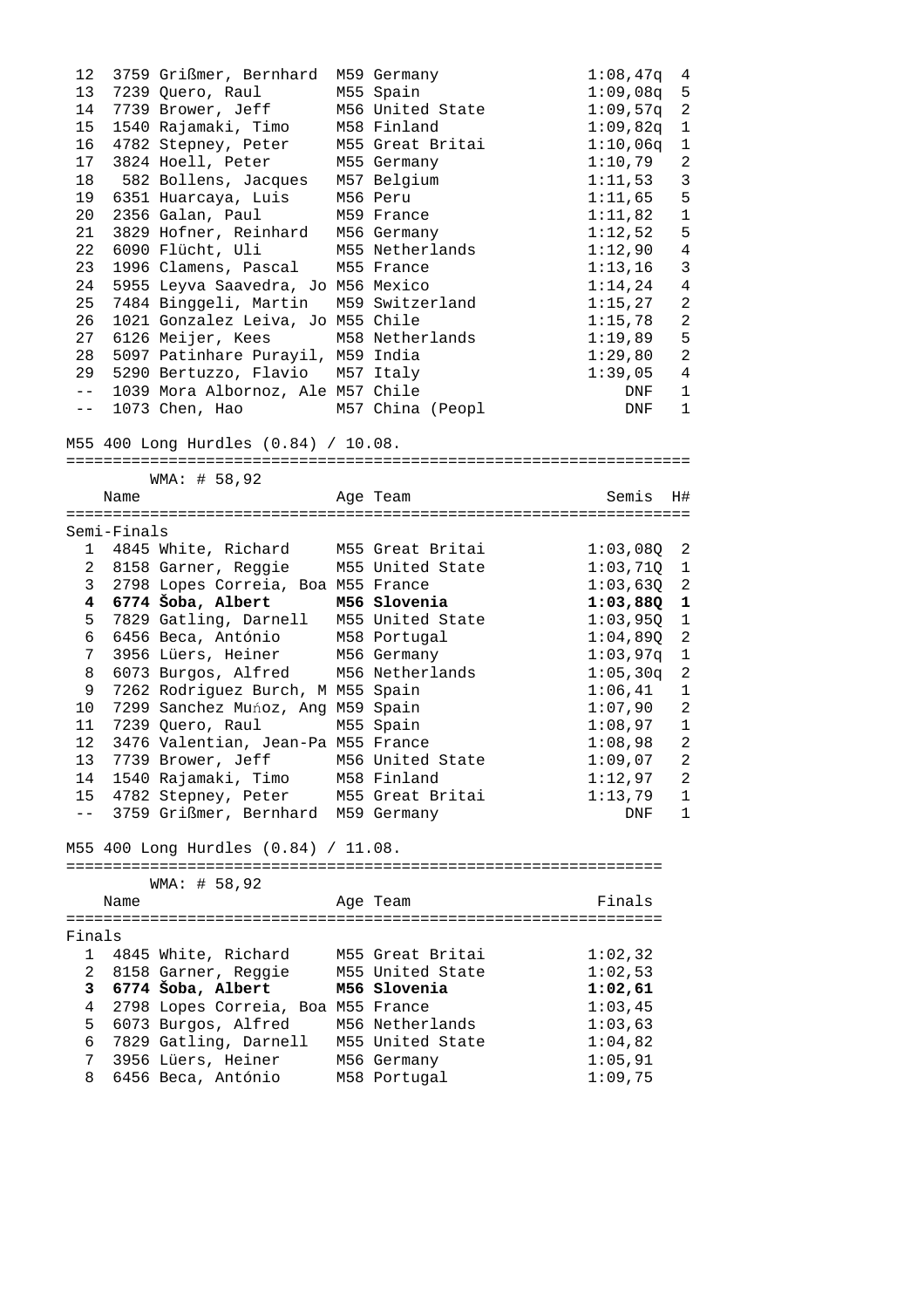| 1 3080 Pelletier, Gilles M52 France<br>10:01,73<br>2 3236 Ribeiro, Georges M54 France<br>10:29,50<br>3 939 Muldrew, Shawn<br>M50 Canada<br>10:38,51<br>4 6810 Philander, Tobias M51 South Africa<br>10:38,99<br>1973 Chesnay, Franck<br>5<br>M50 France<br>10:56,07<br>6 6763 Komel, Branimir M53 Slovenia<br>11:01,08<br>7 4584 Killilea, Tony<br>M51 Great Britai<br>11:02,73<br>5455 Gnoato, Franco<br>M50 Italy<br>11:08,89<br>8<br>4594 Larner, Derek<br>11:15,56<br>9<br>M51 Great Britai<br>2238 Duverger, Philippe M52 France<br>11:15,57<br>10<br>5562 Perrini, Corrado<br>M51 Italy<br>11<br>11:21,31<br>12 <sup>12</sup><br>1835 Bos, Patrick<br>M50 France<br>11:28,01<br>5808 Bondar, Victor<br>13<br>M52 Kazakhstan<br>11:32,53<br>5579 Proietti, Luigi M50 Italy<br>14<br>11:36,63<br>15<br>2319 Fourmentin, Philip M52 France<br>11:52,01<br>1792 Bigel, Vincent<br>16<br>M54 France<br>11:54,33<br>17<br>2732 Lefevre, Pascal<br>11:54,39<br>M50 France<br>6735 Kuckovsky, Eduard M54 Slovak Repub<br>18<br>11:58,32<br>2396 Genin, Dominique M50 France<br>12:12,26<br>19<br>1699 Baron, Valery M50 France<br>20<br>12:34,25<br>3834 Holzapfel, Uwe M51 Germany<br>21<br>12:43,38<br>22<br>7884 Jackson, David M53 United State<br>13:00,95<br>23<br>3613 Berrens, Wolfgang M51 Germany<br>13:05,66<br>24 5079 More, Mohan Sakhar M53 India<br>13:41,88<br>$ -$<br>5018 Edathil, Damodaran M54 India<br>DNF<br>M45 High Jump / 10.08.<br>WMA: # 2,04m<br>Name<br>Finals<br>Age Team<br>1 5845 Lasmanis, Ugis M48 Latvia<br>1,92m<br>1,75 1,80 1,83 1,86 1,89 1,92 1,94<br>0 0 XO 0 XX<br>$\circ$ $\circ$<br>7667 Korotchenko, Oleg M47 Ukraine<br>1,86m<br>$2^{\circ}$<br>1,70 1,75 1,80 1,83 1,86 1,89 1,92<br>0 XO XXO O O XXP X<br>6658 Romanovich, Vitali M49 Russia<br>1,83m<br>3<br>1,70 1,75 1,80 1,83 1,86<br>0 0 0 0 XXX<br>2743 Legrand, Patrice M46 France<br>4<br>1,75m<br>1,70 1,75 1,80<br>O O XXX<br>2427 Godichon, Laurent M45 France<br>5<br>1,75m<br>1,65 1,70 1,75 1,80<br>$O$ $O$ $XO$ $XXX$<br>2008 Clerc, David<br>5<br>1,75m<br>M45 France<br>1,65 1,70 1,75 1,80<br>O O XO XXX<br>363 Hanrahan, Justin M45 Australia<br>1,75m<br>7<br>1,65 1,70 1,75 1,80<br>0 XO XXO XXX<br>7161 Merayo, Luis M46 Spain<br>1,70m<br>8<br>1,65 1,70 1,75<br>XXO O XXX<br>4113 Scheffler, Wolfgan M46 Germany<br>1,70m<br>9<br>1,65 1,70 1,75 | Name | WMA: # 9:38,80 | Age Team | Finals | H#                           |
|------------------------------------------------------------------------------------------------------------------------------------------------------------------------------------------------------------------------------------------------------------------------------------------------------------------------------------------------------------------------------------------------------------------------------------------------------------------------------------------------------------------------------------------------------------------------------------------------------------------------------------------------------------------------------------------------------------------------------------------------------------------------------------------------------------------------------------------------------------------------------------------------------------------------------------------------------------------------------------------------------------------------------------------------------------------------------------------------------------------------------------------------------------------------------------------------------------------------------------------------------------------------------------------------------------------------------------------------------------------------------------------------------------------------------------------------------------------------------------------------------------------------------------------------------------------------------------------------------------------------------------------------------------------------------------------------------------------------------------------------------------------------------------------------------------------------------------------------------------------------------------------------------------------------------------------------------------------------------------------------------------------------------------------------------------------------------------------------------------------------------------------------------------------------------------------------------------------------------------------------------------------------------------------------------------------------------------------------------------------------|------|----------------|----------|--------|------------------------------|
|                                                                                                                                                                                                                                                                                                                                                                                                                                                                                                                                                                                                                                                                                                                                                                                                                                                                                                                                                                                                                                                                                                                                                                                                                                                                                                                                                                                                                                                                                                                                                                                                                                                                                                                                                                                                                                                                                                                                                                                                                                                                                                                                                                                                                                                                                                                                                                        |      |                |          |        |                              |
|                                                                                                                                                                                                                                                                                                                                                                                                                                                                                                                                                                                                                                                                                                                                                                                                                                                                                                                                                                                                                                                                                                                                                                                                                                                                                                                                                                                                                                                                                                                                                                                                                                                                                                                                                                                                                                                                                                                                                                                                                                                                                                                                                                                                                                                                                                                                                                        |      |                |          |        | 2                            |
|                                                                                                                                                                                                                                                                                                                                                                                                                                                                                                                                                                                                                                                                                                                                                                                                                                                                                                                                                                                                                                                                                                                                                                                                                                                                                                                                                                                                                                                                                                                                                                                                                                                                                                                                                                                                                                                                                                                                                                                                                                                                                                                                                                                                                                                                                                                                                                        |      |                |          |        | 2                            |
|                                                                                                                                                                                                                                                                                                                                                                                                                                                                                                                                                                                                                                                                                                                                                                                                                                                                                                                                                                                                                                                                                                                                                                                                                                                                                                                                                                                                                                                                                                                                                                                                                                                                                                                                                                                                                                                                                                                                                                                                                                                                                                                                                                                                                                                                                                                                                                        |      |                |          |        | $\mathbf{1}$                 |
|                                                                                                                                                                                                                                                                                                                                                                                                                                                                                                                                                                                                                                                                                                                                                                                                                                                                                                                                                                                                                                                                                                                                                                                                                                                                                                                                                                                                                                                                                                                                                                                                                                                                                                                                                                                                                                                                                                                                                                                                                                                                                                                                                                                                                                                                                                                                                                        |      |                |          |        | 2                            |
|                                                                                                                                                                                                                                                                                                                                                                                                                                                                                                                                                                                                                                                                                                                                                                                                                                                                                                                                                                                                                                                                                                                                                                                                                                                                                                                                                                                                                                                                                                                                                                                                                                                                                                                                                                                                                                                                                                                                                                                                                                                                                                                                                                                                                                                                                                                                                                        |      |                |          |        | 2<br>$\mathbf{2}$            |
|                                                                                                                                                                                                                                                                                                                                                                                                                                                                                                                                                                                                                                                                                                                                                                                                                                                                                                                                                                                                                                                                                                                                                                                                                                                                                                                                                                                                                                                                                                                                                                                                                                                                                                                                                                                                                                                                                                                                                                                                                                                                                                                                                                                                                                                                                                                                                                        |      |                |          |        | $\mathbf{1}$                 |
|                                                                                                                                                                                                                                                                                                                                                                                                                                                                                                                                                                                                                                                                                                                                                                                                                                                                                                                                                                                                                                                                                                                                                                                                                                                                                                                                                                                                                                                                                                                                                                                                                                                                                                                                                                                                                                                                                                                                                                                                                                                                                                                                                                                                                                                                                                                                                                        |      |                |          |        | $\overline{a}$               |
|                                                                                                                                                                                                                                                                                                                                                                                                                                                                                                                                                                                                                                                                                                                                                                                                                                                                                                                                                                                                                                                                                                                                                                                                                                                                                                                                                                                                                                                                                                                                                                                                                                                                                                                                                                                                                                                                                                                                                                                                                                                                                                                                                                                                                                                                                                                                                                        |      |                |          |        | $\mathbf{1}$                 |
|                                                                                                                                                                                                                                                                                                                                                                                                                                                                                                                                                                                                                                                                                                                                                                                                                                                                                                                                                                                                                                                                                                                                                                                                                                                                                                                                                                                                                                                                                                                                                                                                                                                                                                                                                                                                                                                                                                                                                                                                                                                                                                                                                                                                                                                                                                                                                                        |      |                |          |        | $\overline{a}$               |
|                                                                                                                                                                                                                                                                                                                                                                                                                                                                                                                                                                                                                                                                                                                                                                                                                                                                                                                                                                                                                                                                                                                                                                                                                                                                                                                                                                                                                                                                                                                                                                                                                                                                                                                                                                                                                                                                                                                                                                                                                                                                                                                                                                                                                                                                                                                                                                        |      |                |          |        | 2                            |
|                                                                                                                                                                                                                                                                                                                                                                                                                                                                                                                                                                                                                                                                                                                                                                                                                                                                                                                                                                                                                                                                                                                                                                                                                                                                                                                                                                                                                                                                                                                                                                                                                                                                                                                                                                                                                                                                                                                                                                                                                                                                                                                                                                                                                                                                                                                                                                        |      |                |          |        | 2                            |
|                                                                                                                                                                                                                                                                                                                                                                                                                                                                                                                                                                                                                                                                                                                                                                                                                                                                                                                                                                                                                                                                                                                                                                                                                                                                                                                                                                                                                                                                                                                                                                                                                                                                                                                                                                                                                                                                                                                                                                                                                                                                                                                                                                                                                                                                                                                                                                        |      |                |          |        | $\mathbf{1}$                 |
|                                                                                                                                                                                                                                                                                                                                                                                                                                                                                                                                                                                                                                                                                                                                                                                                                                                                                                                                                                                                                                                                                                                                                                                                                                                                                                                                                                                                                                                                                                                                                                                                                                                                                                                                                                                                                                                                                                                                                                                                                                                                                                                                                                                                                                                                                                                                                                        |      |                |          |        | 2                            |
|                                                                                                                                                                                                                                                                                                                                                                                                                                                                                                                                                                                                                                                                                                                                                                                                                                                                                                                                                                                                                                                                                                                                                                                                                                                                                                                                                                                                                                                                                                                                                                                                                                                                                                                                                                                                                                                                                                                                                                                                                                                                                                                                                                                                                                                                                                                                                                        |      |                |          |        | 2                            |
|                                                                                                                                                                                                                                                                                                                                                                                                                                                                                                                                                                                                                                                                                                                                                                                                                                                                                                                                                                                                                                                                                                                                                                                                                                                                                                                                                                                                                                                                                                                                                                                                                                                                                                                                                                                                                                                                                                                                                                                                                                                                                                                                                                                                                                                                                                                                                                        |      |                |          |        | $\mathbf{1}$                 |
|                                                                                                                                                                                                                                                                                                                                                                                                                                                                                                                                                                                                                                                                                                                                                                                                                                                                                                                                                                                                                                                                                                                                                                                                                                                                                                                                                                                                                                                                                                                                                                                                                                                                                                                                                                                                                                                                                                                                                                                                                                                                                                                                                                                                                                                                                                                                                                        |      |                |          |        | $\mathbf{1}$                 |
|                                                                                                                                                                                                                                                                                                                                                                                                                                                                                                                                                                                                                                                                                                                                                                                                                                                                                                                                                                                                                                                                                                                                                                                                                                                                                                                                                                                                                                                                                                                                                                                                                                                                                                                                                                                                                                                                                                                                                                                                                                                                                                                                                                                                                                                                                                                                                                        |      |                |          |        | $\mathbf{1}$                 |
|                                                                                                                                                                                                                                                                                                                                                                                                                                                                                                                                                                                                                                                                                                                                                                                                                                                                                                                                                                                                                                                                                                                                                                                                                                                                                                                                                                                                                                                                                                                                                                                                                                                                                                                                                                                                                                                                                                                                                                                                                                                                                                                                                                                                                                                                                                                                                                        |      |                |          |        | $\overline{a}$               |
|                                                                                                                                                                                                                                                                                                                                                                                                                                                                                                                                                                                                                                                                                                                                                                                                                                                                                                                                                                                                                                                                                                                                                                                                                                                                                                                                                                                                                                                                                                                                                                                                                                                                                                                                                                                                                                                                                                                                                                                                                                                                                                                                                                                                                                                                                                                                                                        |      |                |          |        | 2                            |
|                                                                                                                                                                                                                                                                                                                                                                                                                                                                                                                                                                                                                                                                                                                                                                                                                                                                                                                                                                                                                                                                                                                                                                                                                                                                                                                                                                                                                                                                                                                                                                                                                                                                                                                                                                                                                                                                                                                                                                                                                                                                                                                                                                                                                                                                                                                                                                        |      |                |          |        | $\mathbf{1}$                 |
|                                                                                                                                                                                                                                                                                                                                                                                                                                                                                                                                                                                                                                                                                                                                                                                                                                                                                                                                                                                                                                                                                                                                                                                                                                                                                                                                                                                                                                                                                                                                                                                                                                                                                                                                                                                                                                                                                                                                                                                                                                                                                                                                                                                                                                                                                                                                                                        |      |                |          |        | $\mathbf{1}$                 |
|                                                                                                                                                                                                                                                                                                                                                                                                                                                                                                                                                                                                                                                                                                                                                                                                                                                                                                                                                                                                                                                                                                                                                                                                                                                                                                                                                                                                                                                                                                                                                                                                                                                                                                                                                                                                                                                                                                                                                                                                                                                                                                                                                                                                                                                                                                                                                                        |      |                |          |        | $\mathbf{1}$                 |
|                                                                                                                                                                                                                                                                                                                                                                                                                                                                                                                                                                                                                                                                                                                                                                                                                                                                                                                                                                                                                                                                                                                                                                                                                                                                                                                                                                                                                                                                                                                                                                                                                                                                                                                                                                                                                                                                                                                                                                                                                                                                                                                                                                                                                                                                                                                                                                        |      |                |          |        | $\mathbf{1}$<br>$\mathbf{1}$ |
|                                                                                                                                                                                                                                                                                                                                                                                                                                                                                                                                                                                                                                                                                                                                                                                                                                                                                                                                                                                                                                                                                                                                                                                                                                                                                                                                                                                                                                                                                                                                                                                                                                                                                                                                                                                                                                                                                                                                                                                                                                                                                                                                                                                                                                                                                                                                                                        |      |                |          |        |                              |
|                                                                                                                                                                                                                                                                                                                                                                                                                                                                                                                                                                                                                                                                                                                                                                                                                                                                                                                                                                                                                                                                                                                                                                                                                                                                                                                                                                                                                                                                                                                                                                                                                                                                                                                                                                                                                                                                                                                                                                                                                                                                                                                                                                                                                                                                                                                                                                        |      |                |          |        |                              |
|                                                                                                                                                                                                                                                                                                                                                                                                                                                                                                                                                                                                                                                                                                                                                                                                                                                                                                                                                                                                                                                                                                                                                                                                                                                                                                                                                                                                                                                                                                                                                                                                                                                                                                                                                                                                                                                                                                                                                                                                                                                                                                                                                                                                                                                                                                                                                                        |      |                |          |        |                              |
|                                                                                                                                                                                                                                                                                                                                                                                                                                                                                                                                                                                                                                                                                                                                                                                                                                                                                                                                                                                                                                                                                                                                                                                                                                                                                                                                                                                                                                                                                                                                                                                                                                                                                                                                                                                                                                                                                                                                                                                                                                                                                                                                                                                                                                                                                                                                                                        |      |                |          |        |                              |
|                                                                                                                                                                                                                                                                                                                                                                                                                                                                                                                                                                                                                                                                                                                                                                                                                                                                                                                                                                                                                                                                                                                                                                                                                                                                                                                                                                                                                                                                                                                                                                                                                                                                                                                                                                                                                                                                                                                                                                                                                                                                                                                                                                                                                                                                                                                                                                        |      |                |          |        |                              |
|                                                                                                                                                                                                                                                                                                                                                                                                                                                                                                                                                                                                                                                                                                                                                                                                                                                                                                                                                                                                                                                                                                                                                                                                                                                                                                                                                                                                                                                                                                                                                                                                                                                                                                                                                                                                                                                                                                                                                                                                                                                                                                                                                                                                                                                                                                                                                                        |      |                |          |        |                              |
|                                                                                                                                                                                                                                                                                                                                                                                                                                                                                                                                                                                                                                                                                                                                                                                                                                                                                                                                                                                                                                                                                                                                                                                                                                                                                                                                                                                                                                                                                                                                                                                                                                                                                                                                                                                                                                                                                                                                                                                                                                                                                                                                                                                                                                                                                                                                                                        |      |                |          |        |                              |
|                                                                                                                                                                                                                                                                                                                                                                                                                                                                                                                                                                                                                                                                                                                                                                                                                                                                                                                                                                                                                                                                                                                                                                                                                                                                                                                                                                                                                                                                                                                                                                                                                                                                                                                                                                                                                                                                                                                                                                                                                                                                                                                                                                                                                                                                                                                                                                        |      |                |          |        |                              |
|                                                                                                                                                                                                                                                                                                                                                                                                                                                                                                                                                                                                                                                                                                                                                                                                                                                                                                                                                                                                                                                                                                                                                                                                                                                                                                                                                                                                                                                                                                                                                                                                                                                                                                                                                                                                                                                                                                                                                                                                                                                                                                                                                                                                                                                                                                                                                                        |      |                |          |        |                              |
|                                                                                                                                                                                                                                                                                                                                                                                                                                                                                                                                                                                                                                                                                                                                                                                                                                                                                                                                                                                                                                                                                                                                                                                                                                                                                                                                                                                                                                                                                                                                                                                                                                                                                                                                                                                                                                                                                                                                                                                                                                                                                                                                                                                                                                                                                                                                                                        |      |                |          |        |                              |
|                                                                                                                                                                                                                                                                                                                                                                                                                                                                                                                                                                                                                                                                                                                                                                                                                                                                                                                                                                                                                                                                                                                                                                                                                                                                                                                                                                                                                                                                                                                                                                                                                                                                                                                                                                                                                                                                                                                                                                                                                                                                                                                                                                                                                                                                                                                                                                        |      |                |          |        |                              |
|                                                                                                                                                                                                                                                                                                                                                                                                                                                                                                                                                                                                                                                                                                                                                                                                                                                                                                                                                                                                                                                                                                                                                                                                                                                                                                                                                                                                                                                                                                                                                                                                                                                                                                                                                                                                                                                                                                                                                                                                                                                                                                                                                                                                                                                                                                                                                                        |      |                |          |        |                              |
|                                                                                                                                                                                                                                                                                                                                                                                                                                                                                                                                                                                                                                                                                                                                                                                                                                                                                                                                                                                                                                                                                                                                                                                                                                                                                                                                                                                                                                                                                                                                                                                                                                                                                                                                                                                                                                                                                                                                                                                                                                                                                                                                                                                                                                                                                                                                                                        |      |                |          |        |                              |
|                                                                                                                                                                                                                                                                                                                                                                                                                                                                                                                                                                                                                                                                                                                                                                                                                                                                                                                                                                                                                                                                                                                                                                                                                                                                                                                                                                                                                                                                                                                                                                                                                                                                                                                                                                                                                                                                                                                                                                                                                                                                                                                                                                                                                                                                                                                                                                        |      |                |          |        |                              |
|                                                                                                                                                                                                                                                                                                                                                                                                                                                                                                                                                                                                                                                                                                                                                                                                                                                                                                                                                                                                                                                                                                                                                                                                                                                                                                                                                                                                                                                                                                                                                                                                                                                                                                                                                                                                                                                                                                                                                                                                                                                                                                                                                                                                                                                                                                                                                                        |      |                |          |        |                              |
|                                                                                                                                                                                                                                                                                                                                                                                                                                                                                                                                                                                                                                                                                                                                                                                                                                                                                                                                                                                                                                                                                                                                                                                                                                                                                                                                                                                                                                                                                                                                                                                                                                                                                                                                                                                                                                                                                                                                                                                                                                                                                                                                                                                                                                                                                                                                                                        |      |                |          |        |                              |
|                                                                                                                                                                                                                                                                                                                                                                                                                                                                                                                                                                                                                                                                                                                                                                                                                                                                                                                                                                                                                                                                                                                                                                                                                                                                                                                                                                                                                                                                                                                                                                                                                                                                                                                                                                                                                                                                                                                                                                                                                                                                                                                                                                                                                                                                                                                                                                        |      |                |          |        |                              |
|                                                                                                                                                                                                                                                                                                                                                                                                                                                                                                                                                                                                                                                                                                                                                                                                                                                                                                                                                                                                                                                                                                                                                                                                                                                                                                                                                                                                                                                                                                                                                                                                                                                                                                                                                                                                                                                                                                                                                                                                                                                                                                                                                                                                                                                                                                                                                                        |      |                |          |        |                              |
|                                                                                                                                                                                                                                                                                                                                                                                                                                                                                                                                                                                                                                                                                                                                                                                                                                                                                                                                                                                                                                                                                                                                                                                                                                                                                                                                                                                                                                                                                                                                                                                                                                                                                                                                                                                                                                                                                                                                                                                                                                                                                                                                                                                                                                                                                                                                                                        |      |                |          |        |                              |
|                                                                                                                                                                                                                                                                                                                                                                                                                                                                                                                                                                                                                                                                                                                                                                                                                                                                                                                                                                                                                                                                                                                                                                                                                                                                                                                                                                                                                                                                                                                                                                                                                                                                                                                                                                                                                                                                                                                                                                                                                                                                                                                                                                                                                                                                                                                                                                        |      |                |          |        |                              |
|                                                                                                                                                                                                                                                                                                                                                                                                                                                                                                                                                                                                                                                                                                                                                                                                                                                                                                                                                                                                                                                                                                                                                                                                                                                                                                                                                                                                                                                                                                                                                                                                                                                                                                                                                                                                                                                                                                                                                                                                                                                                                                                                                                                                                                                                                                                                                                        |      |                |          |        |                              |
|                                                                                                                                                                                                                                                                                                                                                                                                                                                                                                                                                                                                                                                                                                                                                                                                                                                                                                                                                                                                                                                                                                                                                                                                                                                                                                                                                                                                                                                                                                                                                                                                                                                                                                                                                                                                                                                                                                                                                                                                                                                                                                                                                                                                                                                                                                                                                                        |      |                |          |        |                              |
|                                                                                                                                                                                                                                                                                                                                                                                                                                                                                                                                                                                                                                                                                                                                                                                                                                                                                                                                                                                                                                                                                                                                                                                                                                                                                                                                                                                                                                                                                                                                                                                                                                                                                                                                                                                                                                                                                                                                                                                                                                                                                                                                                                                                                                                                                                                                                                        |      |                |          |        |                              |
|                                                                                                                                                                                                                                                                                                                                                                                                                                                                                                                                                                                                                                                                                                                                                                                                                                                                                                                                                                                                                                                                                                                                                                                                                                                                                                                                                                                                                                                                                                                                                                                                                                                                                                                                                                                                                                                                                                                                                                                                                                                                                                                                                                                                                                                                                                                                                                        |      |                |          |        |                              |
|                                                                                                                                                                                                                                                                                                                                                                                                                                                                                                                                                                                                                                                                                                                                                                                                                                                                                                                                                                                                                                                                                                                                                                                                                                                                                                                                                                                                                                                                                                                                                                                                                                                                                                                                                                                                                                                                                                                                                                                                                                                                                                                                                                                                                                                                                                                                                                        |      |                |          |        |                              |
|                                                                                                                                                                                                                                                                                                                                                                                                                                                                                                                                                                                                                                                                                                                                                                                                                                                                                                                                                                                                                                                                                                                                                                                                                                                                                                                                                                                                                                                                                                                                                                                                                                                                                                                                                                                                                                                                                                                                                                                                                                                                                                                                                                                                                                                                                                                                                                        |      |                |          |        |                              |
|                                                                                                                                                                                                                                                                                                                                                                                                                                                                                                                                                                                                                                                                                                                                                                                                                                                                                                                                                                                                                                                                                                                                                                                                                                                                                                                                                                                                                                                                                                                                                                                                                                                                                                                                                                                                                                                                                                                                                                                                                                                                                                                                                                                                                                                                                                                                                                        |      |                |          |        |                              |

- O XO XXX 10 6711 Stankovic, Aca M47 Serbia 1,70m
- 1,60 1,65 1,70 1,75 O O XXO XXX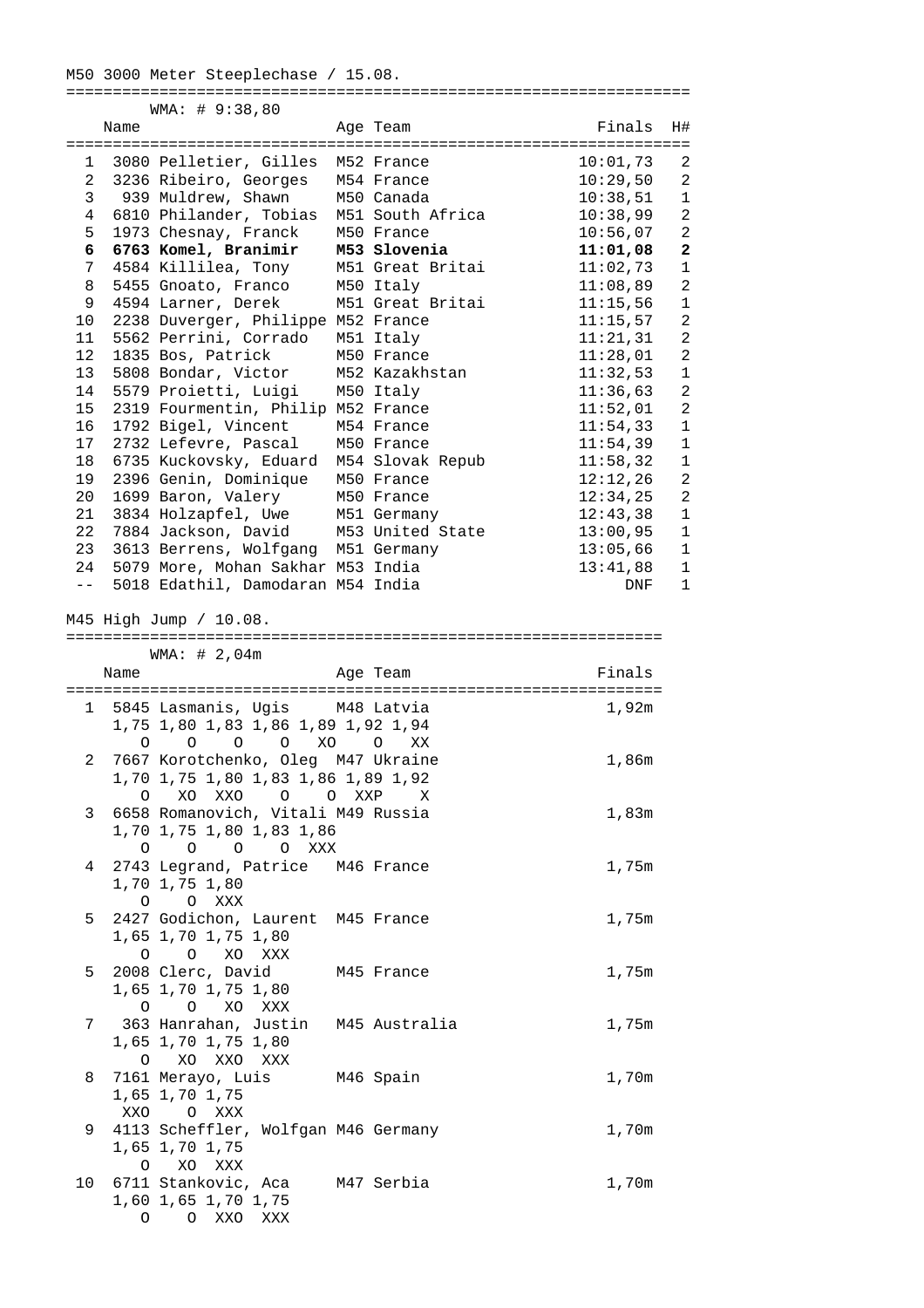|                |      | 10 7861 Hawke, Karl M49 United State<br>1,70 1,75                                                    |          | 1,70m                |
|----------------|------|------------------------------------------------------------------------------------------------------|----------|----------------------|
|                |      | XXO XXX<br>12 6777 Svet, Mitja M45 Slovenia<br>1,60 1,65 1,70                                        |          | 1,65m                |
|                |      | O O XXX<br>13 4720 Reece, M M46 Great Britai<br>1,50 1,55 1,60 1,65 1,70                             |          | 1,65m                |
|                |      | O XO O O XXX<br>14 2095 Déchaux, David M45 France<br>1,60 1,65 1,70                                  |          | 1,65m                |
| 14             |      | O XO XXX<br>3357 Seure, Jérome M45 France<br>1,50 1,55 1,60 1,65 1,70                                |          | 1,65m                |
| 16             |      | O O O XO XXX<br>6333 Sarubbi Orué, Humb M46 Paraguay<br>1,55 1,60 1,65                               |          | $1$ , $60\mathrm{m}$ |
|                |      | O O XXX<br>17 5341 Cicchelli, Gian Lo M45 Italy<br>1,45 1,50 1,55 1,60 1,65                          |          | 1,60m                |
| 18             |      | O O XXO O XXX<br>1072 Cai, Chengsui M47 China (Peopl<br>1,50 1,55 1,60 1,65                          |          | 1,60m                |
| 18             |      | O P XXO XXX<br>1784 Betrancourt, Jean- M48 France<br>1,35 1,40 1,45 1,50 1,55 1,60 1,65              |          | 1,60m                |
|                |      | O O O O O XXO XXX<br>20 962 Skeete, Marcus M47 Canada<br>1,35 1,40 1,45 1,50 1,55 1,60               |          | 1,55m                |
| 21             |      | 0 0 0 XXO XO XXX<br>3718 Friedrich, Mario M46 Germany<br>1,40 1,45 1,50 1,55                         |          | 1,50m                |
| 22             |      | O P O XXX<br>3217 Rebuffel, Fabrice M49 France<br>1,35 1,40 1,45                                     |          | 1,40m                |
| 22             |      | O O XXX<br>6137 Rijswijk van, Rona M45 Netherlands<br>1,40 1,45<br>O XXX                             |          | 1,40m                |
|                |      | M65 High Jump / 15.08.                                                                               |          |                      |
|                |      | WMA: # 1,67m                                                                                         |          |                      |
|                | Name |                                                                                                      | Age Team | Finals               |
|                |      | 1 6770 Prezelj, Dušan M66 Slovenia                                                                   |          | 1.65m#               |
|                |      | 1,45 1,50 1,53 1,56 1,59 1,65 1,69                                                                   |          |                      |
| $\overline{2}$ |      | O O P O O XXO XXX<br>7887 Jamrich, Milan M65 United State<br>1,45 1,50 1,53 1,56 1,59<br>0 0 0 0 XXX |          | 1,56m#               |
| 3              |      | 5835 Cela, Valdis M67 Latvia<br>1,35 1,40 1,45 1,50 1,53 1,56<br>O XXO O XXO XXO XXX                 |          | $1,53$ m#            |
|                |      | 4 4057 Ramacher Dr., Hans M65 Germany<br>1,40 1,45 1,50<br>O O XXX                                   |          | $1,45$ m#            |
| 4              |      | 4245 Wenzke, Gerhard M67 Germany<br>1,35 1,40 1,45 1,50<br>O P O XXX                                 |          | 1,45m#               |
| 6              |      | 3885 Klemm, Ulrich M66 Germany<br>1,30 1,35 1,40 1,45 1,50<br>O XO XO O XXX                          |          | 1,45m#               |
|                |      | 7 6299 Olsen, Jan Kristia M68 Norway<br>1,40 1,45<br>O XXX                                           |          | 1,40m#               |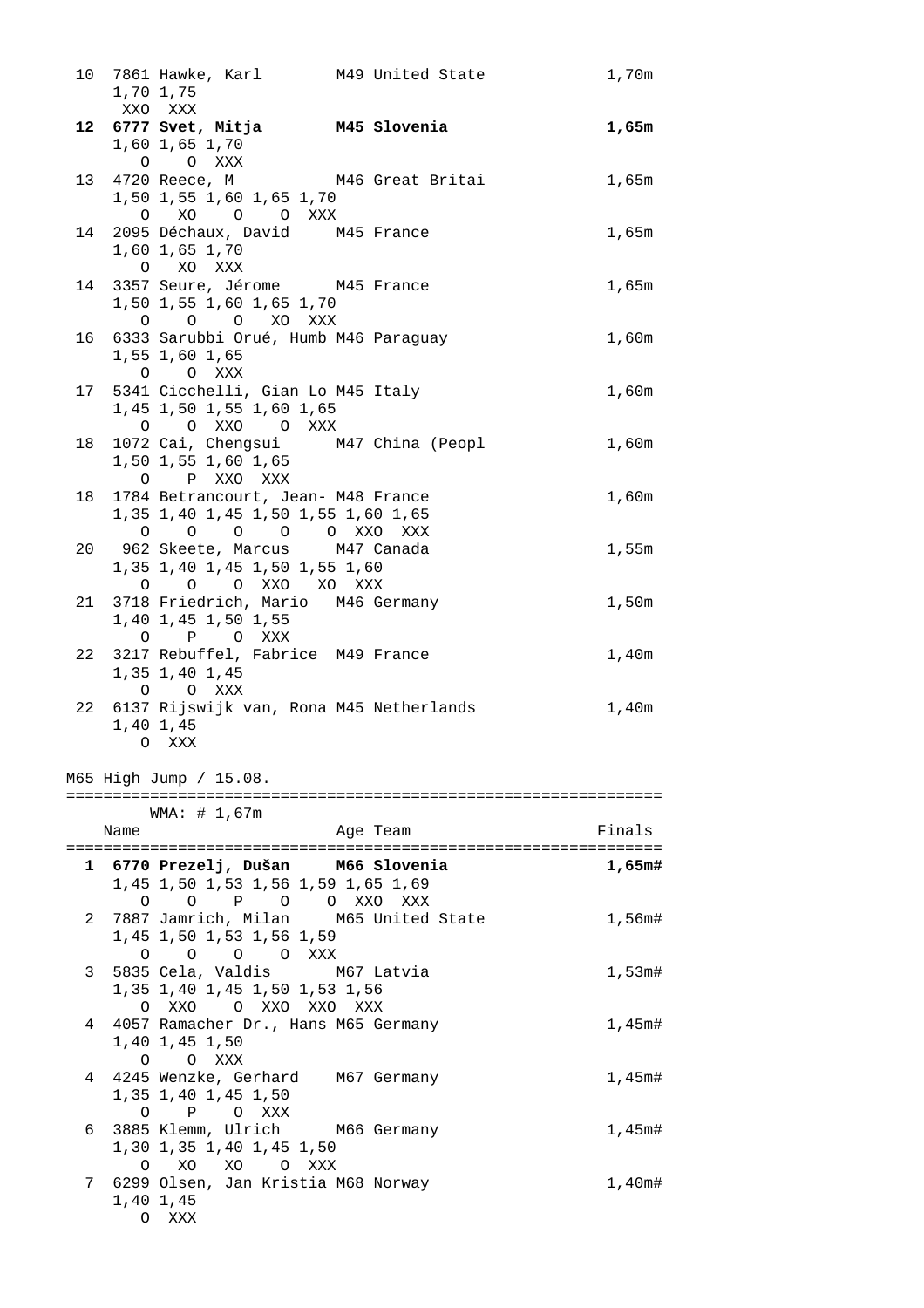|    |                | 7 1566 Sundell, Reijo M67 Finland<br>1,30 1,35 1,40 1,45<br>O O O XXX                         |                                              | 1,40m#    |
|----|----------------|-----------------------------------------------------------------------------------------------|----------------------------------------------|-----------|
|    |                | 7 8009 Rader, Charles M67 United State<br>1,40 1,45                                           |                                              | 1,40m#    |
|    |                | O XXX<br>7 7782 Dalmastro, Jose M67 United State<br>1,35 1,40 1,45                            |                                              | 1,40m#    |
|    |                | O O XXX<br>11 6106 Hondelink, René M68 Netherlands<br>1, 25 1, 30 1, 35 1, 40 1, 45           |                                              | 1,40m#    |
|    |                | O O XO O XXX                                                                                  |                                              |           |
|    |                | 12 487 Wilson, Gregory M68 Australia<br>1, 25 1, 30 1, 35 1, 40<br>O O O XXX                  |                                              | $1,35$ m# |
| 13 |                | 3520 Villedieu, Edmond M67 France<br>1,30 1,35 1,40<br>XO OXXX                                |                                              | 1,35m#    |
|    |                | 14 6453 Almeida, Eduardo M68 Portugal<br>1,20 1,25 1,30 1,35                                  |                                              | 1,30m#    |
| 14 |                | O O O XXX<br>7821 Frable, Norman M69 United State<br>1,20 1,25 1,30 1,35                      |                                              | 1,30m#    |
|    |                | O O O XXX<br>16 6201 Waalewijn, Onno M68 Netherlands<br>1,25 1,30 1,35                        |                                              | 1,30m#    |
|    |                | O XXO XXX<br>17 2434 Gouaille, Jean Luc M67 France<br>1, 15 1, 20 1, 25 1, 30                 |                                              | $1,25$ m# |
| 17 | 1,25           | O O O XXX<br>7557 Ritzi, Marcel M65 Switzerland                                               |                                              | 1,25m#    |
|    | $\overline{O}$ |                                                                                               |                                              |           |
|    |                |                                                                                               |                                              |           |
|    |                | M75 High Jump / 14.08.                                                                        |                                              |           |
|    |                | WMA: # 1,49m                                                                                  |                                              |           |
|    | Name           |                                                                                               | Age Team                                     | Finals    |
|    |                | 1, 24 1, 28 1, 32 1, 35                                                                       | 1 6994 Fernandez Gonzalez M76 Spain 1 1,35m# |           |
|    |                | O XO O XO<br>2 5850 Mankovskis, Janis M75 Latvia<br>1, 12 1, 16 1, 20 1, 24 1, 28 1, 32 1, 35 |                                              | 1,32m#    |
|    |                | 0 0 0 0 0 XO XXX<br>3 3878 Klaus, Willi M76 Germany<br>1,20 1,24 1,28 1,32 1,35               |                                              | 1,32m#    |
| 4  |                | O O XXO XO XXX<br>3674 Dräger, Hans-Joach M75 Germany<br>1, 24 1, 28 1, 32 1, 35              |                                              | 1,32m#    |
|    |                | XO XO XXO XXX<br>5 6765 Moljk, Valentin M75 Slovenia<br>1,20 1,24 1,28 1,32                   |                                              | 1,28m#    |
|    |                | O O O XXX<br>6 7719 Bergen, Bert M77 United State<br>1,08 1,12 1,16 1,20 1,24 1,28            |                                              | 1,24m#    |
| 7  |                | 0 0 0 0 XO XXX<br>529 Miekautsch, Hans M77 Austria                                            |                                              | 1,24m#    |
| 8  |                | 1,20 1,24 1,28<br>XXO XO XXX<br>3916 Kuhn, Heinz M76 Germany<br>1,20 1,24<br>O XXX            |                                              | 1,20m#    |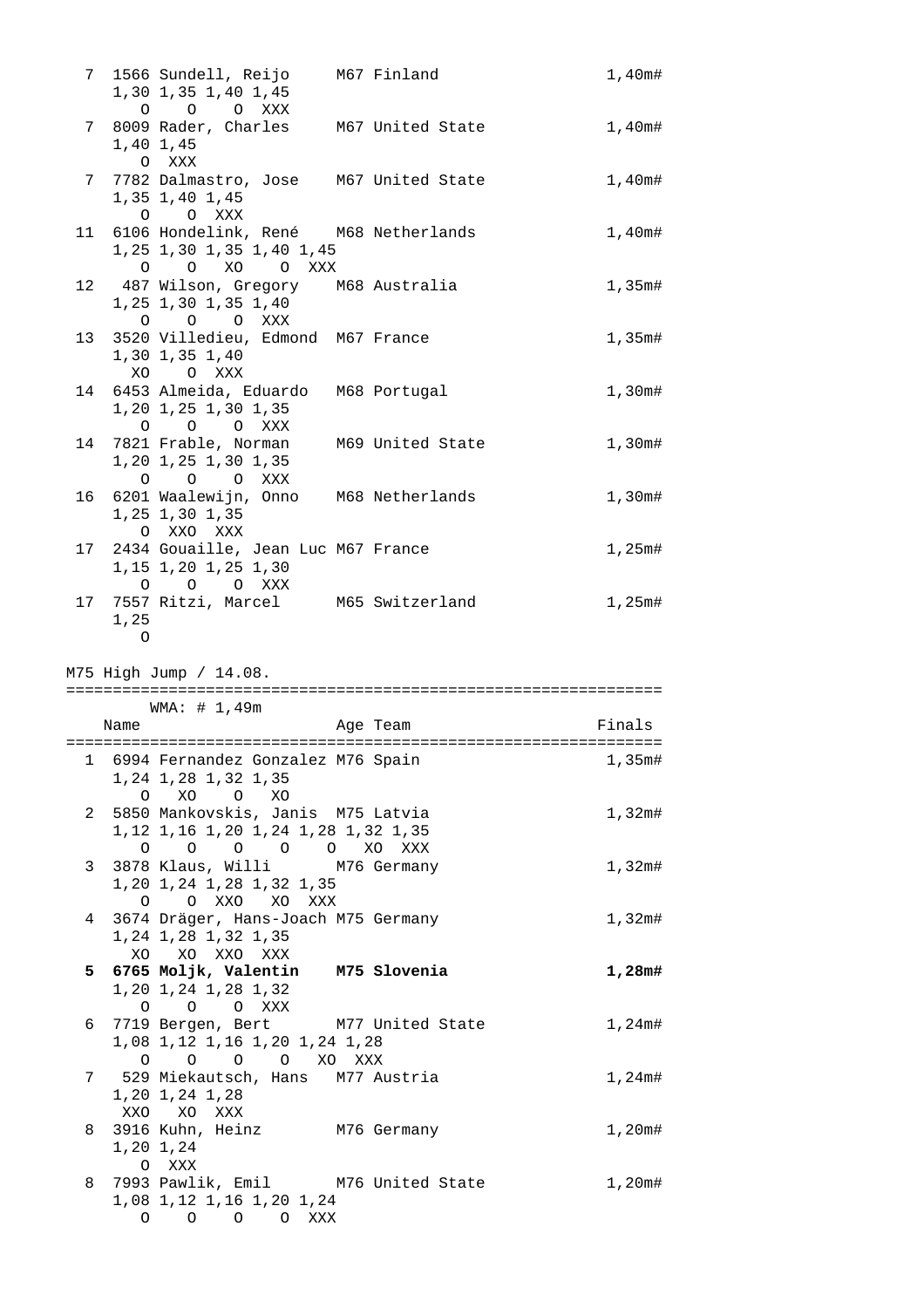|    |             | 10 1330 Vykydal, Kvetoslav M79 Czech Republ<br>1,08 1,12 1,20 1,24<br>O XO O XXX   | 1,20m#    |
|----|-------------|------------------------------------------------------------------------------------|-----------|
|    |             | 11 4255 Willershäuser, Arn M76 Germany<br>1, 12 1, 16 1, 20 1, 24<br>XXO O O XXX   | 1,20m#    |
|    |             | 12 1329 Vonasek, Josef M78 Czech Republ 1,16m#<br>1,08 1,12 1,16 1,20<br>O O O XXX |           |
|    |             | 12 886 East, Leslie M75 Canada<br>1,04 1,12 1,16 1,20<br>O O O XXX                 | 1,16m#    |
|    | 1,00<br>XXX | -- 740 Domingos, Joăo M78 Brazil                                                   | NH        |
|    |             | M80 High Jump / 14.08.                                                             |           |
|    |             | WMA: # 1,37m                                                                       |           |
|    | Name        | Aqe Team                                                                           | Finals    |
|    |             | 1 1333 Andersen, Henry M81 Denmark                                                 | $1,28$ m# |
|    |             | 1, 14 1, 17 1, 20 1, 23 1, 28                                                      |           |
|    |             | O XO O O XXO                                                                       |           |
|    |             | 2 6307 Sandsund, Ingvardt M80 Norway<br>1,05 1,08 1,11 1,14 1,17 1,20 1,23         | 1,20m#    |
|    |             | 0 0 0 0 0 XO XXX                                                                   |           |
|    |             | 3 5723 Ishikawa, Nobuo M80 Japan                                                   | 1,20m#    |
|    |             | 1,08 1,11 1,14 1,17 1,20 1,23<br>O O O XO XO XXX                                   |           |
|    |             | 4 3614 Bertram, Rolf M80 Germany                                                   | 1,17m#    |
|    |             | 1, 11 1, 14 1, 17 1, 20                                                            |           |
|    |             | O O XXO XXX<br>5 6773 Sluga, Marko M80 Slovenia                                    |           |
|    |             | 1, 11 1, 14 1, 17                                                                  | 1,14m#    |
|    |             | O O XXX                                                                            |           |
|    |             | 6 6216 Blair, James M84 New Zealand<br>0,93 0,96 0,99 1,02 1,05 1,08 1,11 1,14     | $1,11$ m# |
| 7  |             | 0 0 0 0 0 XO 0 XX<br>7634 Kandegdi, Hikmet M83 Turkey                              | 1,08m#    |
|    |             | 0,90 0,93 0,96 0,99 1,02 1,05 1,08 1,11                                            |           |
|    |             | 0 0 P 0 0 0 XXX<br>$\Omega$                                                        |           |
| 8  |             | 6231 Johnson, Ronald M83 New Zealand                                               | 1,05m#    |
|    | XXO         | 0,90 0,93 0,96 0,99 1,02 1,05 1,08<br>$\circ$ $\circ$<br>XO<br>O O XXX             |           |
| 9  |             | 5523 Moschini, Renzo M81 Italy                                                     | 1,05m#    |
|    |             | 0,99 1,02 1,05 1,08                                                                |           |
| 10 |             | O O XO XXX<br>3635 Bscheid, Eduard M83 Germany                                     | 1,02m#    |
|    |             | 0,90 0,93 0,96 0,99 1,02 1,05                                                      |           |
|    |             | 0 0 0 XO 0 XXX                                                                     |           |
|    |             | 2995 Moumetou, Robert M82 France                                                   | NH        |
|    | 0,99<br>XXX |                                                                                    |           |
|    |             |                                                                                    |           |
|    |             | M45 Pole Vault / 07.08.                                                            |           |
|    |             | WMA: # 5,10m                                                                       |           |
|    | Name        | Age Team                                                                           | Finals    |
| 1  |             | 7343 Yegorov, Grigoriy M47 Spain                                                   | 4,50m     |
|    |             | 4,05 4,20 4,30 4,40 4,50 4,60                                                      |           |
|    |             | $O$ $O$ $O$ $XXX$<br>$\Omega$<br>$\circ$                                           |           |
| 2  |             | 5282 Befani, Giacomo M45 Italy                                                     | 4,40m     |
|    | XO.         | 4,05 4,20 4,30 4,40 4,50 4,55<br>$\circ$<br>$\overline{O}$<br>X –<br>$\circ$<br>XX |           |
|    |             |                                                                                    |           |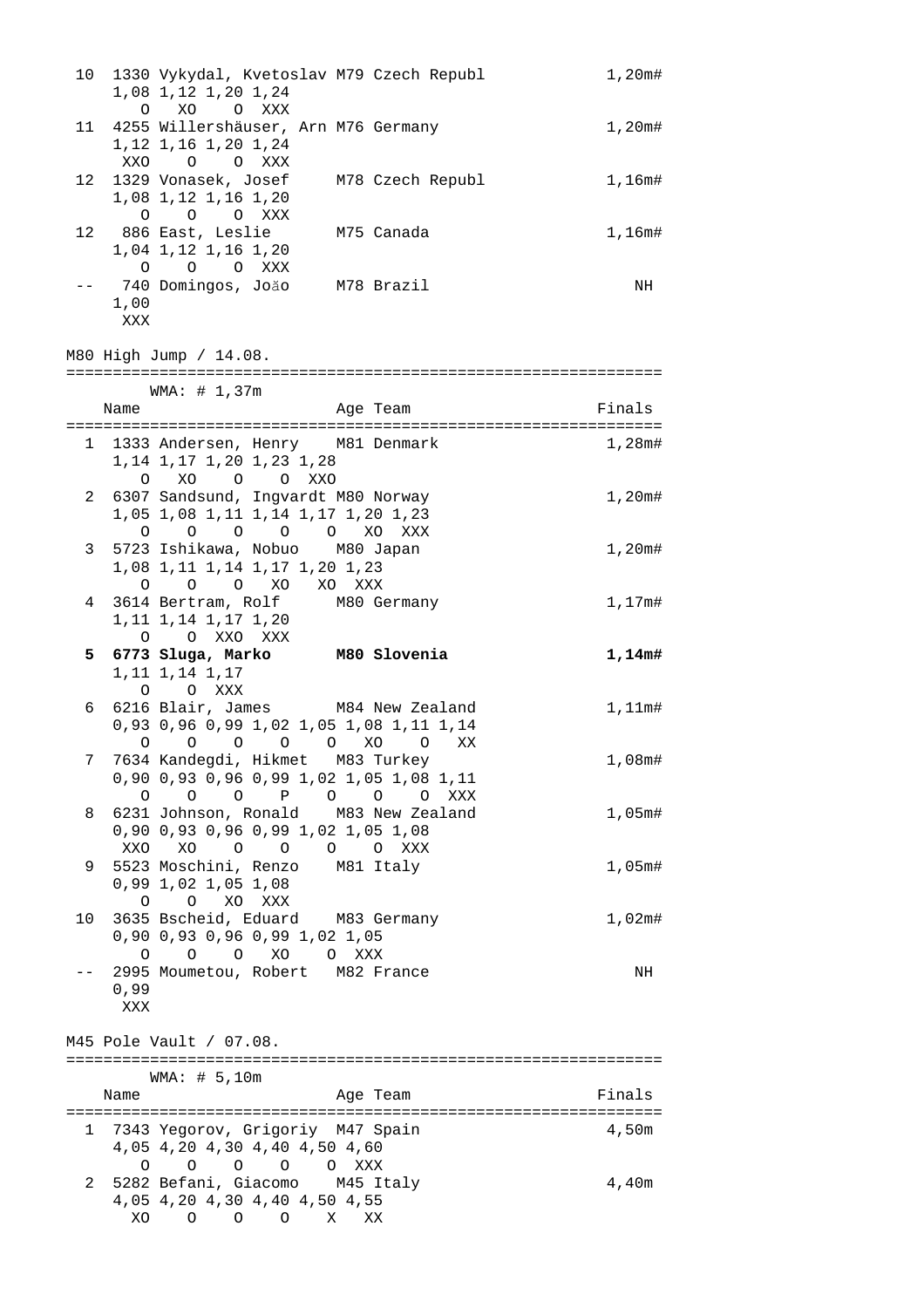| 3 <sup>7</sup> |             | 1752 Benezech, Eric M45 France<br>4,05 4,20 4,30<br>O XO XXX                        |                                        | 4,20m |
|----------------|-------------|-------------------------------------------------------------------------------------|----------------------------------------|-------|
| 4              |             | 3620 Bludau, Christian M45 Germany<br>3,75 3,90 4,05 4,20 4,30<br>XO XO XXO XXO XXX |                                        | 4,20m |
|                |             | 5 6417 Nawocki, Piotr M45 Poland<br>3,90 4,05 4,20<br>O O XXX                       |                                        | 4,05m |
|                |             | 6 6752 Vasina, Jozef M49 Slovak Repub<br>3,60 3,75 3,90 4,05<br>O O O XXX           |                                        | 3,90m |
| 6              |             | 1290 Julis, Petr M46 Czech Republ<br>3,60 3,75 3,90 4,05<br>O O O XXX               |                                        | 3,90m |
| 6              |             | 7481 Arnaud, Jean-Luc M48 Switzerland<br>3,60 3,90 4,20<br>O O XXX                  |                                        | 3,90m |
|                |             | 9 4707 Price, Glyn M49 Great Britai<br>3,75 3,90<br>XO O                            |                                        | 3,90m |
|                |             | 10 6707 Askovic, Zoran M48 Serbia<br>3,60 3,75 3,90 4,05<br>O XXO XXO XXX           |                                        | 3,90m |
|                |             | 11 3860 Kartenberg, Olaf M49 Germany<br>3,60 3,75 3,90<br>O O XXX                   |                                        | 3,75m |
|                |             | 12 7096 Lladó, Jordi M47 Spain<br>3,60 3,75 3,90<br>O XO XXX                        |                                        | 3,75m |
|                |             | 13 7320 Teruel Ortiz, Carl M46 Spain<br>3,60 3,75 3,90<br>XO XO XXX                 |                                        | 3,75m |
| 14             |             | 1272 Burda, Jiri M47 Czech Republ<br>3, 45 3, 60 3, 75<br>O O XXX                   |                                        | 3,60m |
|                |             | 3,60 3,75<br>XO XXX                                                                 | 14 4514 Gordon, David M47 Great Britai | 3,60m |
|                |             | 16 1349 Kyndbřl, Morten M47 Denmark<br>3,30 3,45 3,60<br>$O$ $OX$ $X$               |                                        | 3,45m |
|                |             | 16 282 Suarez, Fabio Adri M47 Argentina<br>3, 15 3, 30 3, 45 3, 60<br>O XXO XXO XXX |                                        | 3,45m |
| 18             |             | 2103 Del Signore, Olivi M45 France<br>3,00 3,15 3,30 3,45<br>O O O XXX              |                                        | 3,30m |
| 18             |             | 2345 Gabillard, Franck M45 France<br>3, 15 3, 30 3, 45<br>O O XXX                   |                                        | 3,30m |
| 19             |             | 2138 Detaille, Renaud M46 France<br>3,00 3,30 3,45<br>XXO XXO XXX                   |                                        | 3,30m |
|                |             | 21 6760 Gril, Damjan M48 Slovenia<br>2,70 2,85 3,00 3,15<br>O XXO XXX<br>$\circ$    |                                        | 3,00m |
|                | 3,60<br>XXX | 6711 Stankovic, Aca M47 Serbia                                                      |                                        | NH    |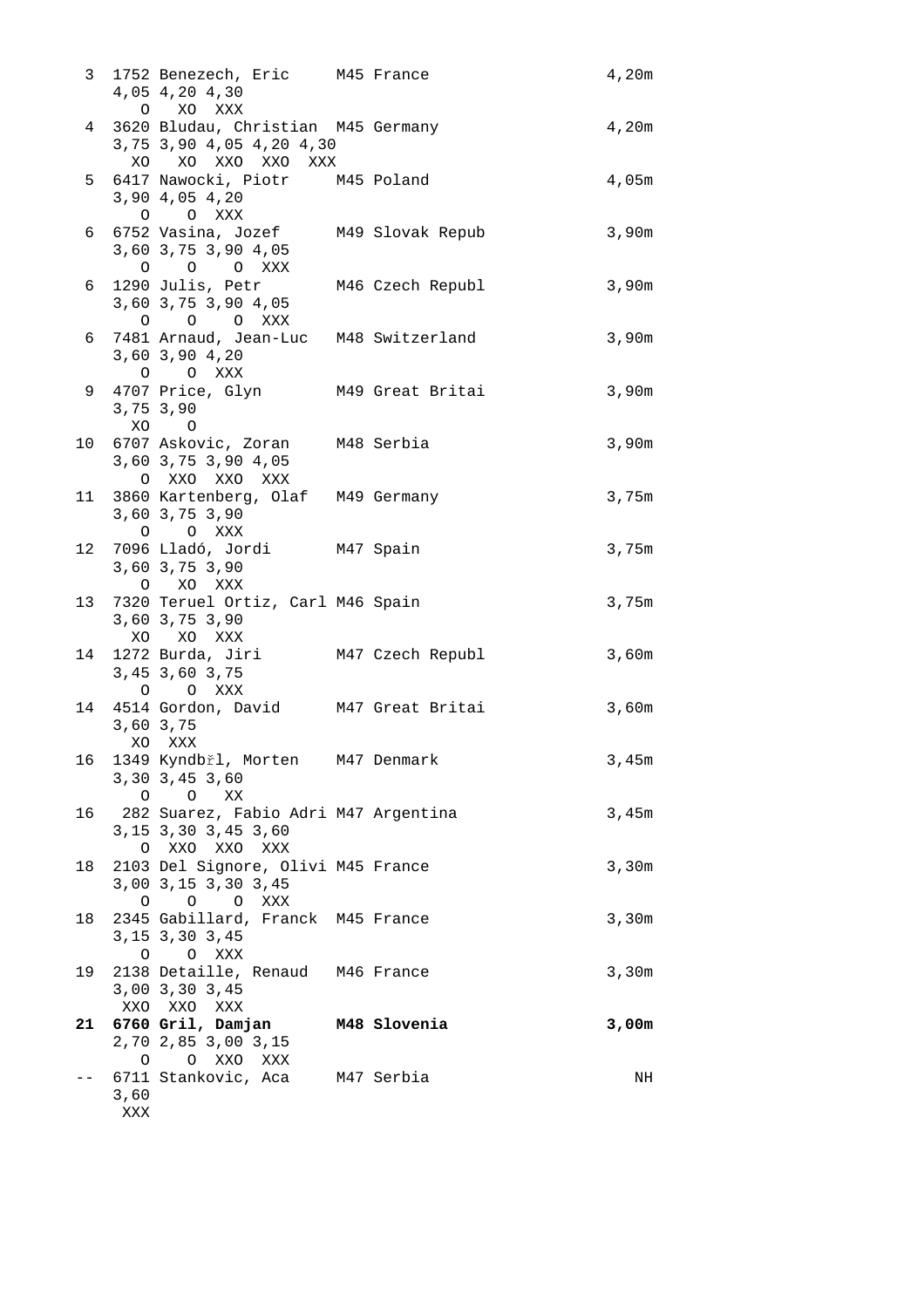## M50 Pole Vault / 07.08.

|                 |               | WMA: # 4,75m                                                        |                  |                        |
|-----------------|---------------|---------------------------------------------------------------------|------------------|------------------------|
|                 | Name          |                                                                     | Age Team         | Finals                 |
|                 |               |                                                                     |                  |                        |
|                 |               | 1 7072 Hernandez Rivero, M50 Spain                                  |                  | 4,15m#                 |
|                 |               | 2 3388 Spony, Marc M54 France                                       |                  | 4,05m#                 |
| 3 <sup>7</sup>  |               | 6373 Obiena, Emerson M50 Philippines                                |                  | 4,05m#                 |
| 4               |               | 4299 Andrews, John                                                  | M52 Great Britai | 3,90m                  |
| 4               |               | 7338 Vilŕ Camprodon, Sa M50 Spain                                   |                  | 3,90m                  |
| 6               |               | 6759 Dimitrijević, Izto M51 Slovenia                                |                  | 3,90m                  |
| 7               |               | 1795 Bisleau, Laurent M52 France                                    |                  | 3,75m                  |
| 8               |               | 2195 Duez, Jean Luc                                                 | M52 France       | 3,75m                  |
| 9               |               | 2941 Michel, Jean-Jacqu M52 France                                  |                  | 3,65m                  |
| 10              |               | 3954 Loth, Michael                                                  | M54 Germany      | 3,50m                  |
| 11              |               | 7752 Campbell, Steven M54 United State                              |                  | 3,45m                  |
| 11              |               | 7574 Yao, Philipp                                                   |                  | 3,45m                  |
| 13              |               |                                                                     | M53 Switzerland  | 3,45m                  |
|                 |               | 7573 Yao, Andréas M51 Switzerland<br>4951 Márczi, Gyozo M50 Hungary |                  |                        |
| 14              |               |                                                                     |                  | 3,40m                  |
| 15              |               | 4087 Roehr, Wolf-Dietri M54 Germany                                 |                  | 3,30m                  |
| 15              |               | 3653 Damme, André                                                   | M51 Germany      | 3,30m                  |
| 17              |               | 7369 Avramidis, Panagio M50 Sweden                                  |                  | 3,15m                  |
| 17              |               | 4697 Phelan, Richard M53 Great Britai                               |                  | 3,15m                  |
| 19              |               | 6197 van Vugt, Arno M51 Netherlands                                 |                  | 3,00m                  |
| 19              |               | 2573 Jarrosson, Bertran M51 France                                  |                  | 3,00m                  |
| 21              |               | 4463 Easey, Alan M52 Great Britai                                   |                  | 2,85m                  |
| 21              |               | 164 Alberio, Andrés Al M51 Argentina                                |                  | 2,85m                  |
|                 |               | 23 966 Steele, Sean                                                 | M53 Canada       | 2,70m                  |
|                 |               |                                                                     |                  |                        |
|                 |               |                                                                     |                  |                        |
|                 |               | M55 Long Jump / 12.08.                                              |                  |                        |
|                 |               |                                                                     |                  |                        |
|                 |               | Flight 1 12:05<br>Flight 2                                          | 13:45            |                        |
|                 |               | WMA: # 6,35m                                                        |                  |                        |
|                 | Name          |                                                                     | Age Team         | Prelims<br>Wind        |
|                 |               |                                                                     |                  |                        |
|                 | Preliminaries |                                                                     |                  |                        |
| 1               |               |                                                                     |                  |                        |
|                 |               | 1691 Barbier, Patrick                                               | M55 France       | 5,65 $mq - 0.3$        |
| $\overline{2}$  |               | 7449 Olsson, Anders                                                 | M58 Sweden       | $5,55mg - 0.1$         |
| 3               |               | 4907 Kung, Wai Ling                                                 | M55 Hong Kong, C | $5,49 \text{mq} + 0.0$ |
| $4\overline{ }$ |               | 6384 Chmielewski, Stani M56 Poland                                  |                  | $5,47$ mq $+0.0$       |
| 5               |               | 3147 Pluton, Joel M57 France                                        |                  | $5,38 \text{mq} + 0.0$ |
| 6               |               | 8072 Thomas, Kenneth                                                | M58 United State | $5,31mg + 0.0$         |
| 7               |               | 5724 Iwaoka, Hideyuki                                               | M56 Japan        | $5,17mg + 0.0$         |
| 7               |               | 6772 Šimsić, Milosav                                                | M55 Slovenia     | 5,17mq 1.8             |
| 9               |               | 3956 Lüers, Heiner                                                  | M56 Germany      | $5,11mg + 0.0$         |
| $10$            |               | 7238 Queralt Lopez, Ram M55 Spain                                   |                  | $5,07mg + 0.0$         |
| 11              |               | 4828 Wade, Trevor                                                   | M59 Great Britai | $5,05mg + 0.0$         |
| 11              |               | 7914 Konsens, Richard                                               | M56 United State | $5,05mg + 0.0$         |
| 13              |               | 5761 Nishimoto, Shigeak M58 Japan                                   |                  | 4,97m<br>2.3           |
| 14              |               | 1543 Rantala, Pauli                                                 | M59 Finland      | 4,82m<br>$-1.3$        |
| 15              |               | 3699 Euskirchen, Norber M55 Germany                                 |                  | 4,78m<br>0.6           |
| 16              |               | 6103 Heyningen Van, Wil M56 Netherlands                             |                  | 4,73m<br>1.6           |
| 17              |               | 6269 Christensen, Stein M58 Norway                                  |                  | 4,48m<br>$+0.0$        |
| 18              |               | 841 Baldsing, Bryan                                                 | M57 Canada       | 4,11m<br>$+0.0$        |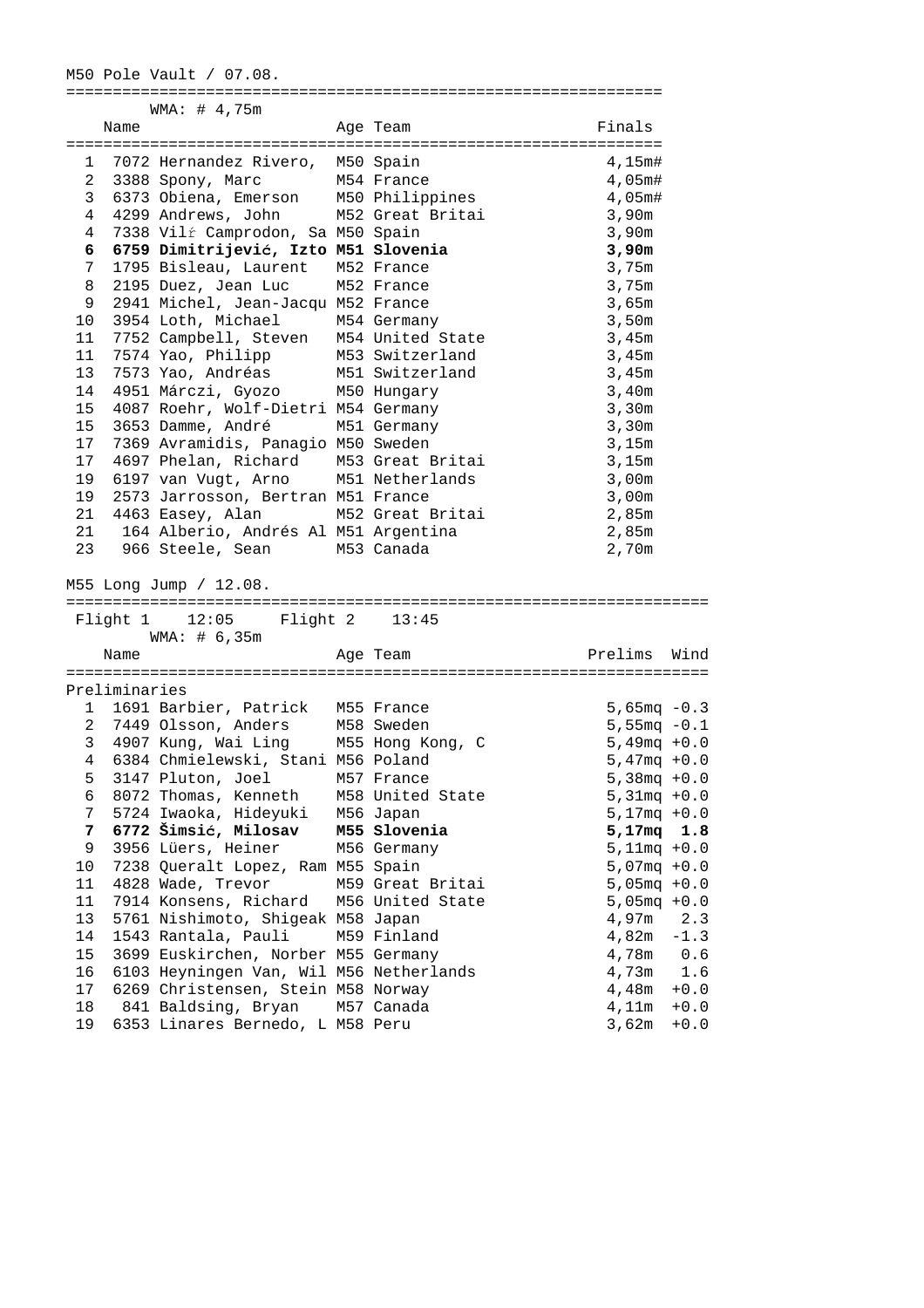M55 Long Jump / 14.08. ===================================================================== Flight 1 12:05 Flight 2 13:45 WMA: # 6,35m Name **Age Team** Age Team Finals Wind ===================================================================== Finals 1 1691 Barbier, Patrick M55 France 6,07m# 1.8 5,86m(+0.0) FOUL(1.4) 5,83m(-2.2) 5,80m(+0.0) 6,07m(1.8) FOUL(+0.0) 2 3147 Pluton, Joel M57 France 5,78m 1.9 5,09m(2.2) 5,32m(2.0) 5,18m(4.6) 5,06m(+0.0) 5,78m(1.9) 5,05m(+0.0) 3 4907 Kung, Wai Ling M55 Hong Kong, C 5,36m(1.4) 5,70m(+0.0) 5,17m(3.0) 5,60m(+0.0) FOUL(3.6) 5,68m(0.5) 4 8072 Thomas, Kenneth M58 United State 5,59m 3.1 5,20m(1.1) 5,36m(2.1) 5,59m(3.1) FOUL(+0.0) PASS PASS 5 6384 Chmielewski, Stani M56 Poland 5,50m +0.0 5,40m(+0.0) FOUL(+0.0) 4,07m(4.5) 5,37m(0.1) 5,37m(-0.9) 5,50m(+0.0) 6 7449 Olsson, Anders M58 Sweden 5,42m 0.2<br>FOUL(1.5) 5,37m(2.7) PASS 5,42m(0.2) PASS 5,05m(-2.3)  $FOUL(1.5) 5,37m(2.7) PASS 5,42m(0.2) PASS$ 7 5724 Iwaoka, Hideyuki M56 Japan 1988 1999 5,36m 3.7 5,36m(3.7) 4,90m(+0.0) 5,33m(2.3) 5,07m(+0.0) 5,24m(0.1) FOUL(0.2) 8 3956 Lüers, Heiner M56 Germany 5,21m 1.0 5,21m(1.0) 5,15m(0.2) 5,05m(1.8) 5,04m(1.0) FOUL(-0.1) 3,57m(+0.0) 9 7238 Queralt Lopez, Ram M55 Spain 4,98m 1.1 4,98m(1.1) 4,91m(+0.0) FOUL(3.1) 10 7914 Konsens, Richard M56 United State 4,97m 1.4 4,97m(1.4) 4,65m(0.7) 4,43m(+0.0) 11 4828 Wade, Trevor M59 Great Britai 4,85m 1.4 4,85m(1.4) FOUL(1.3)  **12 6772 Šimsić, Milosav M55 Slovenia 4,81m +0.0**  4,81m(+0.0) 4,80m(1.5) 4,61m(0.9) M45 Shot Put (7.26kg) / 12.08. ================================================================ WMA: # 20,77m Name **Age Team Age Team** Prelims ================================================================ Preliminaries 1 4023 Northoff, Tilman M46 Germany 15,49mq 2 4865 Wiseman, Mark M46 Great Britai 13,51mq 3 3332 Scandella, Gerald M45 France 13,10mq 4 6872 Bayona, Ricardo M45 Spain 12,91mq 5 3966 Maryniak, Helmut M47 Germany 12,48mq  **6 6768 Pirnat, Jože M45 Slovenia 12,41mq**  7 1305 Penáz, Pavel M46 Czech Republ 12,12mq 8 2026 Conjungo, Michaël M46 France 11,54mq 9 5004 Desai, Nimesh Dhin M46 India 11,53mq 9 2323 Fournier, Christop M48 France 11,53mq 11 1627 Angely, Bruno M48 France 11,13mq 12 1445 Havukainen, Pauli M48 Finland 10,92mq 13 2569 Jamilloux, Olivier M48 France 10,62m 14 3093 Perrier, Claude M48 France 8,84m 15 5056 Kumar, Anil M45 India 8,71m 16 5825 Park, Tae Woo M48 Korea 8,08m 17 1810 Bohorquez, Frédéri M46 France 7,94m 18 6055 Shrestha, Krishna M45 Nepal 6,39m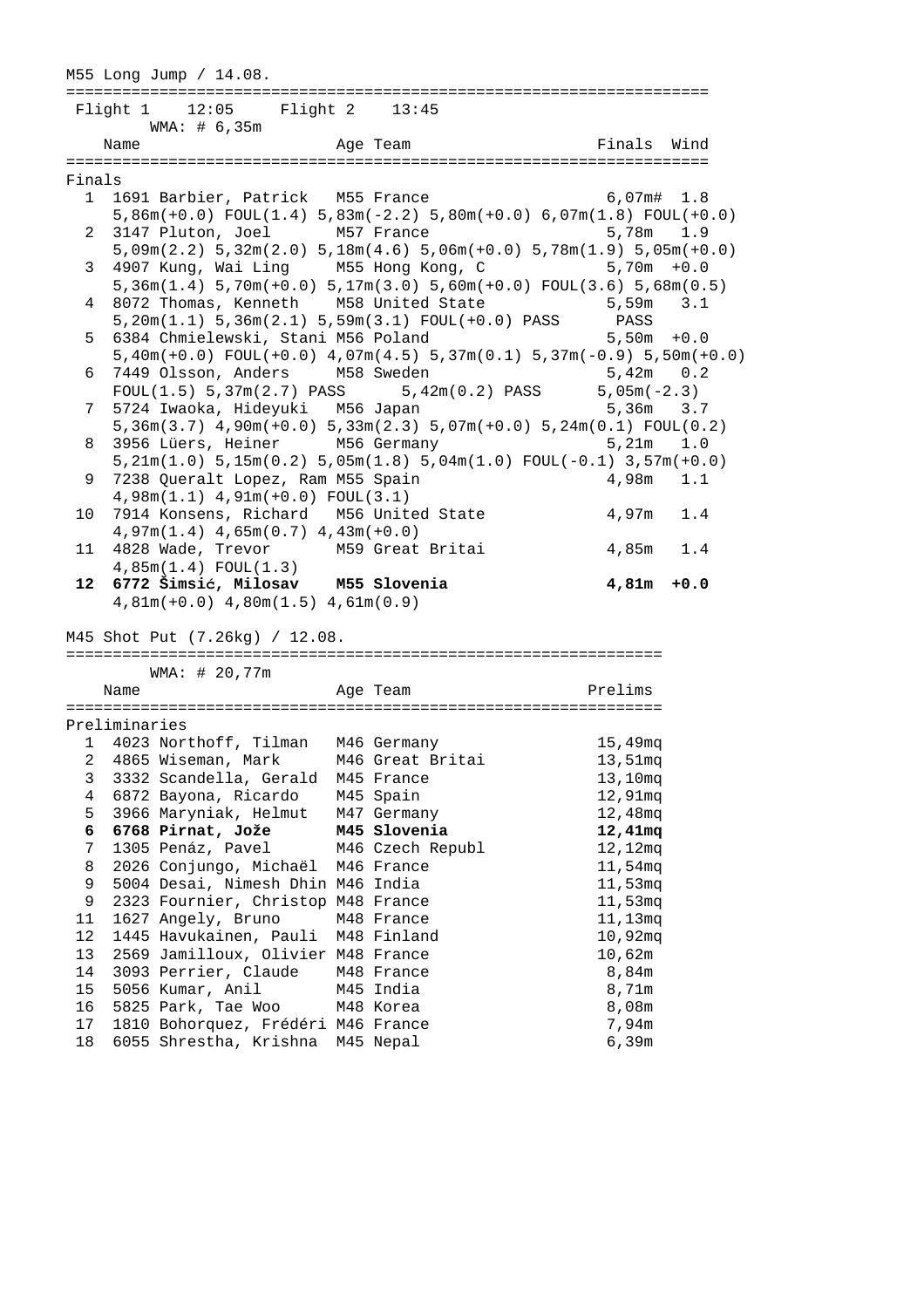|              | WMA: # 20,77m<br>Name                                                           | Age Team                                       | Finals                   |
|--------------|---------------------------------------------------------------------------------|------------------------------------------------|--------------------------|
| Finals       |                                                                                 |                                                |                          |
|              | 1 4023 Northoff, Tilman M46 Germany                                             | 15,13m  15,93m  16,28m  16,41m  FOUL  16,36m   | 16,41m                   |
|              | 4865 Wiseman, Mark M46 Great Britai<br>2                                        |                                                | 14,09m                   |
| 3            | 3332 Scandella, Gerald M45 France                                               | 13,09m  13,94m  13,77m  13,81m  14,09m  14,08m | 13,63m                   |
| 4            | 12,68m  13,63m  FOUL  12,47m  FOUL  FOUL<br>1305 Penáz, Pavel M46 Czech Republ  |                                                | 13,36m                   |
| 5            | 12,77m  13,36m  FOUL  FOUL  FOUL  13,13m<br>6872 Bayona, Ricardo M45 Spain      |                                                | 13,24m                   |
| 6            | 2026 Conjungo, Michaël M46 France                                               | FOUL 12,60m 12,78m 12,46m 13,01m 13,24m        | 13,16m                   |
|              | 13,16m FOUL FOUL 12,20m 12,86m 12,98m                                           |                                                |                          |
| 7            | 6768 Pirnat, Jože M45 Slovenia                                                  | 11,85m  12,51m  12,92m  12,20m  FOUL  12,43m   | 12,92m                   |
| 8            | 3966 Maryniak, Helmut M47 Germany<br>PASS PASS 12,68m 11,90m FOUL 12,01m        |                                                | 12,68m                   |
| 9            | 2323 Fournier, Christop M48 France                                              | 11,70m  11,67m  12,07m  11,89m  FOUL  11,98m   | 12,07m                   |
| 10           | 1445 Havukainen, Pauli M48 Finland<br>10,84m  10,88m  10,84m                    |                                                | 10,88m                   |
|              |                                                                                 |                                                |                          |
|              | M80 Shot Put (3kg) / 11.08.                                                     |                                                |                          |
|              | WMA: # 13,98m<br>Name                                                           | Age Team                                       | Finals                   |
|              | 1 3840 Huchthausen, Lotha M80 Germany                                           |                                                | 12,72m                   |
|              | 2 7386 Edlund, Östen M80 Sweden                                                 | 12,32m 12,36m 12,72m 12,25m 12,44m 12,69m      | 12,42m                   |
|              | 12,12m  12,42m  FOUL  11,79m  11,93m  12,31m                                    |                                                |                          |
| 3            | 1401 Laus, Anton M82 Estonia                                                    | 10,78m  10,46m  FOUL  10,54m  11,23m  10,65m   | 11,23m                   |
|              | 4 6773 Sluga, Marko M80 Slovenia<br>10,23m  10,53m  FOUL  9,99m  10,11m  10,20m |                                                | 10,53m                   |
| 5            | 6307 Sandsund, Ingvardt M80 Norway<br>9,96m  10,22m  9,83m  9,86m  9,53m        | 10,36m                                         | 10,36m                   |
| 6            | 3575 Acker, Wendelin M82 Germany<br>10,24m  10,11m  10,25m  9,91m  FOUL  10,08m |                                                | 10,25m                   |
| 7            | 1588 Vuorinen, Esa M82 Finland                                                  |                                                | 9,36m                    |
| 8            | 8,95m 9,27m 9,36m 9,19m 9,06m 9,22m<br>6603 Klypin, Viktor M82 Russia           |                                                | 9,07m                    |
| 9            | 8,84m 8,64m 8,85m 8,37m 9,07m 8,85m<br>7297 Sanchez Lasheras, M82 Spain         |                                                | 8,39m                    |
| 10           | 8,39m 8,06m FOUL<br>223 Garzon, Luis Rey M82 Argentina                          |                                                | 7,82m                    |
| 11           | 7,82m 7,22m 7,54m<br>5504 Mendolia, Francesc M80 Italy                          |                                                | 6,65m                    |
|              | 6,60m 6,65m 6,51m                                                               |                                                |                          |
|              | M45 Javelin Throw (800g) / 09.08.                                               |                                                |                          |
|              | WMA: # 77,15m                                                                   |                                                |                          |
|              | Name                                                                            | Age Team                                       | Prelims                  |
|              | Preliminaries                                                                   |                                                |                          |
| 1            | 2512 Hecht, Raymond M46 France<br>2 2376 Gauchet, André M49 France              |                                                | 59,54 $mq$<br>$54,57$ mq |
| $\mathsf{3}$ | 7998 Petersson, Stefan M48 United State                                         |                                                | 54,29mq                  |
| 4            | 1317 Sklenár, Robert M47 Czech Republ                                           |                                                | $53,83$ mq               |
| 5            | 7781 Dalke, Thomas                                                              | M48 United State                               | 53,46mg                  |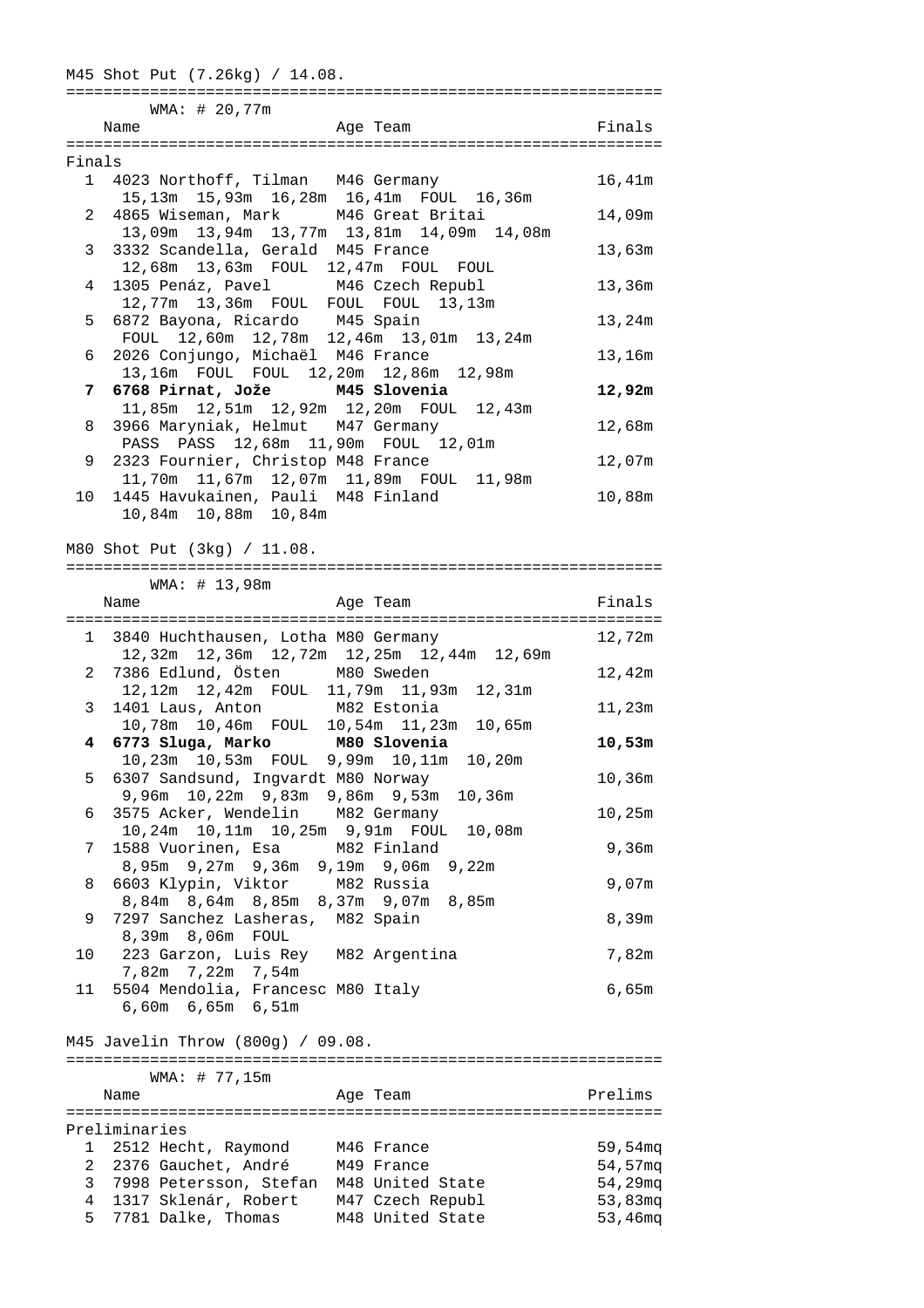| 6            | 3616 Beyer, Bert                                                                | M45 Germany   | 53,25mg           |
|--------------|---------------------------------------------------------------------------------|---------------|-------------------|
| 7            | 6288 Kristiansen, Bjřrn M47 Norway                                              |               | $53,08$ mq        |
| 8            | 6778 Teršek, Robert M45 Slovenia                                                |               | 52,80mq           |
| 9            | 3843 Hund, Christian M47 Germany                                                |               | 51,91mq           |
| 10           | 3040 Nuttall, Fabien M49 France                                                 |               | $50,55$ mq        |
| 11           | 7 Kuznik, Pascal M45 France                                                     |               | 49,50mq           |
| 12           | 3262 Romain, Marie Brun M47 France                                              |               | $49,35 \text{mq}$ |
| 13           | 7455 Rilegard, Bengt M47 Sweden                                                 |               | 48,42m            |
| 14           | 672 Van Hoecke, Peter M49 Belgium                                               |               | 47,62m            |
| 15           | 3330 Saxstad, Stephan M45 France                                                |               | 47,50m            |
| 16           | 1355 Nielsen, Allan K M47 Denmark                                               |               | 46,77m            |
| 17           | 1072 Cai, Chengsui M47 China (Peopl                                             |               | 38,75m            |
|              | 3556 Zagradsky, Igor M46 France                                                 |               |                   |
| 18           |                                                                                 |               | 33,26m            |
| 19           | 5154 Thomas, Rajan Babu M49 India                                               |               | 32,65m            |
|              | M45 Javelin Throw (800g) / 10.08.                                               |               |                   |
|              | WMA: # 77,15m                                                                   |               |                   |
|              | Name                                                                            | Age Team      | Finals            |
|              |                                                                                 |               |                   |
| Finals       |                                                                                 |               |                   |
|              | 1 2512 Hecht, Raymond M46 France                                                |               | 60,70m            |
|              |                                                                                 |               |                   |
| 2            | 7998 Petersson, Stefan M48 United State                                         |               | 58,35m            |
|              | 58,35m 56,23m 54,48m 55,04m FOUL 55,90m                                         |               |                   |
| 3            | 6778 Teršek, Robert M45 Slovenia                                                |               | 57,61m            |
|              | 55,26m 56,78m 53,42m 57,40m 57,61m 54,76m                                       |               |                   |
| 4            | 7781 Dalke, Thomas M48 United State                                             |               | 56,19m            |
|              | 52,47m 52,48m 51,95m 56,19m 53,47m FOUL                                         |               |                   |
| 5            | 3616 Beyer, Bert M45 Germany                                                    |               | 55,72m            |
|              | 55,72m 55,62m FOUL FOUL FOUL FOUL                                               |               |                   |
| 6            | 7 Kuznik, Pascal                                                                | M45 France    | 55,08m            |
|              | 50,67m 53,45m 55,08m 53,93m 53,33m FOUL                                         |               |                   |
| 7            | 2376 Gauchet, André M49 France                                                  |               | 53,66m            |
|              | 52,32m 53,61m 52,45m 53,49m 52,44m 53,66m                                       |               |                   |
| 8            | 3040 Nuttall, Fabien M49 France                                                 |               | 52,41m            |
|              | 51,45m 51,77m 52,41m 51,14m 50,62m FOUL                                         |               |                   |
| 9            | 3843 Hund, Christian M47 Germany                                                |               | 52,29m            |
|              | 52,29m 51,96m 51,38m                                                            |               |                   |
|              | 10 1317 Sklenár, Robert M47 Czech Republ                                        |               | 50,46m            |
|              | 49,96m 50,46m FOUL                                                              |               |                   |
|              |                                                                                 |               |                   |
| 11           | 3262 Romain, Marie Brun M47 France                                              |               | 50,20m            |
|              | 50,20m FOUL FOUL                                                                |               |                   |
| 12           | 6288 Kristiansen, Bjřrn M47 Norway                                              |               | 49,15m            |
|              | FOUL 49,15m FOUL                                                                |               |                   |
|              |                                                                                 |               |                   |
|              | M80 Javelin Throw (400g) / 14.08.                                               |               |                   |
|              |                                                                                 |               |                   |
|              | WMA: # 40,93m                                                                   |               |                   |
|              | Name                                                                            | Age Team      | Finals            |
|              |                                                                                 |               |                   |
| $\mathbf{1}$ | 3840 Huchthausen, Lotha M80 Germany                                             |               | 41,09m#           |
|              | 37,27m 37,23m 34,83m 38,87m 38,27m 41,09m                                       |               |                   |
| 2            | 771 Matsushima, Takumi M83 Brazil                                               |               | 36,00m            |
|              | 32,97m 35,19m 36,00m FOUL 35,92m 35,34m                                         |               |                   |
| 3            | 3867 Kern, Manfred M80 Germany                                                  |               | 33,71m            |
|              |                                                                                 | 32,90m 31,81m |                   |
| 4            | 3835 Horak, Ernst                                                               | M81 Germany   | 31,74m            |
|              | 29,86m 31,74m FOUL 28,63m 29,50m                                                | 30,97m        |                   |
| 5.           | 6773 Sluga, Marko                                                               | M80 Slovenia  | 31,11m            |
|              |                                                                                 |               |                   |
| 6            | FOUL 29,19m 27,10m 31,11m 28,33m 30,16m<br>6231 Johnson, Ronald M83 New Zealand |               | 29,29m            |
|              |                                                                                 |               |                   |
|              | 28,38m  26,02m  27,59m  27,95m  25,77m  29,29m                                  |               |                   |
| 7            | 6603 Klypin, Viktor M82 Russia                                                  |               | 25,70m            |
|              | 25,70m  23,22m  24,42m  21,58m  FOUL  22,74m                                    |               |                   |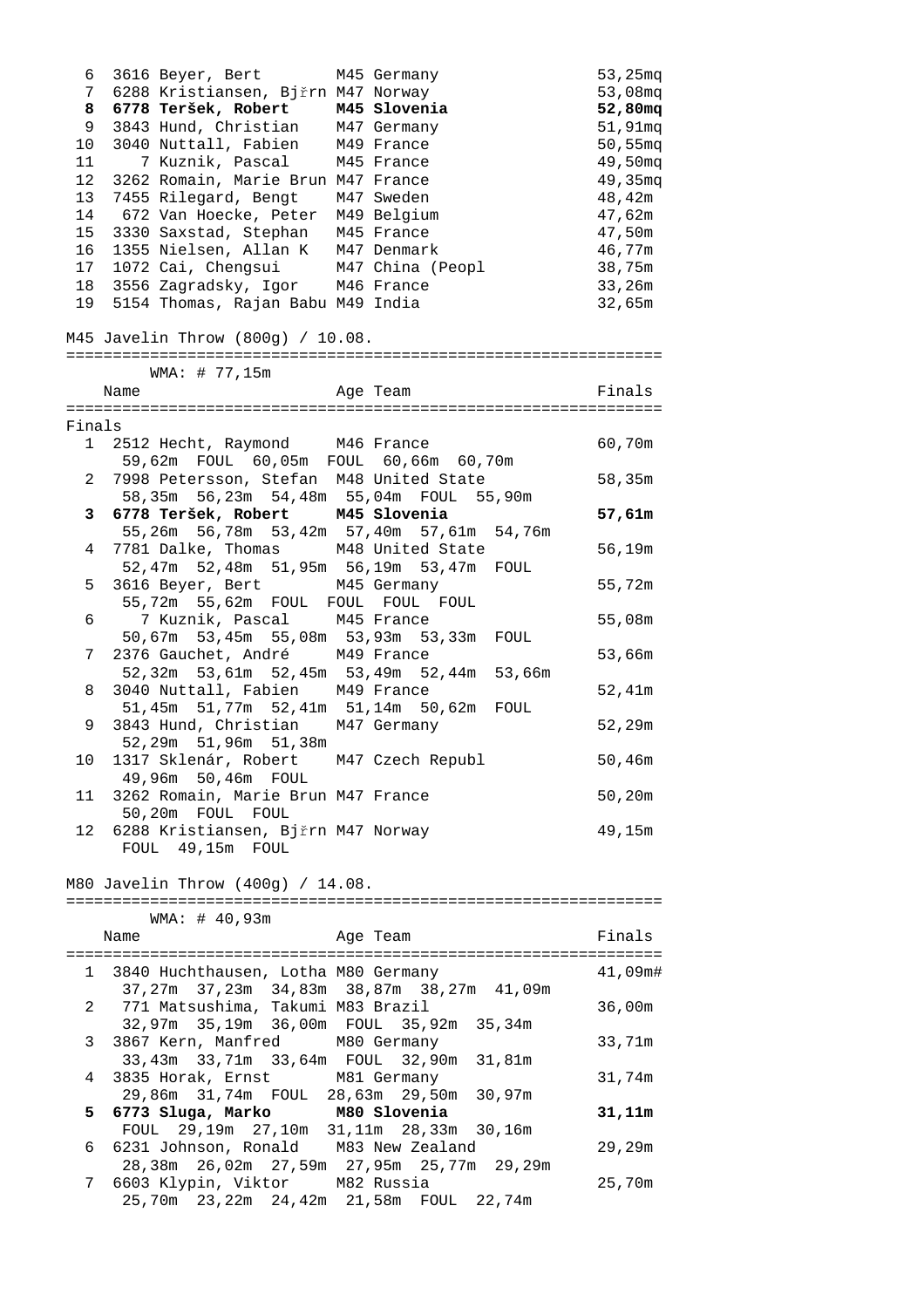| 8              | 1602 Adjeriou, Messaoud M82 France                                             | 24,38m |
|----------------|--------------------------------------------------------------------------------|--------|
| 9              | 22,99m 24,16m 24,38m 22,59m 23,23m 23,95m<br>5094 Patel, Jivanbhai R M81 India | 23,12m |
|                | 23,12m  22,22m  FOUL                                                           |        |
|                | 10 6216 Blair, James M84 New Zealand                                           | 21,97m |
|                | 20,29m  FOUL  21,97m                                                           |        |
|                |                                                                                |        |
|                | M45 Weight Throw (15.88kg) / 11.08.                                            |        |
|                | WMA: # 20,79m                                                                  |        |
|                | Age Team<br>Name                                                               | Finals |
|                |                                                                                |        |
|                | 1 1785 Bettolo, Laurent M49 France                                             | 16,78m |
|                | 15,90m FOUL 16,78m FOUL 15,49m 15,78m                                          |        |
|                | 2 244 Marzo, Adrian M47 Argentina                                              | 15,98m |
|                | FOUL 15,56m FOUL 15,98m FOUL                                                   |        |
| 3 <sup>7</sup> | 4865 Wiseman, Mark M46 Great Britai                                            | 15,12m |
|                | 14,57m 15,12m 15,03m 14,67m 14,87m FOUL                                        |        |
| 4              | 1305 Penáz, Pavel M46 Czech Republ                                             | 14,98m |
| 5              | FOUL 14,70m FOUL FOUL 14,98m FOUL<br>4035 Pachal, Jörg M45 Germany             | 14,29m |
|                | FOUL FOUL 13,83m 14,29m 14,13m 13,94m                                          |        |
| 6              | 6768 Pirnat, Jože M45 Slovenia                                                 | 14,03m |
|                | 13,31m  14,03m  FOUL  14,02m  13,34m  13,37m                                   |        |
| 7              | 4887 Kontos, Antonios M45 Greece                                               | 13,84m |
|                | FOUL FOUL 12,72m 13,84m FOUL FOUL                                              |        |
| 8              | 6066 Bot, Richard M48 Netherlands                                              | 13,18m |
|                | 12,03m  12,34m  11,85m  FOUL  13,18m  FOUL                                     |        |
| 9              | 1355 Nielsen, Allan K M47 Denmark                                              | 11,57m |
| 10             | FOUL 11,57m FOUL<br>5738 Kubota, Kengo M47 Japan                               | 11,21m |
|                | 11,21m FOUL FOUL                                                               |        |
|                | 11 4277 Zenker, Andreas M46 Germany                                            | 10,47m |
|                | 10,47m FOUL FOUL                                                               |        |
|                | 7856 Harris, Andrew M46 United State                                           | FOUL   |
|                | FOUL FOUL FOUL                                                                 |        |

## Decathlon: #1 M55 100 Meter Dash Decathlon / 04.08.

|                |      |                                        | Heats $1-3$ $8:30$ Heats $4-6$ $10:20$ Heats $7-9$ $12:00$ |                |                  |                |     |
|----------------|------|----------------------------------------|------------------------------------------------------------|----------------|------------------|----------------|-----|
|                | Name | Aqe Team                               | Finals Wind H# Points                                      |                |                  |                |     |
|                |      |                                        |                                                            |                |                  |                |     |
|                |      | 1 4219 Vogel, Martin M55 Germany       |                                                            | 12,54          | 1.0 <sub>8</sub> |                | 878 |
| 2              |      | 8072 Thomas, Kenneth M58 United State  |                                                            | 12,56          | 0.2              | 4              | 874 |
| 3              |      | 4078 Richter, Wolfgang M56 Germany     |                                                            | 12,98          | 0.1              | 5              | 795 |
| $\overline{4}$ |      | 4600 Leiper, Allan M55 Great Britai    |                                                            | $13,01$ $1.0$  |                  | 8              | 789 |
| 5              |      | 611 Dreckmeier, Friedh M55 Belgium     |                                                            | $13, 12$ 0.3   |                  | 3              | 767 |
| 6              |      | 1540 Rajamaki, Timo M58 Finland        |                                                            | $13, 13 -2.1$  |                  | 9              | 767 |
| 7              |      | 4766 Slaughter, Brian M58 Great Britai |                                                            | $13, 25$ $1.0$ |                  | 8              | 744 |
| 8              |      | 6090 Flücht, Uli M55 Netherlands       |                                                            | 13,42          | 0.7              | 7              | 713 |
| 9              |      | 7889 Janusey, Michael M57 United State |                                                            | 13,43 1.0      |                  | 8              | 711 |
| 10             |      | 1287 Janouch, Jiri M55 Czech Republ    |                                                            | $13,46 -2.1$   |                  | 9              | 707 |
| 11             |      | 4641 Moncrieff, Ken M57 Great Britai   |                                                            | 13,54          | 1.2              | $\mathbf{1}$   | 693 |
| 11             |      | 2079 David, Stephane M55 France        |                                                            | 13,54 1.2      |                  | $\mathbf{1}$   | 693 |
| 13             |      | 3699 Euskirchen, Norber M55 Germany    |                                                            | 13,61          | 0.7              | 7              | 681 |
| 14             |      | 2356 Galan, Paul M59 France            |                                                            | 13,62          | 0.1              | 5              | 679 |
| 14             |      | 2837 Mansion, Claude M57 France        |                                                            | $13,62$ 1.0    |                  | 8              | 679 |
| 16             |      | 3671 Dr. Mathieu, Steph M55 Germany    |                                                            | $13,63$ 0.2    |                  | 4              | 677 |
| 17             |      | 7739 Brower, Jeff M56 United State     |                                                            | 13,66 0.7      |                  | 7              | 671 |
| 18             |      | 1360 Pedersen, Knud Eri M55 Denmark    |                                                            | $13,82 -2.1$   |                  | 9              | 643 |
| 19             |      | 3023 Niang, Bercy M57 France           |                                                            | 13,84 1.4      |                  | 2              | 641 |
| 20             |      | 787 Rezende, Ranier Na M59 Brazil      |                                                            | $14, 10 -0.6$  |                  | 6              | 597 |
| 20             |      | 2163 Donnadieu, Marc M55 France        |                                                            | $14, 10$ 0.7 7 |                  |                | 597 |
| 22             |      | 1366 Rasmussen, Per Egg M55 Denmark    |                                                            | 14,16 0.7      |                  | 7              | 588 |
| 23             |      | 3952 Lösch, Dieter M57 Germany         |                                                            | $14,20 -2.1$   |                  | 9              | 580 |
| 24             |      | 6126 Meijer, Kees M58 Netherlands      |                                                            | $14,23$ 0.2    |                  | $\overline{4}$ | 576 |
|                |      |                                        |                                                            |                |                  |                |     |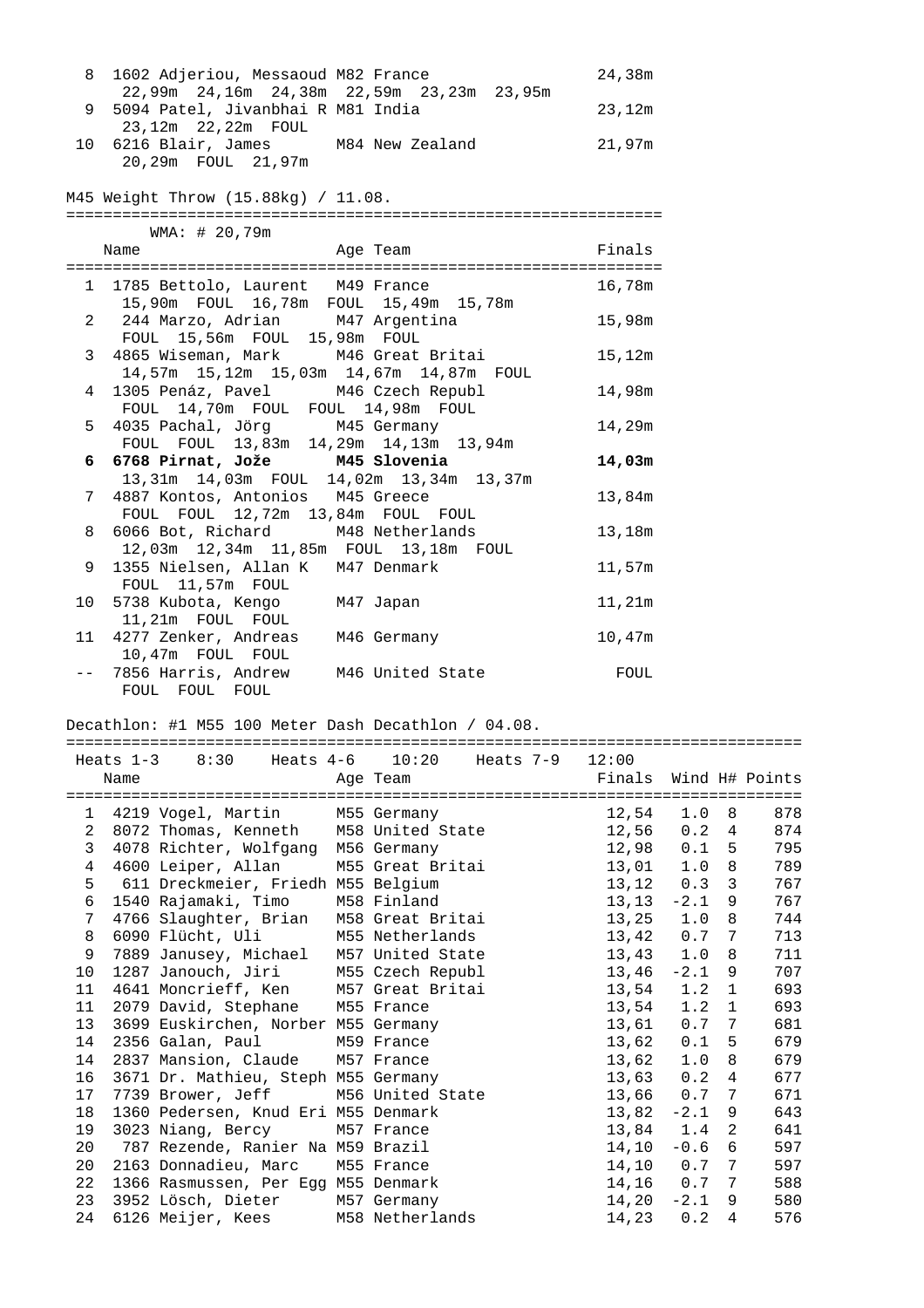| 25 | 1637 Armand, Jean-Claud M57 France      |                  | 14,26           | 0.2           | 4                          | 571 |
|----|-----------------------------------------|------------------|-----------------|---------------|----------------------------|-----|
| 26 | 1920 Capdequi Peyranere M57 France      |                  | 14,34           | $-0.6$ 6      |                            | 558 |
| 27 | 6846 Aloy, Francisco M57 Spain          |                  | $14.43$ 1.4     |               | $\overline{\phantom{a}}$ 2 | 543 |
| 28 | 7725 Bibby, Douglas M55 United State    |                  | 14,44           | $0.1 - 5$     |                            | 541 |
| 29 | 1039 Mora Albornoz, Ale M57 Chile       |                  | 14.48 1.4       |               | $\overline{2}$             | 536 |
| 30 | 3727 Gabel, Bernd M55 Germany           |                  | 14,82 1.2 1     |               |                            | 483 |
| 31 | 1722 Bedot, Lionel M56 France           |                  | 14,99           | $-0.6$ 6      |                            | 459 |
| 32 | 6178 van der Velden, Fr M58 Netherlands |                  | 15,06           | $0.1 - 5$     |                            | 449 |
| 33 | 1393 Jőgi, Priit       M57 Estonia      |                  | 15,24           | $0.1 - 5$     |                            | 423 |
| 33 | 6222 Dudley, Merv                       | M55 New Zealand  | $15,24$ $1.4$ 2 |               |                            | 423 |
| 35 | 4108 Schatz, Gerhard                    | M55 Germany      | 15,39           | $-0.6$ 6      |                            | 402 |
| 36 | 1997 Claude, Philippe                   | M59 France       | $15,45$ $1.4$ 2 |               |                            | 394 |
| 37 | 5290 Bertuzzo, Flavio                   | M57 Italy        | 15,77           | $0.3 \quad 3$ |                            | 351 |
| 38 | 7696 Angier, Bart                       | M59 United State | 16,13           | $0.3 \quad 3$ |                            | 305 |
|    | -- 6764 Mauko, Zdravko 1158 Slovenia    |                  | <b>DNF</b>      | $-2.1$ 9      |                            |     |

Decathlon: #2 M55 Long Jump Decathlon / 04.08.

|                | Age Team<br>Name                                                                  | Finals Wind Points |        |     |
|----------------|-----------------------------------------------------------------------------------|--------------------|--------|-----|
|                | 1 4219 Vogel, Martin M55 Germany<br>5,38m(0.8) PASS PASS                          | 5,38m              | 0.8    | 826 |
| $\overline{a}$ | 1540 Rajamaki, Timo M58 Finland<br>5,18m(1.4) 5,16m(0.9) 5,30m(0.4)               | 5,30m              | 0.4    | 802 |
| 3              | 3699 Euskirchen, Norber M55 Germany<br>5,07m(2.2) 5,28m(0.8) FOUL                 | 5,28m 0.8          |        | 795 |
| $\overline{4}$ | 3671 Dr. Mathieu, Steph M55 Germany<br>$5,19m(+0.0)$ PASS<br>PASS                 | 5,19m              | $+0.0$ | 767 |
| 5              | 7889 Janusey, Michael M57 United State<br>$4,86m(0.7)$ $4,80m(1.9)$ $5,17m(1.2)$  | $5,17m$ 1.2        |        | 762 |
| 6              | 4766 Slaughter, Brian M58 Great Britai<br>$4,84m(1.2)$ $4,83m(1.0)$ $5,07m(0.2)$  | $5,07m$ 0.2        |        | 732 |
| 7              | 4078 Richter, Wolfgang M56 Germany<br>$5,05m(+0.0)$ PASS $(+0.0)$ PASS $(+0.0)$   | $5,05m + 0.0$      |        | 725 |
| 8              | 8072 Thomas, Kenneth M58 United State<br>$4,98m(+0.0)$ FOUL<br>FOUL               | 4,98m              | $+0.0$ | 704 |
| 9              | 4600 Leiper, Allan M55 Great Britai<br>$4,94m(1.6)$ $4,96m(+0.0)$ $4,95m(0.2)$    | 4,96m              | $+0.0$ | 697 |
| 10             | 2163 Donnadieu, Marc M55 France<br>$4,59m(2.3)$ $4,46m(0.2)$ $4,87m(0.9)$         | 4,87m              | 0.9    | 670 |
| 11             | 1360 Pedersen, Knud Eri M55 Denmark<br>4,82m(1.0) 4,82m(0.4) FOUL                 | 4,82m              | $1.0$  | 657 |
| 11             | 3952 Lösch, Dieter M57 Germany<br>$4,65m(1.9)$ $4,82m(0.8)$ $4,71m(0.2)$          | 4,82m 0.8          |        | 657 |
| 13             | 4641 Moncrieff, Ken M57 Great Britai<br>$4,37m(+0.0)$ $4,78m(+0.0)$ $4,35m(+0.0)$ | 4,78m              | $+0.0$ | 646 |
| 14             | 1287 Janouch, Jiri M55 Czech Republ<br>$4,24m(0.4)$ $4,33m(0.6)$ $4,70m(1.6)$     | 4,70m 1.6          |        | 621 |
| 15             | 3023 Niang, Bercy M57 France<br>$4,38m(+0.0)$ $4,39m(+0.0)$ $4,64m(-1.1)$         | $4,64m -1.1$       |        | 604 |
| 15             | 7739 Brower, Jeff<br>M56 United State<br>$4,28m(0.3)$ $4,64m(0.1)$ $4,36m(1.3)$   | $4,64m$ $0.1$      |        | 604 |
| 17             | 6090 Flücht, Uli<br>M55 Netherlands<br>$4,51m(1.2)$ $4,49m(1.1)$ $4,57m(-0.6)$    | $4,57m -0.6$       |        | 584 |
| 18             | 3727 Gabel, Bernd<br>M55 Germany<br>$4,48m(+0.0)$ $4,53m(1.4)$ $4,55m(-0.6)$      | $4,55m -0.6$       |        | 580 |
| 19             | 6126 Meijer, Kees M58 Netherlands<br>$4,51m(+0.0)$ $4,54m(-0.2)$ $4,41m(-1.7)$    | 4,54m              | $-0.2$ | 576 |
| 20             | 2837 Mansion, Claude M57 France<br>$4,45m(1.7)$ $4,47m(1.4)$ $4,53m(-0.9)$        | 4,53m              | $-0.9$ | 574 |
| 21             | 1366 Rasmussen, Per Egg M55 Denmark<br>4,50m(0.7)<br>$4,52m(0.3)$ FOUL            | 4,52m              | 0.3    | 571 |
| 21             | 611 Dreckmeier, Friedh M55 Belgium<br>$4,49m(+0.0)$ $4,31m(0.9)$ $4,52m(-1.4)$    | 4,52m              | $-1.4$ | 571 |
| 21             | 1637 Armand, Jean-Claud M57 France<br>$4,52m(+0.0)$ $4,35m(+0.0)$ $4,05m(+0.0)$   | 4,52m              | $+0.0$ | 571 |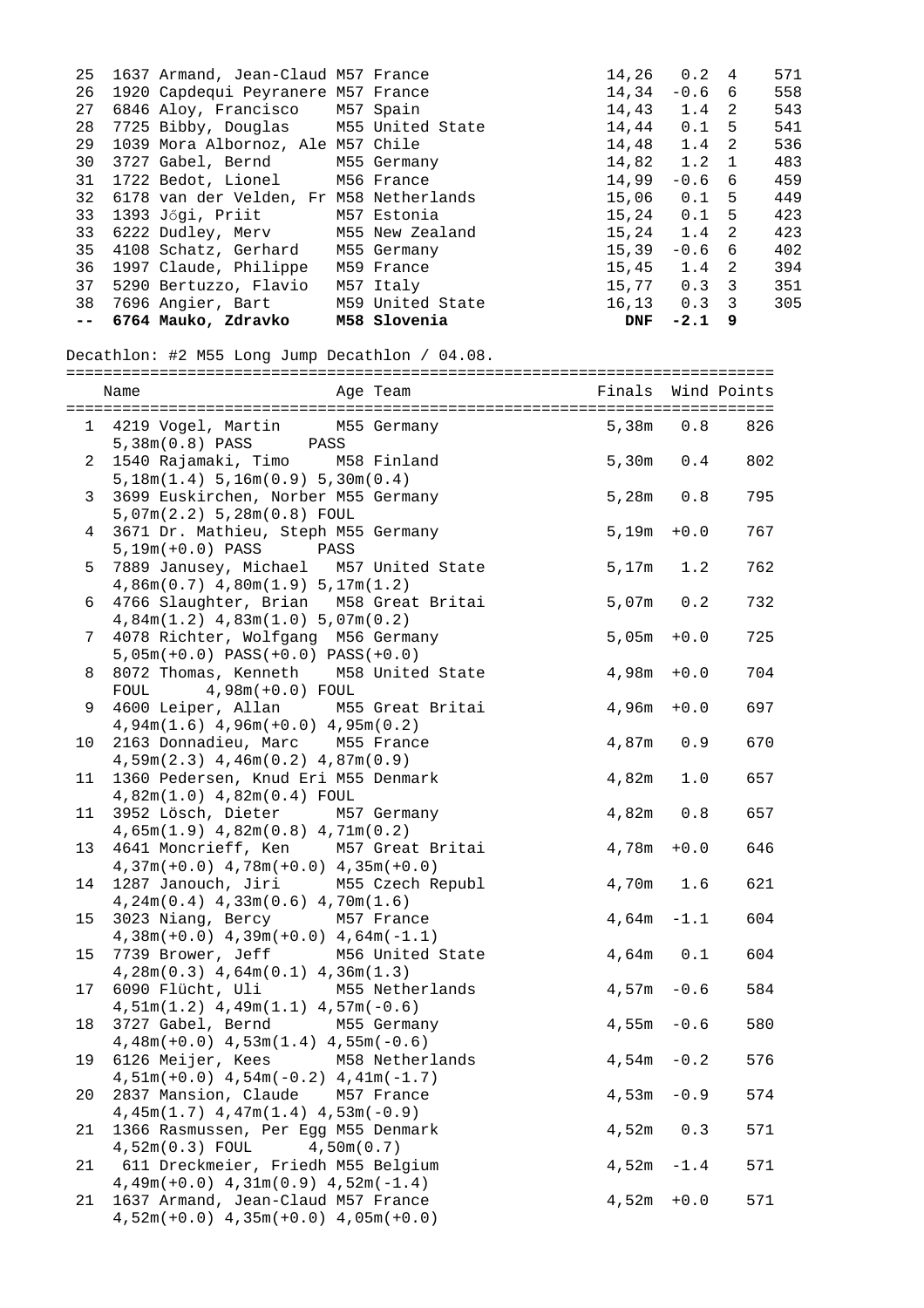| 24   | 2079 David, Stephane M55 France              |                  |              | $4.41m + 0.0$ | 540 |
|------|----------------------------------------------|------------------|--------------|---------------|-----|
|      | $4,28m(+0.0)$ $4,33m(+0.0)$ $4,41m(+0.0)$    |                  |              |               |     |
| 25   | 787 Rezende, Ranier Na M59 Brazil            |                  |              | $4,36m -2.3$  | 527 |
|      | $4,36m(-2.3)$ $4,24m(+0.0)$ $4,28m(-1.4)$    |                  |              |               |     |
| 26   | 2356 Galan, Paul M59 France                  |                  |              | $4,25m + 0.0$ | 496 |
|      | $4,25m(+0.0)$ $4,07m(-1.2)$ $4,24m(+0.0)$    |                  |              |               |     |
| 26   | 1393 Jőgi, Priit M57 Estonia                 |                  | $4,25m -0.9$ |               | 496 |
|      | FOUL 3,86m( $-2.4$ ) 4,25m( $-0.9$ )         |                  |              |               |     |
| 28   | 1920 Capdequi Peyranere M57 France           |                  |              | $4,24m -1.1$  | 494 |
|      | $4,22m(-1.0)$ $4,10m(-1.1)$ $4,24m(-1.1)$    |                  |              |               |     |
| 29   | 4108 Schatz, Gerhard M55 Germany             |                  |              | $4,17m -0.1$  | 475 |
|      | $4, 17m(-0.1)$ $4, 05m(+0.0)$ $4, 08m(-1.0)$ |                  |              |               |     |
| 30   | 6222 Dudley, Merv M55 New Zealand            |                  |              | $4,05m$ 0.5   | 443 |
|      | $3,80m(1.6)$ 4,05m(0.5) 3,86m(+0.0)          |                  |              |               |     |
| 31   | 6178 van der Velden, Fr M58 Netherlands      |                  | $3,90m$ 0.2  |               | 404 |
|      | $3,90m(0.2)$ $3,75m(+0.0)$ $3,70m(+0.0)$     |                  |              |               |     |
| 32   | 1722 Bedot, Lionel M56 France                |                  |              | $3,76m + 0.0$ | 369 |
|      | $3,76m(+0.0)$ $3,75m(+0.0)$ $3,70m(-1.3)$    |                  |              |               |     |
| 33   | 1997 Claude, Philippe M59 France             |                  |              | $3,75m + 0.0$ | 367 |
|      | $3,53m(+0.0)$ $3,43m(+0.0)$ $3,75m(+0.0)$    |                  |              |               |     |
| 34   | 1039 Mora Albornoz, Ale M57 Chile            |                  |              | $3,62m -1.1$  | 333 |
|      | $FOUL(0.5)$ 3,61m(0.3) 3,62m(-1.1)           |                  |              |               |     |
| 35   | 6846 Aloy, Francisco M57 Spain               |                  |              | $3,60m + 0.0$ | 330 |
|      | $3,54m(+0.0)$ 3,60m(+0.0) PASS               |                  |              |               |     |
|      | 36 5290 Bertuzzo, Flavio M57 Italy           |                  |              | $3,53m + 0.0$ | 313 |
|      | $3,35m(+0.0)$ $3,46m(+0.0)$ $3,53m(+0.0)$    |                  |              |               |     |
| 37   | 7725 Bibby, Douglas M55 United State         |                  |              | $2.97m - 0.5$ | 188 |
|      | $2,76m(+0.0)$ $2,90m(+0.0)$ $2,97m(-0.5)$    |                  |              |               |     |
| $ -$ | 7696 Angier, Bart                            | M59 United State | FOUL         |               |     |
|      | FOUL PASS<br>PASS                            |                  |              |               |     |
|      | 6764 Mauko, Zdravko                          | M58 Slovenia     | DNF          | <b>NWI</b>    |     |
|      | FOUL x x                                     |                  |              |               |     |

Decathlon: #3 M55 Shot Put Decathlon (6kg) / 04.08.

======================================================================= Name Age Team Finals Points ======================================================================= 1 4219 Vogel, Martin M55 Germany 12,48m 842 9,75m 12,48m PASS 2 1540 Rajamaki, Timo M58 Finland 12,26m 825 FOUL 10,26m 12,26m 3 4600 Leiper, Allan M55 Great Britai 12,06m 809 11,86m 11,92m 12,06m 4 3671 Dr. Mathieu, Steph M55 Germany 11,47m 763 10,69m 11,16m 11,47m 5 4108 Schatz, Gerhard M55 Germany 11,05m 731 10,29m 10,52m 11,05m 6 4078 Richter, Wolfgang M56 Germany 10,82m 712 FOUL 10,82m 10,43m 7 7889 Janusey, Michael M57 United State 10,41m 681 FOUL 10,41m 9,65m 8 4766 Slaughter, Brian M58 Great Britai 10,34m 675 10,34m 9,67m 9,72m 9 4641 Moncrieff, Ken M57 Great Britai 10,10m 657 10,10m 9,62m 9,95m 10 2079 David, Stephane M55 France 10,05m 653 9,58m 9,29m 10,05m 11 6222 Dudley, Merv M55 New Zealand 10,02m 651 9,65m 9,64m 10,02m 12 611 Dreckmeier, Friedh M55 Belgium 12 9,96m 646 9,82m 9,68m 9,96m 13 8072 Thomas, Kenneth M58 United State 9,93m 643 9,93m 9,36m 9,36m 14 1637 Armand, Jean-Claud M57 France 9,86m 638 9,86m FOUL FOUL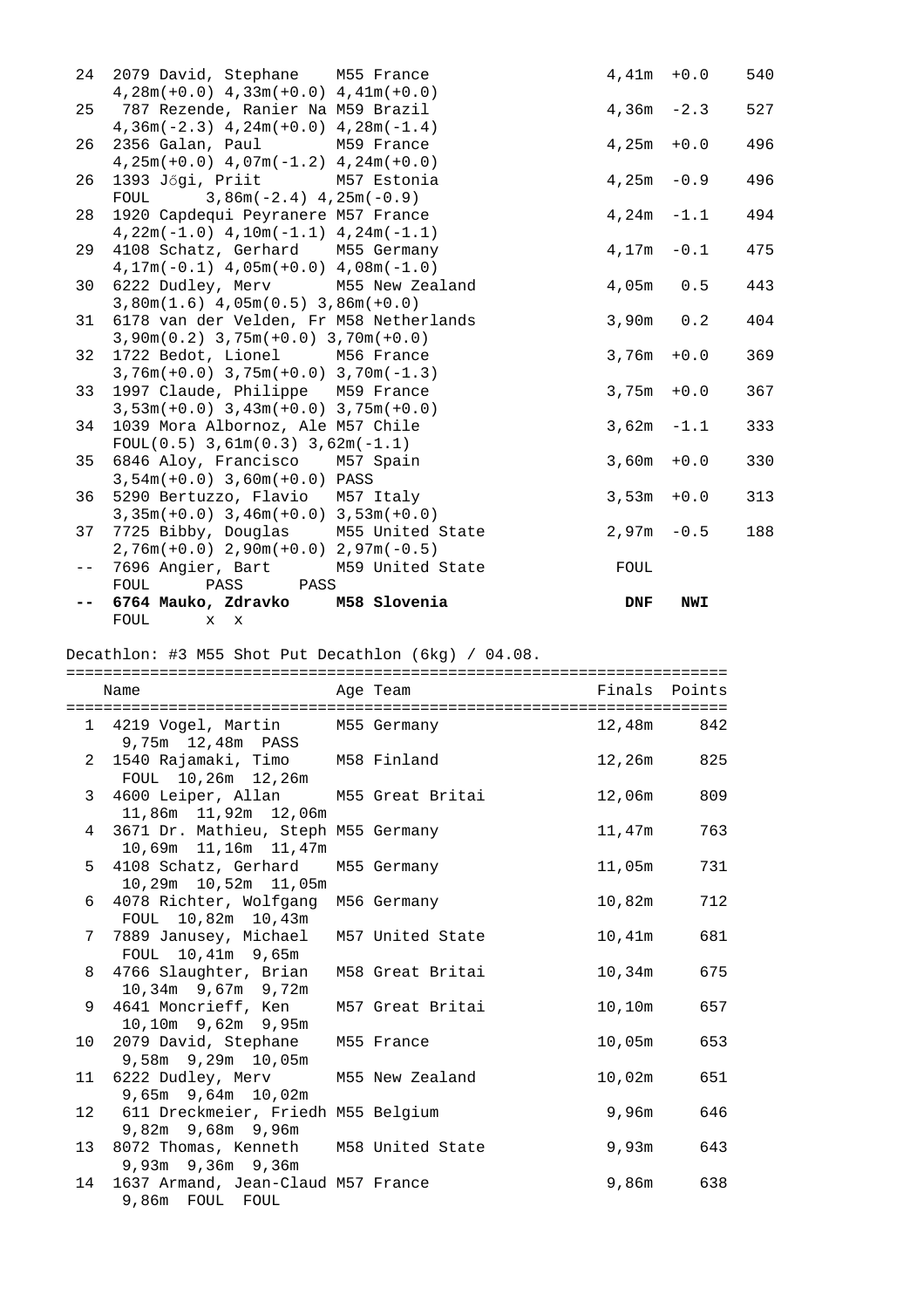|    | 15 1360 Pedersen, Knud Eri M55 Denmark<br>9,25m 9,25m 9,75m  |                  | 9,75m | 629 |
|----|--------------------------------------------------------------|------------------|-------|-----|
| 16 | 2163 Donnadieu, Marc<br>9,55m 9,48m 9,67m                    | M55 France       | 9,67m | 623 |
| 17 | 1393 Jőgi, Priit M57 Estonia<br>9,64m 9,39m 9,62m            |                  | 9,64m | 621 |
| 18 | 3699 Euskirchen, Norber M55 Germany<br>9,59m 9,34m 9,62m     |                  | 9,62m | 620 |
| 19 | 1920 Capdequi Peyranere M57 France<br>9,31m 9,61m FOUL       |                  | 9,61m | 619 |
| 20 | 1039 Mora Albornoz, Ale M57 Chile<br>9,49m 8,85m 9,38m       |                  | 9,49m | 609 |
| 21 | 3952 Lösch, Dieter<br>9,04m 8,98m 9,18m                      | M57 Germany      | 9,18m | 586 |
| 22 | 2837 Mansion, Claude<br>9,06m  FOUL  7,92m                   | M57 France       | 9,06m | 577 |
| 23 | 1287 Janouch, Jiri<br>8,62m 8,69m 9,03m                      | M55 Czech Republ | 9,03m | 574 |
| 24 | 7739 Brower, Jeff<br>9,00m 8,64m FOUL                        | M56 United State | 9,00m | 572 |
| 25 | 3023 Niang, Bercy<br>8,16m 8,52m 8,62m                       | M57 France       | 8,62m | 543 |
| 26 | 6126 Meijer, Kees<br>7,90m 7,98m 8,49m                       | M58 Netherlands  | 8,49m | 533 |
| 27 | 1722 Bedot, Lionel<br>7,88m 8,39m FOUL                       | M56 France       | 8,39m | 525 |
| 28 | 6090 Flücht, Uli<br>FOUL 7,68m 8,37m                         | M55 Netherlands  | 8,37m | 524 |
| 29 | 6846 Aloy, Francisco<br>8,10m FOUL 8,35m                     | M57 Spain        | 8,35m | 522 |
| 30 | 1366 Rasmussen, Per Egg M55 Denmark<br>7,89m 8,33m 8,28m     |                  | 8,33m | 521 |
| 31 | 3727 Gabel, Bernd<br>7,73m 8,08m 8,11m                       | M55 Germany      | 8,11m | 504 |
| 32 | 6178 van der Velden, Fr M58 Netherlands<br>7,78m 7,64m 8,07m |                  | 8,07m | 501 |
| 33 | 787 Rezende, Ranier Na M59 Brazil<br>7,86m 8,02m FOUL        |                  | 8,02m | 497 |
| 34 | 1997 Claude, Philippe M59 France                             |                  | 7,73m | 475 |
| 35 | 2356 Galan, Paul<br>7,72m 7,37m 7,49m                        | M59 France       | 7,72m | 474 |
| 36 | 7725 Bibby, Douglas<br>7,58m 7,55m FOUL                      | M55 United State | 7,58m | 463 |
| 37 | 5290 Bertuzzo, Flavio<br>6,17m 6,40m 6,55m                   | M57 Italy        | 6,55m | 385 |
| 38 | 6764 Mauko, Zdravko<br>1,30m PASS PASS                       | M58 Slovenia     | 1,30m | 7   |

Throws Pentathlon: #1 M45 Hammer Throw Throws Pentathlon (7.26kg) / 16.08.

| Name                                                            | Age Team | Finals Points |     |
|-----------------------------------------------------------------|----------|---------------|-----|
| 1 4035 Pachal, Jörg M45 Germany<br>45,13m  46,30m  47,74m       |          | 47.74m        | 829 |
| 2 1305 Penáz, Pavel M46 Czech Republ<br>47,41m FOUL FOUL        |          | 47,41m        | 822 |
| 3 4865 Wiseman, Mark M46 Great Britai<br>41,01m  44,90m  46,00m |          | 46,00m        | 793 |
| 4 6768 Pirnat, Jože M45 Slovenia<br>41,40m FOUL 42,81m          |          | 42,81m        | 727 |
| 5 6284 Hytten, Iver M49 Norway<br>$42,13m$ $42,43m$ $42,71m$    |          | 42,71m        | 725 |
| 6 6070 Bronswijk, Marco M48 Netherlands<br>40,96m  42,11m  FOUL |          | 42.11m        | 713 |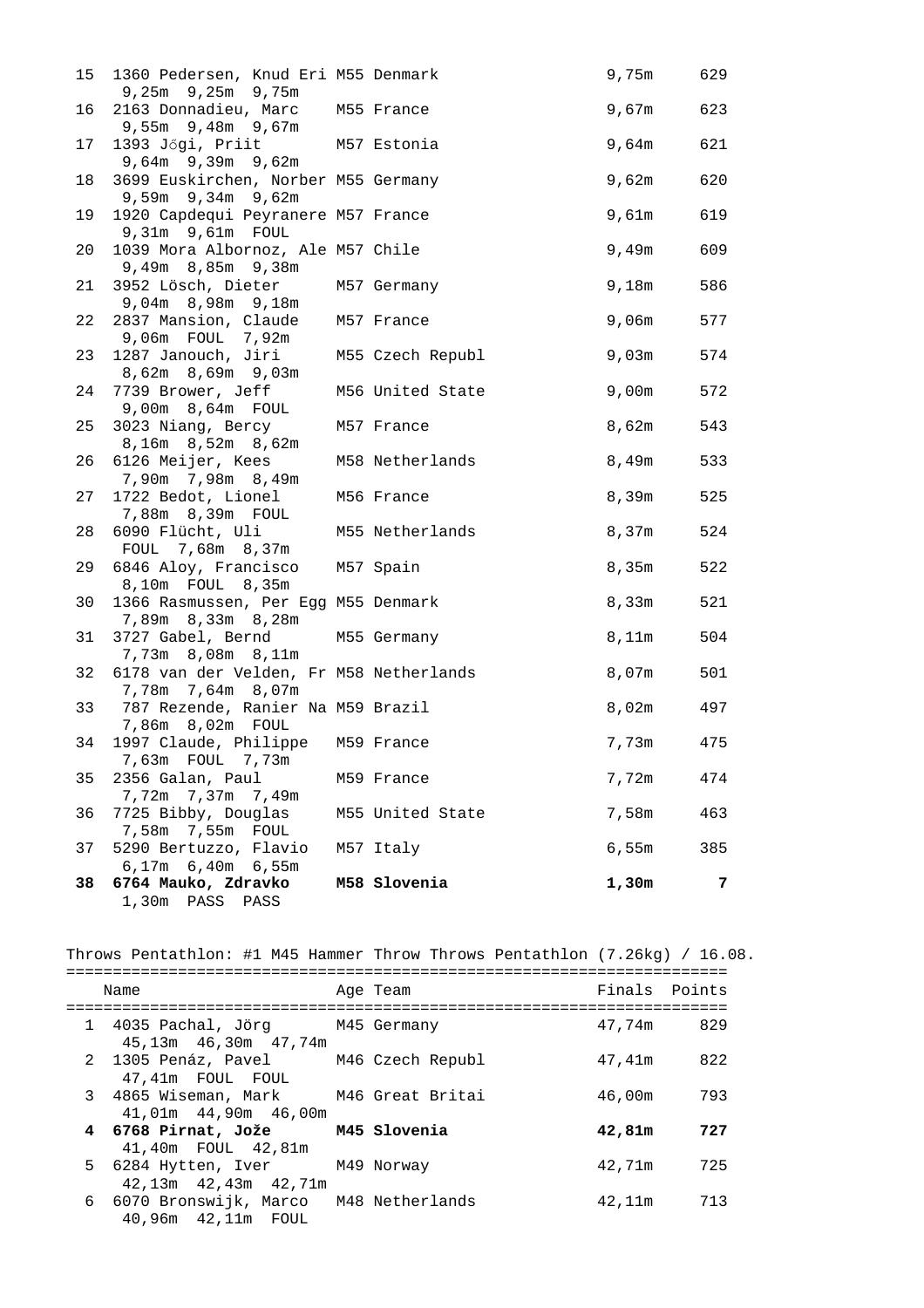| 7 4194 Suhling, Sven M49 Germany<br>FOUL 41,54m FOUL           |             | 41,54m 701 |     |
|----------------------------------------------------------------|-------------|------------|-----|
| 8 6066 Bot, Richard M48 Netherlands<br>40,86m FOUL 40,35m      |             | 40,86m 687 |     |
| 9 4208 Trabandt, Stephan<br>33,99m 38,35m FOUL                 | M49 Germany | 38,35m     | 636 |
| 10 1308 Prajsner, Tomáš M47 Czech Republ<br>34,20m 35,90m FOUL |             | 35,90m     | 586 |
| 11 4277 Zenker, Andreas M46 Germany<br>29,88m 33,24m 31,85m    |             | 33,24m 532 |     |
| 12 1355 Nielsen, Allan K M47 Denmark<br>FOUL 30,98m FOUL       |             | 30,98m     | 486 |
| 13 5004 Desai, Nimesh Dhin M46 India<br>28,41m  27,62m  FOUL   |             | 28,41m     | 434 |
| 13 2569 Jamilloux, Olivier M48 France<br>26,38m 28,06m 28,41m  |             | 28,41m 434 |     |
| 15 2187 Ducatel, Eric M48 France<br>FOUL 27,85m FOUL           |             | 27,85m     | 423 |
| 16 2502 Hardy, Laurent M45 France<br>24,80m FOUL 25,24m        |             | 25,24m 371 |     |

Throws Pentathlon: #2 M45 Shot Put Throws Pentathlon (7.26kg) / 16.08.

|   | Name                                                              |             | Finals Points |           |
|---|-------------------------------------------------------------------|-------------|---------------|-----------|
|   |                                                                   | Age Team    |               |           |
|   | 1 6284 Hytten, Iver M49 Norway<br>14,43m 13,93m 14,17m            |             | 14,43m 934    |           |
|   | 2 1305 Penáz, Pavel M46 Czech Republ<br>12,84m  13,45m  13,69m    |             | 13,69m 879    |           |
|   | 3 4865 Wiseman, Mark M46 Great Britai<br>FOUL 12,90m 13,36m       |             | 13,36m 855    |           |
|   | 4 6768 Pirnat, Jože M45 Slovenia<br>13,04m  12,22m  FOUL          |             | 13,04m 831    |           |
|   | 5 4035 Pachal, Jörg M45 Germany<br>FOUL 11,87m 12,17m             |             | 12,17m        | 767       |
|   | 6 1308 Prajsner, Tomáš M47 Czech Republ<br>11,13m  11,45m  11,04m |             | 11,45m 714    |           |
|   | 7 4194 Suhling, Sven M49 Germany<br>10,79m  11,06m  FOUL          |             | 11,06m 685    |           |
| 8 | 5004 Desai, Nimesh Dhin M46 India<br>10,95m FOUL 10,93m           |             | 10,95m 677    |           |
|   | 9 2569 Jamilloux, Olivier M48 France<br>10,43m  10,65m  FOUL      |             | 10,65m 655    |           |
|   | 10 6070 Bronswijk, Marco M48 Netherlands<br>9,74m 10,58m 10,33m   |             | 10,58m        | 650       |
|   | 11 1355 Nielsen, Allan K<br>9,78m  10,40m  FOUL                   | M47 Denmark | 10,40m        | 637       |
|   | 12 4277 Zenker, Andreas<br>10,19m  10,12m  FOUL                   | M46 Germany | 10,19m 622    |           |
|   | 13 2502 Hardy, Laurent                                            | M45 France  |               | 9,81m 594 |
|   | 14 2187 Ducatel, Eric<br>9,75m FOUL 8,45m                         | M48 France  |               | 9,75m 589 |
|   | 15 6066 Bot, Richard M48 Netherlands<br>9,28m 8,80m 9,69m         |             |               | 9,69m 585 |
|   | 16 4208 Trabandt, Stephan M49 Germany<br>9,51m FOUL 9,51m         |             | 9,51m         | 572       |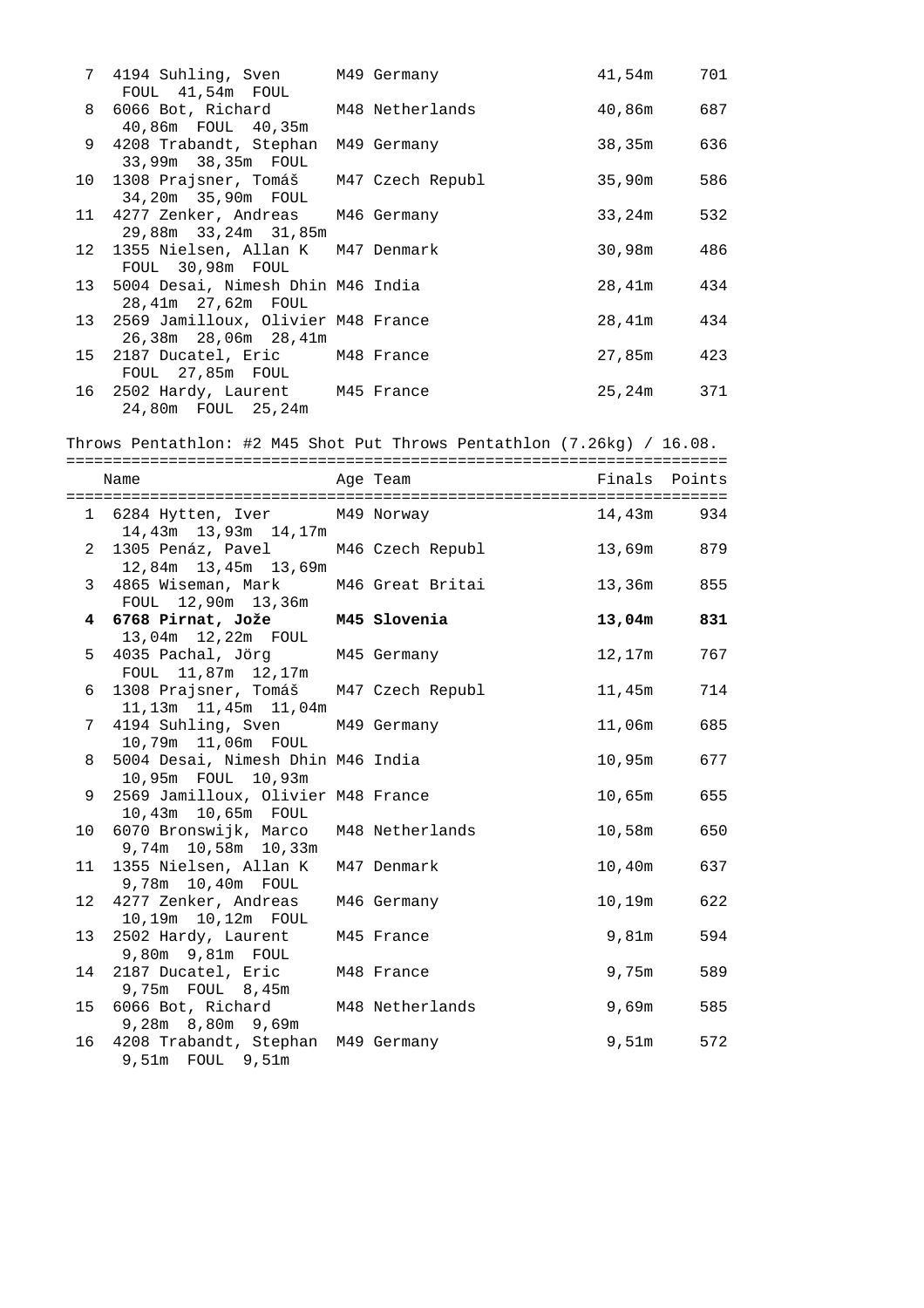|                | Throws Pentathlon: #3 M45 Discus Throw Throws Pentathlon (2kg) / $16.08$ . |          |               |      |
|----------------|----------------------------------------------------------------------------|----------|---------------|------|
|                | Name                                                                       | Age Team | Finals Points |      |
|                | 1 6284 Hytten, Iver M49 Norway<br>43,30m  44,29m  48,92m                   |          | 48,92m        | 1058 |
|                | 2 4865 Wiseman, Mark M46 Great Britai<br>46,90m  45,99m  44,20m            |          | 46,90m        | 1007 |
| 3 <sup>7</sup> | 1305 Penáz, Pavel M46 Czech Republ<br>35,78m  43,34m  45,31m               |          | 45,31m 966    |      |
|                | 4 1308 Prajsner, Tomáš M47 Czech Republ<br>35,69m 38,56m 39,40m            |          | 39,40m 818    |      |
| $5 -$          | 6070 Bronswijk, Marco M48 Netherlands<br>31,68m 35,86m FOUL                |          | 35,86m        | 730  |
|                | 6 6768 Pirnat, Jože M45 Slovenia<br>31,50m 35,04m 31,90m                   |          | 35,04m        | 710  |
| 7 <sup>7</sup> | 4208 Trabandt, Stephan M49 Germany<br>32,85m 31,02m 34,41m                 |          | 34,41m        | 694  |
| 8              | 5004 Desai, Nimesh Dhin M46 India<br>31,97m 32,85m 33,89m                  |          | 33,89m        | 681  |
| 9              | 4035 Pachal, Jörg M45 Germany<br>33,31m 33,79m 33,06m                      |          | 33,79m        | 679  |
|                | 10 4194 Suhling, Sven M49 Germany<br>30,88m 31,60m 31,46m                  |          | 31,60m 625    |      |
|                | 11 4277 Zenker, Andreas M46 Germany<br>30,91m 29,79m 30,54m                |          | 30,91m 609    |      |
|                | 12 6066 Bot, Richard M48 Netherlands<br>23,47m 28,18m 29,58m               |          | 29,58m        | 577  |
|                | 13 1355 Nielsen, Allan K M47 Denmark<br>FOUL 22,04m 29,09m                 |          | 29,09m        | 565  |
|                | 14 2187 Ducatel, Eric M48 France<br>21,29m FOUL 25,87m                     |          | 25,87m        | 488  |
|                | 15 2569 Jamilloux, Olivier M48 France<br>22,27m 22,96m 23,80m              |          | 23,80m        | 438  |
|                | -- 2502 Hardy, Laurent M45 France<br>FOUL FOUL FOUL                        |          | FOUL          |      |

## Throws Pentathlon: #4 M45 Javelin Throw Throws Pentathlon (800g) / 16.08.

| Name                                                                      | Age Team | Finals Points |  |
|---------------------------------------------------------------------------|----------|---------------|--|
| 1 6284 Hytten, Iver M49 Norway<br>47,30m 55,07m PASS                      |          | 55,07m 806    |  |
| 2 1305 Penáz, Pavel M46 Czech Republ 45,99m 646<br>45,50m  42,13m  45,99m |          |               |  |
| 3 1355 Nielsen, Allan K M47 Denmark 15,23m 633<br>45,23m  44,18m  44,46m  |          |               |  |
| 4 4865 Wiseman, Mark M46 Great Britai<br>44,78m  41,39m  40,98m           |          | 44,78m 625    |  |
| 5 6768 Pirnat, Jože M45 Slovenia<br>43,51m 44,39m 43,37m                  |          | $44,39m$ 618  |  |
| 6 4208 Trabandt, Stephan M49 Germany<br>41,33m 40,70m 42,09m              |          | 42,09m 578    |  |
| 7 6070 Bronswijk, Marco M48 Netherlands<br>39,57m 36,69m 41,96m           |          | 41,96m 576    |  |
| 8 4035 Pachal, Jörg M45 Germany<br>32,47m 38,65m FOUL                     |          | 38,65m 519    |  |
| 9 4277 Zenker, Andreas M46 Germany<br>37,11m 37,69m 35,35m                |          | 37,69m 503    |  |
| 10 4194 Suhling, Sven M49 Germany<br>35,23m 33,13m 34,25m                 |          | 35,23m 461    |  |
| 11 1308 Prajsner, Tomáš M47 Czech Republ<br>34,33m FOUL FOUL              |          | 34,33m 445    |  |
| 12 6066 Bot, Richard M48 Netherlands<br>29,78m 31,70m 34,08m              |          | 34,08m 441    |  |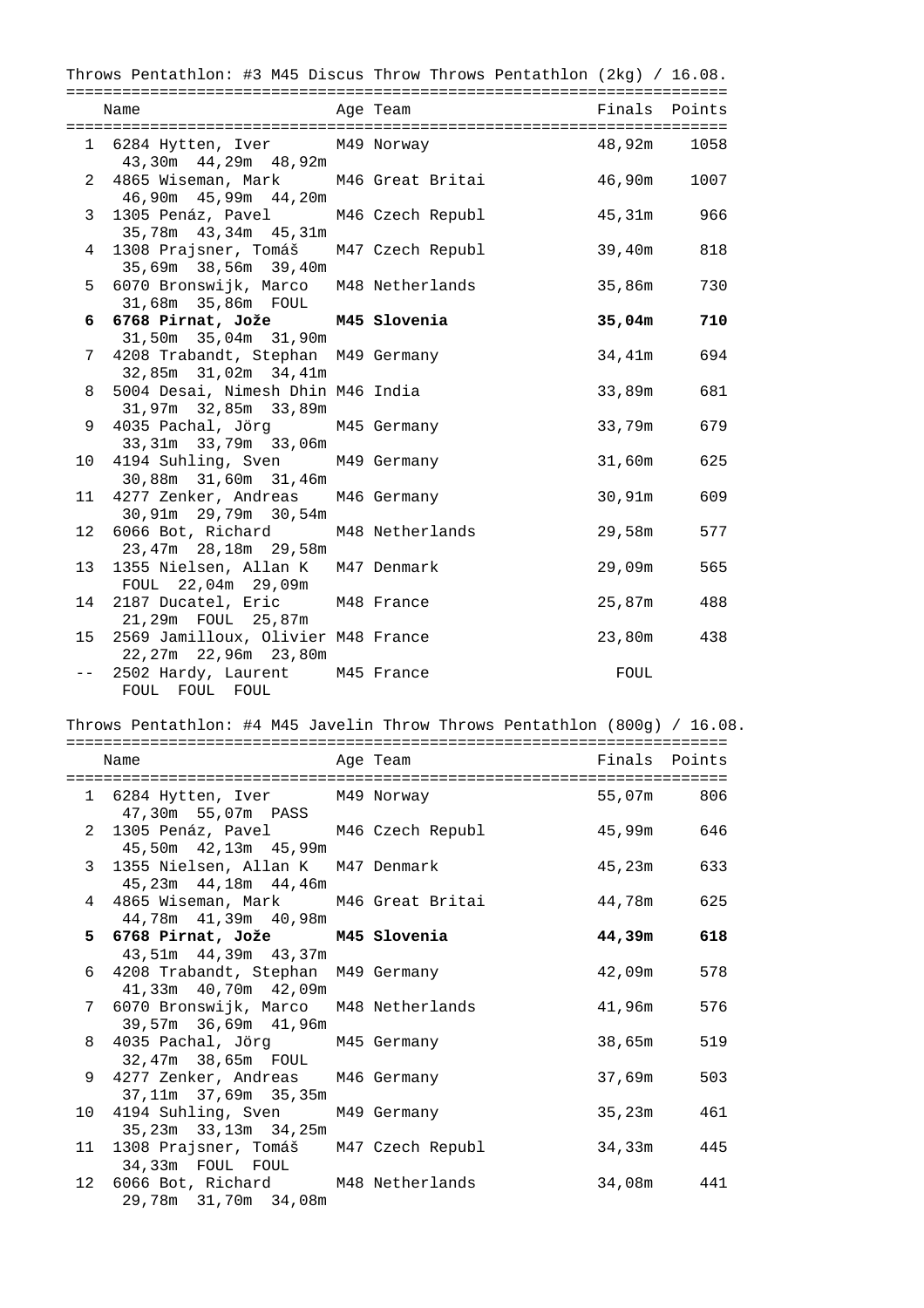| 13 | 2187 Ducatel, Eric M48 France                                                    |              |                  |                                                                                                                                                                                                                                | 33,23m        | 427 |                             |
|----|----------------------------------------------------------------------------------|--------------|------------------|--------------------------------------------------------------------------------------------------------------------------------------------------------------------------------------------------------------------------------|---------------|-----|-----------------------------|
| 14 | 33,23m 31,25m 32,07m<br>2569 Jamilloux, Olivier M48 France<br>FOUL 29,50m 30,13m |              |                  |                                                                                                                                                                                                                                | 30,13m        | 374 |                             |
| 15 | 5004 Desai, Nimesh Dhin M46 India<br>28,78m  27,39m  28,24m                      |              |                  |                                                                                                                                                                                                                                | 28,78m        | 352 |                             |
|    | Throws Pentathlon: #5 M45 Weight Throw Throws Pentathlon (15.88kg) / 16.08.      |              |                  |                                                                                                                                                                                                                                |               |     |                             |
|    | Name                                                                             |              |                  | Age Team and the state of the state of the state of the state of the state of the state of the state of the state of the state of the state of the state of the state of the state of the state of the state of the state of t | Finals Points |     |                             |
|    | 1 6284 Hytten, Iver M49 Norway                                                   |              |                  |                                                                                                                                                                                                                                | 15,16m        | 892 |                             |
|    | 14,12m 15,16m FOUL<br>2 1305 Penáz, Pavel M46 Czech Republ                       |              |                  |                                                                                                                                                                                                                                | 15,09m        | 887 |                             |
|    | 14,45m  14,75m  15,09m<br>3 4865 Wiseman, Mark M46 Great Britai                  |              |                  |                                                                                                                                                                                                                                | 14,80m        | 868 |                             |
|    | 14,59m  14,80m  FOUL<br>4 4035 Pachal, Jörg                                      | M45 Germany  |                  |                                                                                                                                                                                                                                | 14,60m        | 854 |                             |
| 5  | FOUL 13,26m 14,60m<br>6070 Bronswijk, Marco<br>13,26m  13,65m  FOUL              |              |                  | M48 Netherlands                                                                                                                                                                                                                | 13,65m        | 790 |                             |
| 6  | 6768 Pirnat, Jože<br>11,82m  12,73m  11,69m                                      | M45 Slovenia |                  |                                                                                                                                                                                                                                | 12,73m        | 729 |                             |
| 7  | 6066 Bot, Richard<br>12,48m  FOUL  11,76m                                        |              | M48 Netherlands  |                                                                                                                                                                                                                                | 12,48m        | 712 |                             |
| 8  | 4194 Suhling, Sven<br>12,17m  12,40m  FOUL                                       | M49 Germany  |                  |                                                                                                                                                                                                                                | 12,40m        | 706 |                             |
| 9  | 4208 Trabandt, Stephan<br>11,37m FOUL FOUL                                       | M49 Germany  |                  |                                                                                                                                                                                                                                | 11,37m        | 638 |                             |
| 10 | 1355 Nielsen, Allan K<br>11,33m FOUL FOUL                                        | M47 Denmark  |                  |                                                                                                                                                                                                                                | 11,33m        | 635 |                             |
| 11 | 1308 Prajsner, Tomáš<br>11,03m FOUL FOUL                                         |              | M47 Czech Republ |                                                                                                                                                                                                                                | 11,03m        | 615 |                             |
| 12 | 4277 Zenker, Andreas<br>8,77m 10,41m FOUL                                        | M46 Germany  |                  |                                                                                                                                                                                                                                | 10,41m        | 574 |                             |
|    | 13 2187 Ducatel, Eric M48 France<br>9,43m 8,62m FOUL                             |              |                  |                                                                                                                                                                                                                                | 9,43m         | 510 |                             |
|    | 14 5004 Desai, Nimesh Dhin M46 India<br>FOUL 7,79m 8,76m                         |              |                  |                                                                                                                                                                                                                                | 8,76m         | 465 |                             |
|    | 15 2569 Jamilloux, Olivier M48 France<br>8,46m 8,71m FOUL                        |              |                  |                                                                                                                                                                                                                                | 8,71m 462     |     |                             |
|    | M45 Throws Pentathlon / 16.08.                                                   |              |                  |                                                                                                                                                                                                                                |               |     |                             |
|    |                                                                                  |              |                  | Points HT SP DT JT WT                                                                                                                                                                                                          |               |     |                             |
|    | 1 Hytten, Iver<br>Norway                                                         |              |                  | 42.71m  14.43m  48.92m  55.07m  15.16m                                                                                                                                                                                         |               |     |                             |
|    | M49                                                                              |              |                  | 4415 (725) (934) (1058) (806) (892)                                                                                                                                                                                            |               |     |                             |
|    | 2 Penáz, Pavel<br>Czech Republic                                                 |              |                  | 47.41m 13.69m 45.31m 45.99m 15.09m                                                                                                                                                                                             |               |     |                             |
|    | M46                                                                              |              |                  | 4200 (822) (879) (966) (646) (887)                                                                                                                                                                                             |               |     |                             |
|    | 3 Wiseman, Mark<br>Great Britain and Norther                                     |              |                  | 46.00m  13.36m  46.90m  44.78m  14.80m                                                                                                                                                                                         |               |     |                             |
|    | M46                                                                              |              |                  | 4148 (793) (855) (1007) (625) (868)                                                                                                                                                                                            |               |     |                             |
|    | 4 Pachal, Jörg<br>Germany                                                        |              | 47.74m           |                                                                                                                                                                                                                                |               |     | 12.17m 33.79m 38.65m 14.60m |
|    | M45                                                                              |              |                  | 3648 (829) (767) (679) (519) (854)                                                                                                                                                                                             |               |     |                             |
|    | 5 Pirnat, Jože<br>Slovenia                                                       |              |                  | 42.81m 13.04m 35.04m 44.39m 12.73m                                                                                                                                                                                             |               |     |                             |
|    | M45                                                                              |              |                  | 3615 (727) (831) (710) (618) (729)                                                                                                                                                                                             |               |     |                             |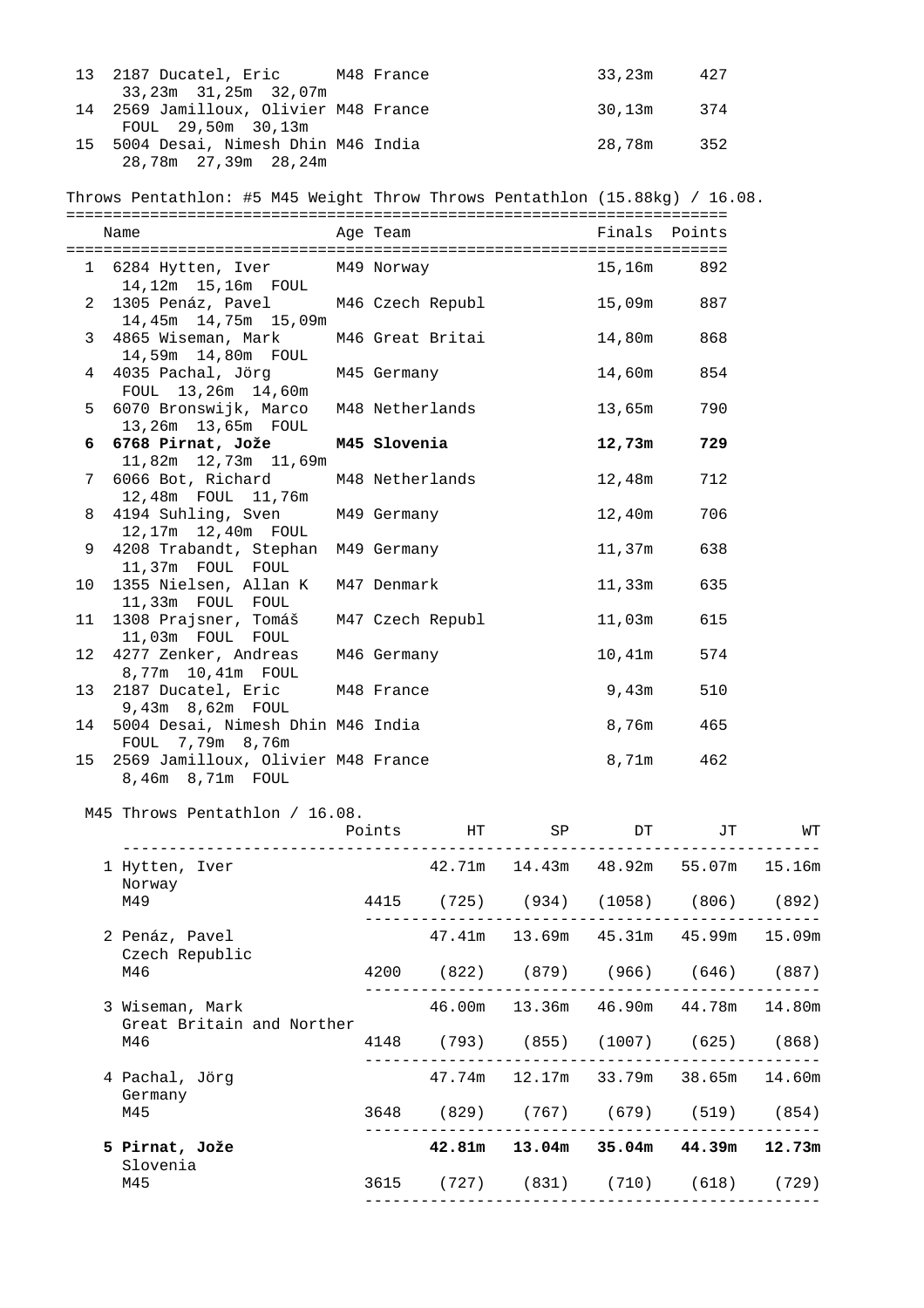| 6 Bronswijk, Marco<br>Netherlands                                       |            | 42.11m  10.58m  35.86m  41.96m  13.65m |      |                             |       |
|-------------------------------------------------------------------------|------------|----------------------------------------|------|-----------------------------|-------|
| M48                                                                     |            | 3459 (713) (650) (730) (576) (790)     |      |                             |       |
| 7 Suhling, Sven<br>Germany                                              |            | 41.54m 11.06m 31.60m 35.23m 12.40m     |      |                             |       |
| M49                                                                     |            | 3178 (701) (685) (625) (461) (706)     |      |                             |       |
| 7 Prajsner, Tomá<br>Czech Republic                                      | 35.90m     |                                        |      | 11.45m 39.40m 34.33m 11.03m |       |
| M47                                                                     |            | 3178 (586) (714) (818) (445) (615)     |      |                             |       |
| 9 Trabandt, Stephan<br>Germany                                          |            | 38.35m 9.51m 34.41m 42.09m 11.37m      |      |                             |       |
| M49                                                                     |            | 3118 (636) (572) (694) (578) (638)     |      |                             |       |
| 10 Bot, Richard<br>Netherlands                                          |            | 40.86m 9.69m 29.58m 34.08m 12.48m      |      |                             |       |
| M48                                                                     |            | 3002 (687) (585) (577) (441) (712)     |      |                             |       |
| 11 Nielsen, Allan K<br>Denmark                                          |            | 30.98m  10.40m  29.09m  45.23m  11.33m |      |                             |       |
| M47                                                                     |            | 2956 (486) (637) (565) (633) (635)     |      |                             |       |
| 12 Zenker, Andreas                                                      |            | 33.24m 10.19m 30.91m 37.69m 10.41m     |      |                             |       |
| Germany<br>M46                                                          |            | 2840 (532) (622) (609) (503) (574)     |      |                             |       |
| 13 Desai, Nimesh Dhineshchan 28.41m 10.95m 33.89m 28.78m 8.76m<br>India |            |                                        |      |                             |       |
| M46                                                                     |            | 2609 (434) (677) (681) (352) (465)     |      |                             |       |
| 14 Ducatel, Eric<br>France                                              |            | 27.85m 9.75m 25.87m 33.23m             |      |                             | 9.43m |
| M48                                                                     |            | 2437 (423) (589) (488) (427) (510)     |      |                             |       |
| 15 Jamilloux, Olivier<br>France                                         |            | 28.41m 10.65m 23.80m 30.13m 8.71m      |      |                             |       |
| M48                                                                     |            | 2363 (434) (655) (438) (374) (462)     |      |                             |       |
| DNF Irache, Alejandro<br>Spain                                          | DNS        | DNS                                    | DNS  | DNS                         | DNS   |
| M47                                                                     | (0)        | (0)                                    | (0)  | (0)                         | (0)   |
| DNF Masson, Yves<br>France                                              | <b>DNS</b> | <b>DNS</b>                             | DNS  | ${\rm DNS}$                 | DNS   |
| M47                                                                     | (0)        | (0)                                    | (0)  | (0)                         | (0)   |
| DNF Hardy, Laurent<br>France                                            | 25.24m     | 9.81m                                  | FOUL | <b>DNS</b>                  | DNS   |
| M45                                                                     | (371)      | (594)                                  | (0)  | (0)                         | (0)   |
| DNF Pawelski, Grzegorz<br>Poland                                        | DNS        | <b>DNS</b>                             | DNS  | DNS                         | DNS   |
| M47                                                                     | (0)        | (0)                                    | (0)  | (0)                         | (0)   |
|                                                                         |            |                                        |      |                             |       |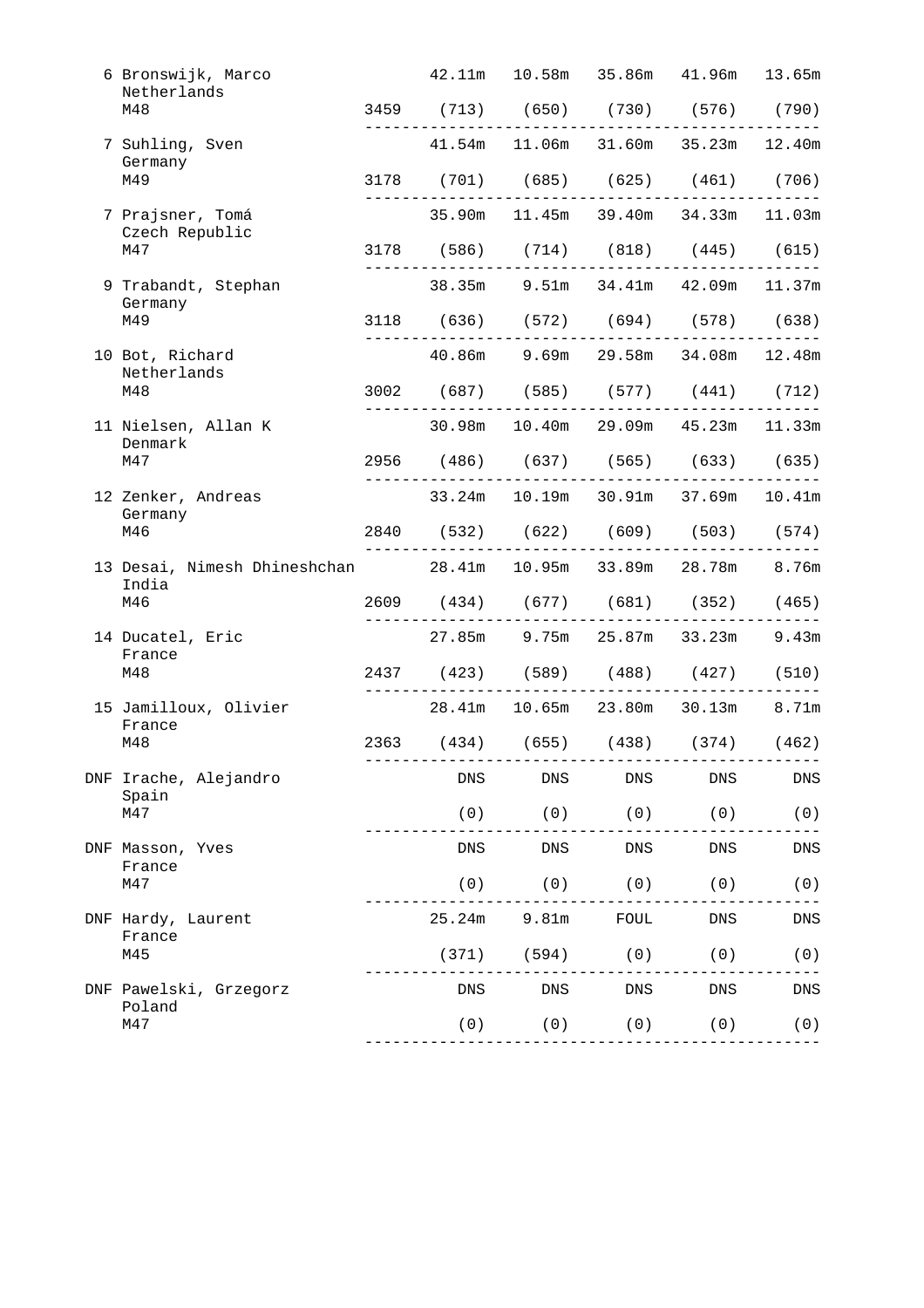|                | M80 Hammer Throw Throws Pentathlon (3kg) / 15.08.                                             |                 |               |               |
|----------------|-----------------------------------------------------------------------------------------------|-----------------|---------------|---------------|
|                | Name                                                                                          | Age Team        |               | Finals Points |
|                | 1 4175 Speckens, Peter M80 Germany<br>44,38m FOUL FOUL                                        |                 | 44,38m        | 1227          |
|                | 3840 Huchthausen, Lotha M80 Germany<br>$\mathbf{2}$                                           |                 | $40,01$ m     | 1089          |
|                | 37,26m 40,01m 39,28m<br>7386 Edlund, Östen M80 Sweden<br>3 <sup>7</sup><br>36,10m FOUL 38,33m |                 | 38,33m        | 1036          |
| 4              | 3867 Kern, Manfred M80 Germany<br>35,56m 35,18m FOUL                                          |                 | 35,56m        | 949           |
| 5.             | 1401 Laus, Anton M82 Estonia<br>31,06m 30,74m 31,75m                                          |                 | 31,75m        | 830           |
| 6              | 3575 Acker, Wendelin M82 Germany<br>FOUL 29,34m 29,69m                                        |                 | 29,69m        | 766           |
| 7              | 6231 Johnson, Ronald M83 New Zealand<br>26,49m 26,34m 27,86m                                  |                 | 27,86m        | 709           |
| 8              | 6773 Sluga, Marko<br>26,15m  27,79m  27,28m                                                   | M80 Slovenia    | 27,79m        | 707           |
| 9              | 6216 Blair, James M84 New Zealand<br>19,84m  20,65m  21,27m                                   |                 | 21,27m        | 507           |
|                | 10 1588 Vuorinen, Esa M82 Finland<br>19,46m FOUL FOUL                                         |                 | 19,46m        | 452           |
|                | M80 Shot Put Throws Pentathlon (3kg) / 15.08.                                                 |                 |               |               |
|                | Name                                                                                          | Age Team        | Finals Points |               |
|                | 1 3840 Huchthausen, Lotha M80 Germany                                                         |                 | 12,65m        | 1040          |
| $\overline{2}$ | 12,65m  12,63m  FOUL<br>7386 Edlund, Östen M80 Sweden<br>11,90m  11,78m  FOUL                 |                 | 11,90m        | 969           |
|                | 1401 Laus, Anton<br>3<br>10,37m  10,59m  10,75m                                               | M82 Estonia     | 10,75m        | 862           |
|                | 4 4175 Speckens, Peter M80 Germany<br>10,35m  FOUL  10,50m                                    |                 | 10,50m        | 839           |
|                | 5 6773 Sluga, Marko<br>10,19m FOUL 10,17m                                                     | M80 Slovenia    | 10,19m        | 810           |
|                | 6 3575 Acker, Wendelin M82 Germany<br>9,62m 10,09m 10,02m                                     |                 |               | 10,09m 801    |
|                | 1588 Vuorinen, Esa<br>7<br>9,49m 9,41m FOUL                                                   | M82 Finland     | 9,49m         | 745           |
|                | 6231 Johnson, Ronald<br>8<br>8,49m 7,99m 8,91m                                                | M83 New Zealand | 8,91m         | 692           |
| 9              | 3867 Kern, Manfred<br>8,48m 8,16m FOUL                                                        | M80 Germany     | 8,48m         | 653           |
| 10             | 6216 Blair, James<br>6,80m 7,26m 6,75m                                                        | M84 New Zealand | 7,26m         | 541           |
| $- -$          | 826 Panayotov, Petar M80 Bulgaria<br>FOUL FOUL FOUL                                           |                 | FOUL          |               |
|                | M80 Discus Throw Throws Pentathlon (1kg) / 15.08.                                             |                 |               |               |
|                | Name                                                                                          | Age Team        |               | Finals Points |
|                |                                                                                               |                 |               |               |

1 7386 Edlund, Östen M80 Sweden 40,03m 1205

2 4175 Speckens, Peter M80 Germany 30,84m 885

3 3840 Huchthausen, Lotha M80 Germany 30,66m 879

4 1401 Laus, Anton M82 Estonia 29,46m 838

5 3867 Kern, Manfred M80 Germany 27,63m 775

37,11m 39,91m 40,03m

27,50m 30,84m FOUL

FOUL 30,66m 28,86m

24,59m 29,46m 25,79m

26,93m 27,54m 27,63m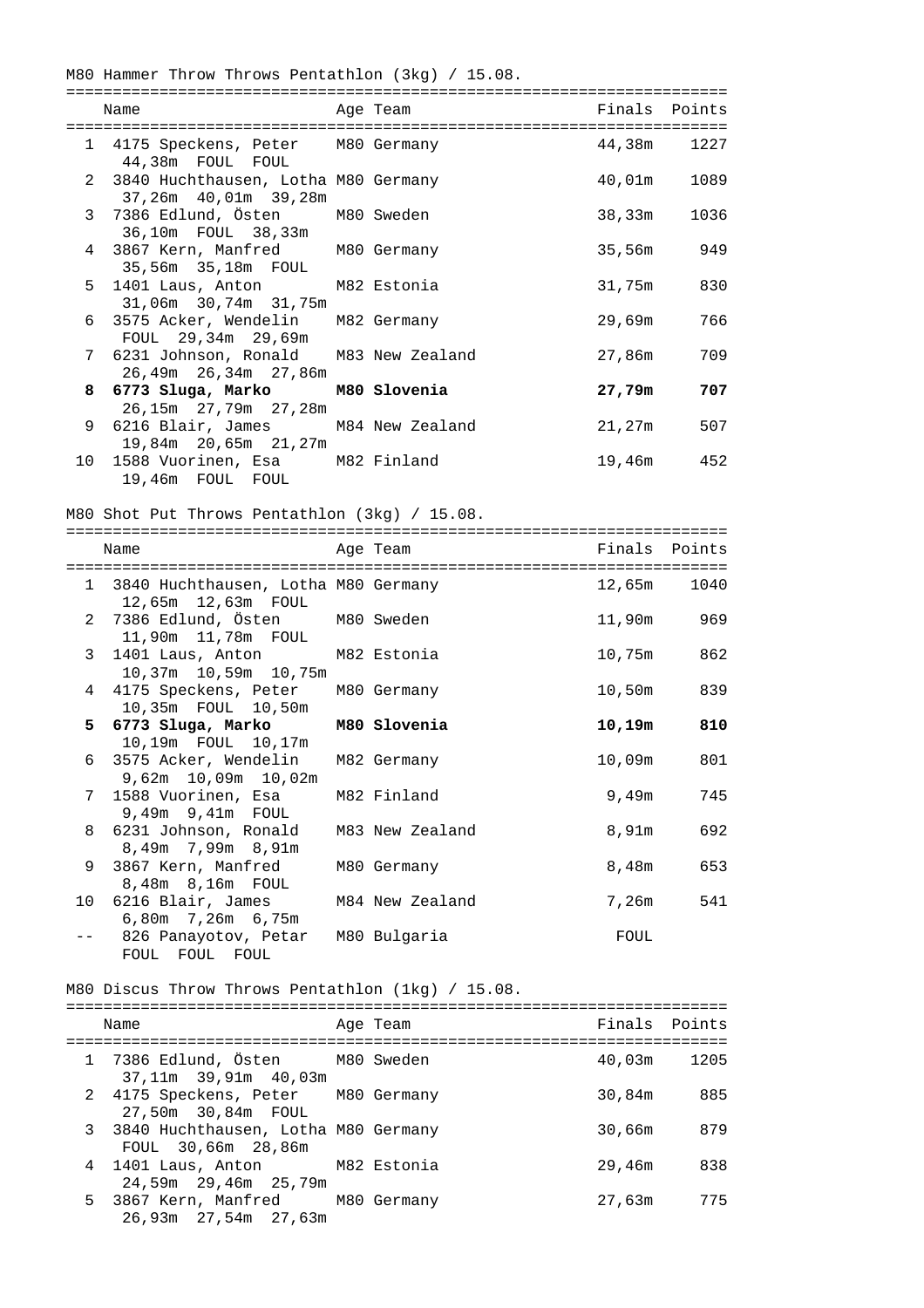| 6 6773 Sluga, Marko<br>22,20m 22,46m 24,17m    | M80 Slovenia    | 24,17m | 659 |
|------------------------------------------------|-----------------|--------|-----|
| 7 6231 Johnson, Ronald<br>FOUL 22,89m 20,53m   | M83 New Zealand | 22,89m | 617 |
| 8 1588 Vuorinen, Esa<br>21,07m FOUL FOUL       | M82 Finland     | 21,07m | 556 |
| 9 3575 Acker, Wendelin<br>19,80m  15,46m  FOUL | M82 Germany     | 19,80m | 515 |
| 10 6216 Blair, James<br>16,93m 17,55m FOUL     | M84 New Zealand | 17,55m | 442 |
| 826 Panayotov, Petar<br>FOUL<br>FOUL<br>FOUL   | M80 Bulgaria    | FOUL   |     |

#### M80 Javelin Throw Throws Pentathlon (400g) / 15.08.

======================================================================= Name **Age Team** Age Team Finals Points ======================================================================= 1 3840 Huchthausen, Lotha M80 Germany 38,40m 1050 38,38m 36,01m 38,40m 2 3867 Kern, Manfred M80 Germany 132,52m 861 31,19m 32,52m FOUL  **3 6773 Sluga, Marko M80 Slovenia 29,26m 757**  27,09m 29,26m FOUL 4 6231 Johnson, Ronald M83 New Zealand 27,56m 704 23,89m 27,56m 24,59m 5 4175 Speckens, Peter M80 Germany 26,90m 683 25,03m 26,90m FOUL 6 7386 Edlund, Östen M80 Sweden 23,34m 572 19,43m 20,36m 23,34m 7 1401 Laus, Anton M82 Estonia 22,52m 547 22,52m 22,15m 21,99m 8 6216 Blair, James M84 New Zealand 19,68m 460 FOUL 19,68m 19,64m 9 1588 Vuorinen, Esa 1892 Finland 17,38m 390 FOUL 17,33m 17,38m 10 3575 Acker, Wendelin M82 Germany 15,03m 320 15,03m 14,23m FOUL

#### M80 Weight Throw Throws Pentathlon (5.45kg) / 15.08.

| Name                                                             | Age Team | Finals Points |      |
|------------------------------------------------------------------|----------|---------------|------|
| 1 4175 Speckens, Peter M80 Germany<br>15,37m  16,01m  FOUL       |          | 16,01m 1075   |      |
| 2 7386 Edlund, Östen M80 Sweden<br>FOUL FOUL 15,30m              |          | 15,30m        | 1021 |
| 3 3840 Huchthausen, Lotha M80 Germany<br>FOUL 13,19m 13,45m      |          | 13,45m 881    |      |
| 4 3867 Kern, Manfred M80 Germany<br>12,95m  13,13m  FOUL         |          | 13,13m        | 857  |
| 5 1401 Laus, Anton M82 Estonia<br>11,86m FOUL FOUL               |          | 11,86m 761    |      |
| 6 6773 Sluga, Marko M80 Slovenia<br>9,53m 11,07m 11,79m          |          | 11,79m        | 756  |
| 7 6231 Johnson, Ronald M83 New Zealand<br>10,10m  10,89m  10,62m |          | 10,89m        | 689  |
| 8 3575 Acker, Wendelin M82 Germany<br>FOUL FOUL 9,73m            |          | 9,73m         | 603  |
| 9 6216 Blair, James M84 New Zealand<br>$9,20m$ $9,14m$ $8,96m$   |          | 9,20m         | 564  |
| 10 1588 Vuorinen, Esa M82 Finland<br>FOUL 9,18m FOUL             |          | 9,18m         | 563  |

=======================================================================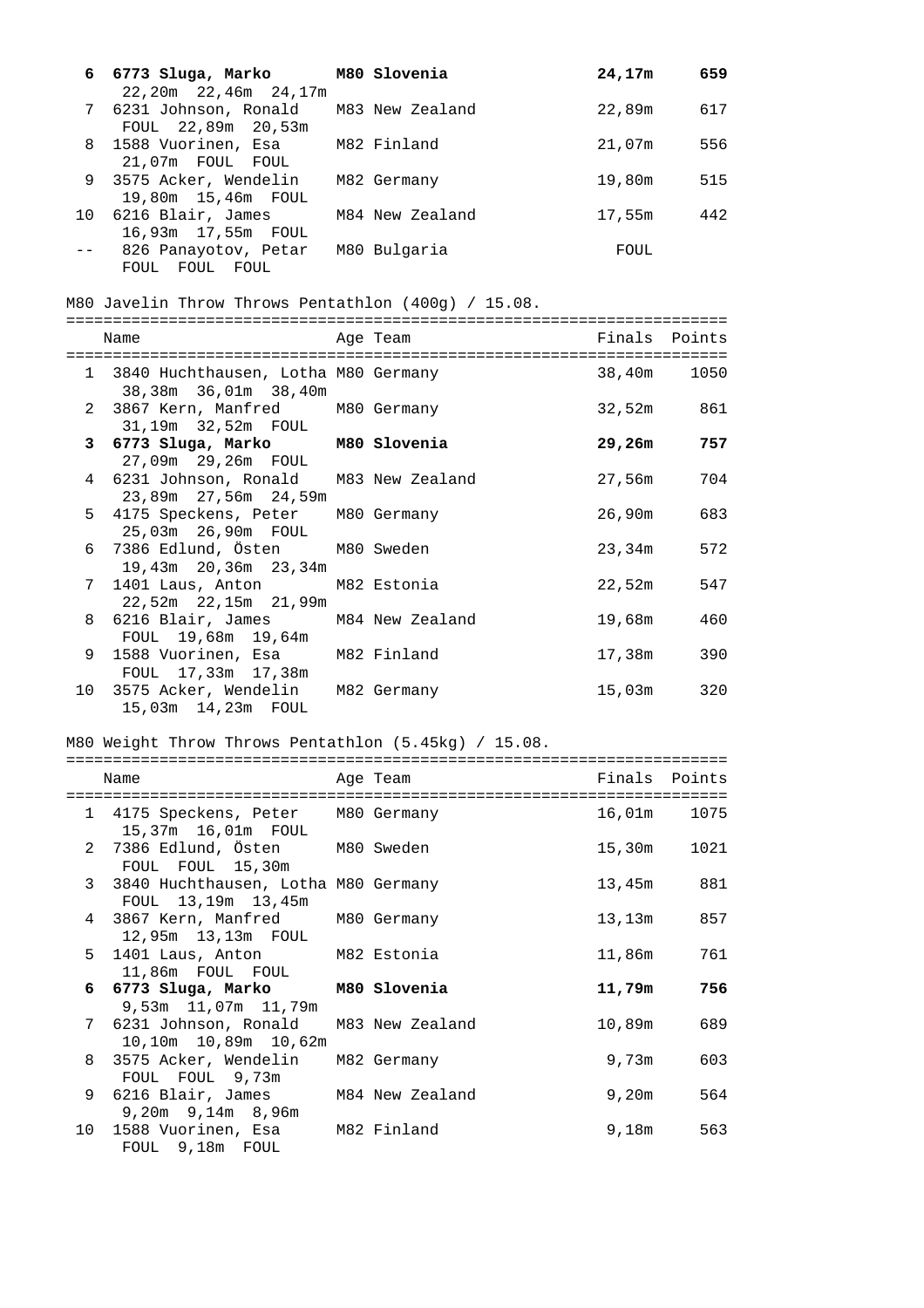M80 Throws Pentathlon / 15.08.

================================================================ 80 WMA: # 5258

|              | Name |                                     | Age Team        | Finals |
|--------------|------|-------------------------------------|-----------------|--------|
|              |      |                                     |                 |        |
| $\mathbf{1}$ |      | 3840 Huchthausen, Lotha M80 Germany |                 | 4939   |
|              |      | 2 7386 Edlund, Östen                | M80 Sweden      | 4803   |
| $\mathbf{3}$ |      | 4175 Speckens, Peter M80 Germany    |                 | 4709   |
| 4            |      | 3867 Kern, Manfred                  | M80 Germany     | 4095   |
| 5            |      | 1401 Laus, Anton                    | M82 Estonia     | 3838   |
| 6            |      | 6773 Sluga, Marko                   | M80 Slovenia    | 3689   |
| 7            |      | 6231 Johnson, Ronald                | M83 New Zealand | 3411   |
| 8            |      | 3575 Acker, Wendelin                | M82 Germany     | 3005   |
| 9            |      | 1588 Vuorinen, Esa                  | M82 Finland     | 2706   |
| 10           |      | 6216 Blair, James                   | M84 New Zealand | 2514   |

W50 200 Meter Dash / 09.08.

|             |               | WMA: # 24,33                                                                   |               |                 |                  |                 |
|-------------|---------------|--------------------------------------------------------------------------------|---------------|-----------------|------------------|-----------------|
|             | Name          |                                                                                | Age Team      | Prelims Wind H# |                  |                 |
|             | Preliminaries |                                                                                |               |                 |                  |                 |
|             |               | 1 6252 Wilson, Elizabeth W52 New Zealand                                       |               | $27,340 -0.4$   |                  | 1               |
|             |               | 2 6116 Klostermann, Valer W50 Netherlands                                      |               | $28,47Q -1.0$   |                  | 6               |
|             |               |                                                                                |               | $28,71Q + 0.0$  |                  | 2               |
|             |               | 3 254 Oliva, Sonia 1950 Argentina<br>4 7960 Milligan Jackson, W50 United State |               | 28,74Q 0.7      |                  | $\overline{7}$  |
| 5           |               | 6080 den Hartog, Annet W50 Netherlands                                         |               | $29,40Q + 0.0$  |                  | 5               |
| б.          |               | 1280 Frabsova, Jana W51 Czech Republ                                           |               | 29,570 0.4      |                  | $\overline{3}$  |
| $7^{\circ}$ |               | 3041 Ochsner, Catherine W50 France                                             |               | $30,52Q - 0.9$  |                  | $\overline{4}$  |
| 8           |               | 344 Forster, Julie M54 Australia                                               |               | $28,02q -0.4$   |                  | $\mathbf 1$     |
| 9           |               |                                                                                |               | $29,04q$ 0.7    |                  | $\overline{7}$  |
| 10          |               | 3569 Zongo, Joelle M54 France<br>4390 Collins, Alison M50 Great Britai         |               | $29,24q$ 0.7    |                  | $7\phantom{.0}$ |
| 11          |               | 3758 Grissmer, Angelika W53 Germany                                            |               | $29,32q -1.0$   |                  | 6               |
| 12          |               | 7028 Garcia Gallardo, M W50 Spain                                              |               | $29,55q +0.0$   |                  | 5               |
| 13          |               | 7190 Olavarria, Encarna W51 Spain                                              |               | 29,83q 0.4      |                  | $\mathbf{3}$    |
| 14          |               | 7588 Hospedales, Joan W50 Trinidad and                                         |               | $29,85q$ 0.7    |                  | $7\phantom{.0}$ |
| 15          |               | 7616 Anter, Fatma                                                              | W50 Turkey    | $29,97q -0.4$   |                  | $\mathbf{1}$    |
| 16          |               | 473 Townsend, Vicki W51 Australia                                              |               | $29,98q +0.0$   |                  | $\overline{2}$  |
| 17          |               |                                                                                |               | $30,22q$ 0.4    |                  | 3               |
| 18          |               | 6754 Blatnik, Zvonka W54 Slovenia<br>725 Coque, Sueda W52 Brazil               |               | $30,27q +0.0$   |                  | $\overline{2}$  |
| 19          |               | 959 Schoenthaler, Sher W50 Canada                                              |               | $30,31q -1.0$   |                  | 6               |
| 20          |               | 5676 Zanoboni, Marzia W52 Italy                                                |               | $30,37q +0.0$   |                  | 5               |
| 21          |               | 3920 Kunz, Gabriela                                                            | W52 Germany   | $30,51q -0.4$   |                  | $\overline{1}$  |
| 22          |               | 2815 Lyonnard, Murielle W50 France                                             |               | $30,65q -0.4$   |                  | $\mathbf{1}$    |
| 23          |               | 2011 Cloniet, Marie Chr W51 France                                             |               | $30,80q -1.0$   |                  | 6               |
| 24          |               | 4643 Montgomery, Jacque W51 Great Britai                                       |               | $30,90q -0.9$   |                  | 4               |
| 25          |               |                                                                                |               | $30,93 +0.0$    |                  | 2               |
| 26          |               | 4810 Timmis, Denise M54 Great Britai<br>5837 Germova, Anda M54 Latvia          |               | 31, 30          | $-0.9$           | 4               |
| 27          |               | 2037 Costes, Catherine W54 France                                              |               | 31,78           | $-0.4$           | 1               |
| 28          |               | 973 Turner, Lynda                                                              | W51 Canada    | 31,90           | $+0.0$           | $\overline{c}$  |
| 29          |               | 4203 Thierfelder, Jana W52 Germany                                             |               | $32,18$ 0.4     |                  | $\mathbf{3}$    |
| 30          |               | 6972 Echagüe, Maria Cam W50 Spain                                              |               | $32,19 +0.0$    |                  | 5               |
| 31          |               | 4111 Scheffler, Heike W54 Germany                                              |               | 32,45           | 0.7              | $\overline{7}$  |
| 32          |               | 5101 Prasad, Minoti Sac W51 India                                              |               | 32,70           | 0.7              | $\overline{7}$  |
| 33          |               | 306 Blute, Kathryn                                                             | W54 Australia | 32,73           | $+0.0$           | 5               |
| 34          |               | 2957 Miserette, Brigitt W51 France                                             |               | $32,95 -0.9$    |                  | $\overline{4}$  |
| 35          |               | 2612 Jungas, Marie-Pier W52 France                                             |               | 32,98           | 0.4              | $\mathbf{3}$    |
| 36          |               | 2728 Lefebvre, Florence W52 France                                             |               | 33,86           | $+0.0$           | 5               |
| 37          |               | 1909 Camerlynck, Isabel W52 France                                             |               | $34,23 -0.9 4$  |                  |                 |
| 38          |               | 7466 Thornander, Carin W51 Sweden                                              |               |                 | $-0.4$ 1         |                 |
| 39          |               |                                                                                |               | 34,46           | $-1.0$ 6         |                 |
|             |               | 8005 Popovitch, Catheri W53 United State                                       |               | 37,18           |                  | $\mathbf{1}$    |
| 40<br>41    |               | 6699 Yrovskaya, Elena W50 Russia<br>1822 Bonnet, Christine W54 France          |               | 37,43           | $-0.4$<br>$-1.0$ | 6               |
|             |               |                                                                                |               | 37,69           |                  |                 |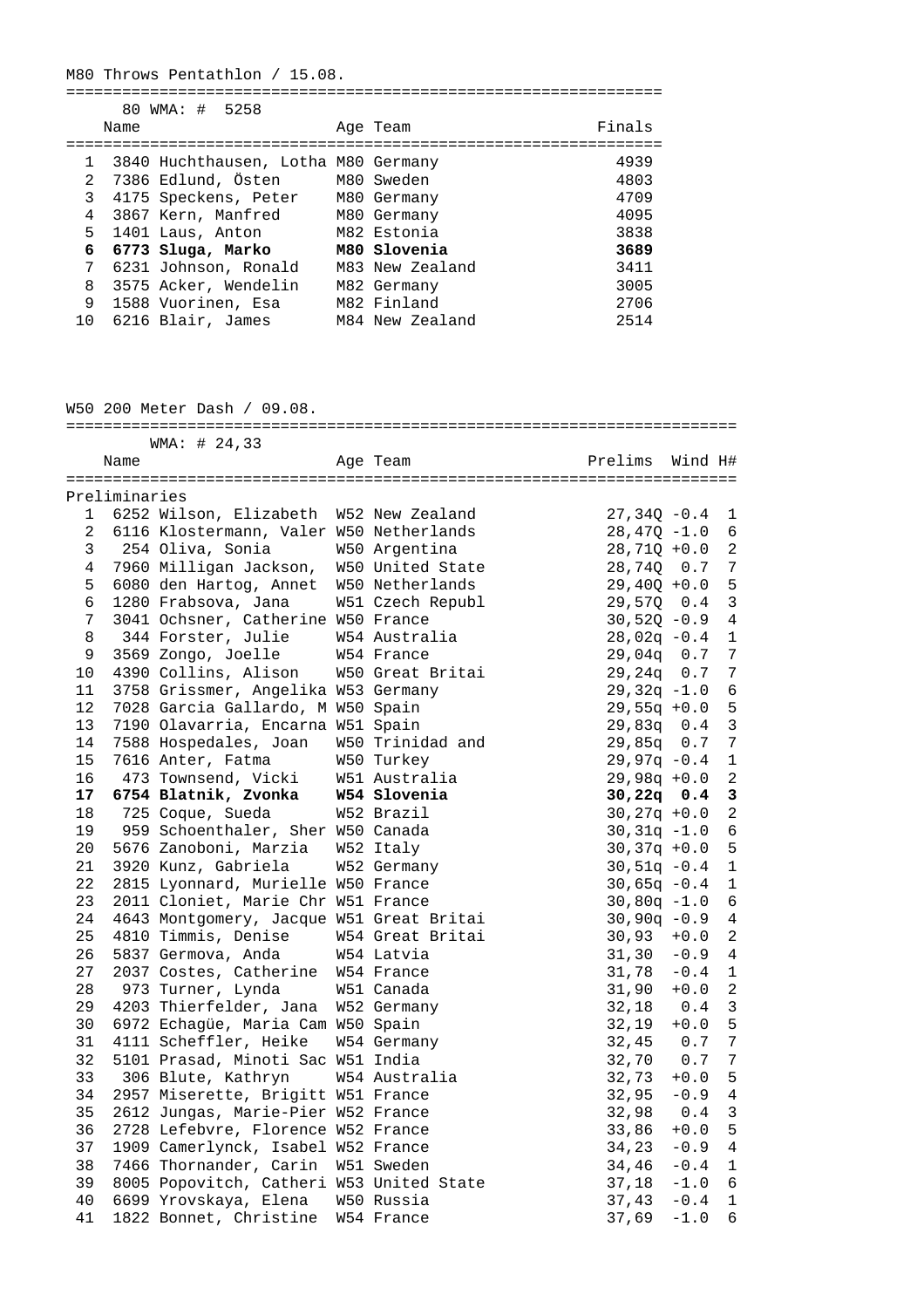W50 200 Meter Dash / 10.08. ======================================================================== WMA: # 24,33 Name Age Team Semis Wind H# ======================================================================== Semi-Finals 1 6252 Wilson, Elizabeth W52 New Zealand 27,25Q 1.1 1 2 6116 Klostermann, Valer W50 Netherlands 27,62Q 1.2 2 3 254 Oliva, Sonia W50 Argentina 27,97Q 0.3 3 1 344 Forster, Julie 1994 Australia 1994 1996 1997 112 2<br>17960 Milligan Jackson, 1990 United State 28,530 0.3 3<br>29 130 1.1 1 5 7960 Milligan Jackson, W50 United State 28,53Q 0.3 3 6 7028 Garcia Gallardo, M W50 Spain 29,43Q 1.1 1 7 3758 Grissmer, Angelika W53 Germany 28,45Q 1.2 2 8 6080 den Hartog, Annet W50 Netherlands 28,59q 1.2 2 9 3569 Zongo, Joelle W54 France 28,72Q 0.3 3 10 4390 Collins, Alison W50 Great Britai 29,29 0.3 3 11 1280 Frabsova, Jana W51 Czech Republ 29,57Q 1.1 1 12 7588 Hospedales, Joan W50 Trinidad and 29,69 1.2 2 13 3041 Ochsner, Catherine W50 France 29,78 1.1 1 14 725 Coque, Sueda W52 Brazil 29,84 1.1 1 15 7616 Anter, Fatma W50 Turkey 30,03 0.3 3 16 959 Schoenthaler, Sher W50 Canada 30,15 1.1 1  **17 6754 Blatnik, Zvonka W54 Slovenia 30,18 1.2 2**  18 473 Townsend, Vicki W51 Australia 30,21 0.3 3 19 3920 Kunz, Gabriela W52 Germany 30,25 0.3 3 20 5676 Zanoboni, Marzia W52 Italy 30,33 1.2 2 21 7190 Olavarria, Encarna W51 Spain 30,34 1.1 1 22 4643 Montgomery, Jacque W51 Great Britai 30,41 1.1 1 23 2815 Lyonnard, Murielle W50 France 30,55 0.3 3 22 1013 Montgomery, Sucque More 21202 21215<br>
23 2815 Lyonnard, Murielle W50 France 30,55 0.3 3<br>
24 2011 Cloniet, Marie Chr W51 France 30,70 1.2 2 W50 200 Meter Dash / 10.08. ===================================================================== WMA: # 24,33 Name Research Contract Age Team Research Research Rinals Wind ===================================================================== Finals 1 6252 Wilson, Elizabeth W52 New Zealand 27,19 1.7<br>2 6116 Klostermann, Valer W50 Netherlands 27,38 1.7 2 6116 Klostermann, Valer W50 Netherlands 27,38 1.7 3 344 Forster, Julie W54 Australia 27,78 1.7 4 254 Oliva, Sonia W50 Argentina 28,13 1.7 5 3758 Grissmer, Angelika W53 Germany 28,61 1.7 6 7960 Milligan Jackson, W50 United State 28,83 1.7 7 6080 den Hartog, Annet W50 Netherlands 28,94 1.7 8 7028 Garcia Gallardo, M W50 Spain 29,37 1.7 W50 400 Meter Dash / 12.08. =================================================================== WMA: # 57,66 Name and the Age Team and the Prelims H# =================================================================== Preliminaries 1 6252 Wilson, Elizabeth W52 New Zealand 1:03,99Q 1<br>
2 4640 Mitchell, Virginia W52 Great Britai 1:04,19Q 4<br>
3 4390 Collins, Alison W50 Great Britai 1:04,83Q 3<br>
4 344 Forster, Julie W54 Australia 1:05,24Q 2 2 4640 Mitchell, Virginia W52 Great Britai 1:04,19Q 4 3 4390 Collins, Alison W50 Great Britai 1:04,83Q 3 4 344 Forster, Julie W54 Australia 1:05,24Q 2  **5 6754 Blatnik, Zvonka W54 Slovenia 1:07,26Q 5**  6 3569 Zongo, Joelle W54 France 1:07,03q 4 7 7028 Garcia Gallardo, M W50 Spain 1:07,29q 1 8 2401 Georgel, Marilyn W52 France 1:07,86q 2 9 375 Hossack, Michele W54 Australia 1:08,13q 4 10 8109 Williams, Shemayne W52 United State 1:08,97q 1 11 3041 Ochsner, Catherine W50 France 1:09,34q 3 12 7616 Anter, Fatma W50 Turkey 1:10,22q 4 13 3595 Bär, Rosemarie W54 Germany 1:10,24q 5 14 2516 Helou, Francoise W52 France 1:10,75q 4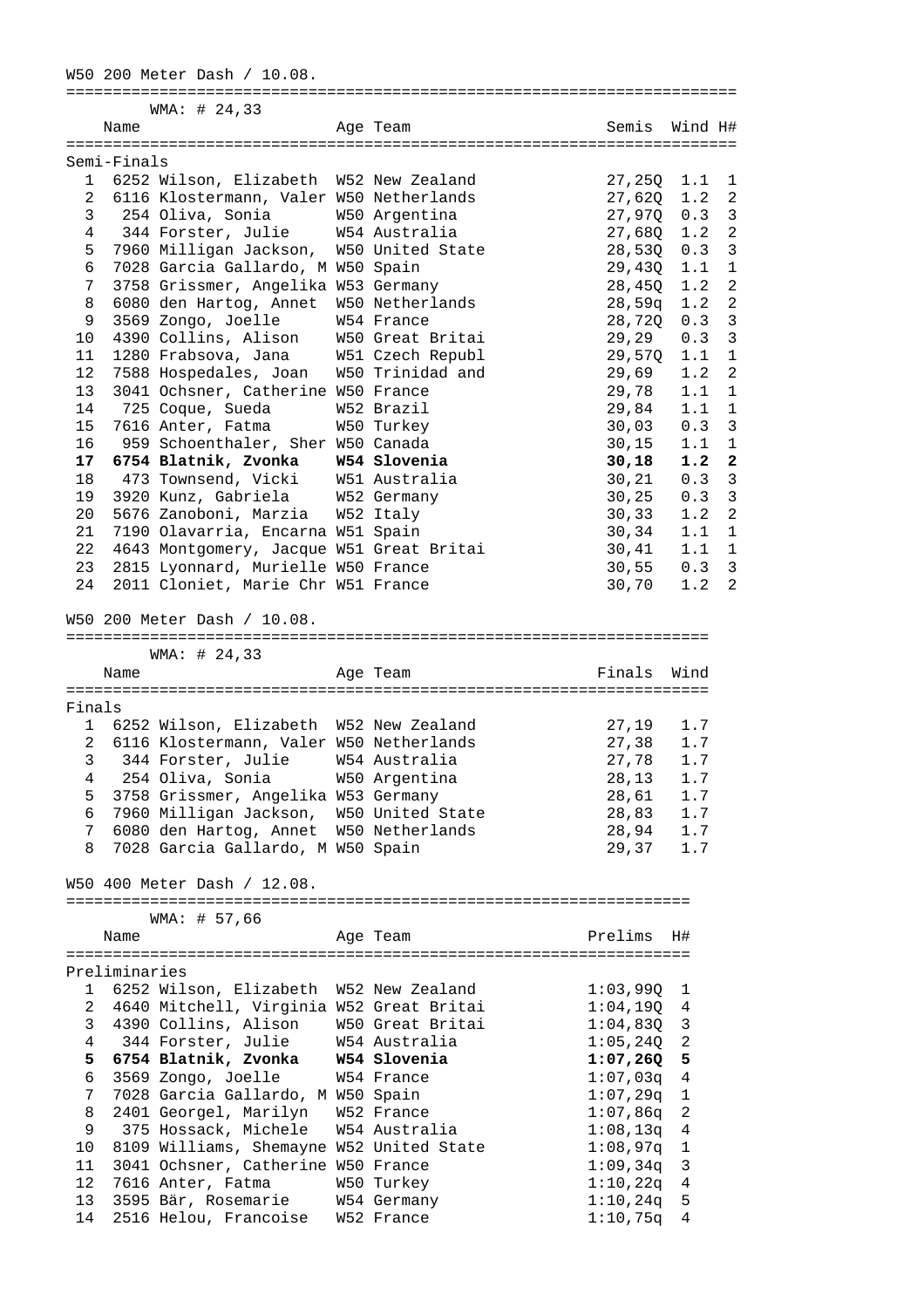| 15              |             | 3920 Kunz, Gabriela W52 Germany                                         |                  | $1:11$ ,64q<br>$\overline{3}$ |
|-----------------|-------------|-------------------------------------------------------------------------|------------------|-------------------------------|
| 16              |             | 4111 Scheffler, Heike W54 Germany                                       |                  | 1:12,41q<br>5                 |
| 17              |             | 4480 Feely, Christine W53 Great Britai                                  |                  | 1:12,65<br>3                  |
| 18              |             | 6683 Stupnitskaya, Tati W52 Russia                                      |                  | 1:13,24<br>$\mathbf 1$        |
| 19              |             | 1857 Bourgeat, Catherin W53 France                                      |                  | 1:13,68<br>$\mathbf 1$        |
| 20              |             | 7584 Garcia, Suzan                                                      | W51 Trinidad and | 5<br>1:15,09                  |
| 21              |             | 2466 Gualtieri, Nathali W51 France                                      |                  | $\overline{a}$<br>1:17,01     |
|                 |             |                                                                         |                  |                               |
| 22              |             | 2612 Jungas, Marie-Pier W52 France                                      |                  | 1:17,06<br>$\overline{4}$     |
| 23              |             | 306 Blute, Kathryn M54 Australia                                        |                  | 1:17,62<br>4                  |
|                 |             | 24 5526 Muzzini, Marina W54 Italy                                       |                  | 1:21,90<br>2                  |
| 25              |             | 8005 Popovitch, Catheri W53 United State                                |                  | 1:22,29<br>$\overline{2}$     |
| 26              |             | 1059 Ruiz Valdes, Marce W54 Chile                                       |                  | 1:23,44<br>5                  |
|                 |             | 27 5823 Park, Sun Hee W52 Korea                                         |                  | 1:29,03<br>$\mathbf{1}$       |
|                 |             | W50 400 Meter Dash / 12.08.                                             |                  |                               |
|                 |             |                                                                         |                  |                               |
|                 |             | WMA: # 57,66                                                            |                  |                               |
|                 | Name        |                                                                         | Age Team         | Semis<br>H#                   |
|                 | Semi-Finals |                                                                         |                  |                               |
|                 |             | 1 6252 Wilson, Elizabeth W52 New Zealand                                |                  | $1:03,720$ 1                  |
|                 |             | 2 4640 Mitchell, Virginia W52 Great Britai                              |                  | $1:04,490$ 2                  |
|                 |             | 3 344 Forster, Julie                                                    | W54 Australia    | $1:05,46q$ 1                  |
|                 |             |                                                                         |                  |                               |
|                 |             | 4 4390 Collins, Alison W50 Great Britai                                 |                  | $\overline{a}$<br>1:05,95q    |
|                 |             | 5 3569 Zongo, Joelle W54 France                                         |                  | 1:06,54q<br>-2                |
|                 |             | 6 7028 Garcia Gallardo, M W50 Spain                                     |                  | 2<br>1:07,88q                 |
| $7\overline{ }$ |             | 2401 Georgel, Marilyn W52 France                                        |                  | $1:07,94q$ 1                  |
|                 |             | 8 6754 Blatnik, Zvonka W54 Slovenia                                     |                  | $1:08,13q$ 1                  |
| 9               |             | 3041 Ochsner, Catherine W50 France                                      |                  | $1:09$ ,02<br>2               |
| 10              |             | 2516 Helou, Francoise W52 France                                        |                  | 1:09,30<br>2                  |
| 11              |             | 375 Hossack, Michele   W54 Australia                                    |                  | 1:09,50<br>$\mathbf 1$        |
| 12              |             | 7616 Anter, Fatma                                                       | W50 Turkey       | 1:09,99<br>$\mathbf 1$        |
| 13 <sup>7</sup> |             |                                                                         |                  | $\overline{a}$                |
|                 |             | 8109 Williams, Shemayne W52 United State                                |                  | 1:11,46                       |
|                 |             | 14 3920 Kunz, Gabriela W52 Germany                                      |                  | 1:12,19<br>2                  |
| 15              |             | 3595 Bär, Rosemarie M54 Germany                                         |                  | 1:12,65<br>$\mathbf{1}$       |
| 16              |             | 4111 Scheffler, Heike W54 Germany                                       |                  | 1:14,04<br>$\mathbf{1}$       |
|                 |             | W50 400 Meter Dash / 12.08.                                             |                  |                               |
|                 |             |                                                                         |                  |                               |
|                 |             | WMA: # 57,66                                                            |                  |                               |
|                 | Name        |                                                                         | Age Team         | Finals                        |
|                 |             | ======================================                                  |                  | =======================       |
| Finals          |             |                                                                         |                  |                               |
|                 |             | 1 6252 Wilson, Elizabeth W52 New Zealand                                |                  | 1:01,88                       |
| 2               |             | 4640 Mitchell, Virginia W52 Great Britai                                |                  | 1:02,14                       |
| 3               |             | 344 Forster, Julie M54 Australia                                        |                  | 1:03,39                       |
| 4               |             | 4390 Collins, Alison                                                    | W50 Great Britai | 1:04,41                       |
| 5               |             | 3569 Zongo, Joelle                                                      | W54 France       | 1:06,35                       |
|                 |             | 6 7028 Garcia Gallardo, M W50 Spain                                     |                  | 1:07,21                       |
|                 |             |                                                                         |                  |                               |
| 8               |             | 7 2401 Georgel, Marilyn W52 France<br>6754 Blatnik, Zvonka W54 Slovenia |                  | 1:07,41<br>1:08,56            |
|                 |             |                                                                         |                  |                               |
|                 |             | W35 Half Marathon / 16.08.                                              |                  |                               |
|                 |             | 35 WMA: # 1:20:05,00                                                    |                  |                               |
|                 | Name        |                                                                         | Age Team         | Finals<br>Points              |
|                 |             |                                                                         |                  |                               |
|                 |             |                                                                         |                  |                               |
|                 |             | Results - Women 35                                                      |                  |                               |
|                 |             | 1 3367 Simbola, Geraldine W35 France                                    |                  | 1:19:11,00#                   |
| 2               |             | 2691 Le Beherec, Sophie W39 France                                      |                  | 1:21:09,00                    |
| $\mathbf{3}$    |             | 3909 Krinke, Nicole W36 Germany                                         |                  | 1:22:32,00                    |
| 4               |             | 7314 Sosa Pérez, Mireia W35 Spain                                       |                  | 1:22:43,00                    |
| 5               |             | 650 Parmentier, Ann W35 Belgium                                         |                  | 1:23:41,00                    |
| 6               |             | 4928 Birone Dr Molnar, W38 Hungary                                      |                  | 1:25:52,00                    |
|                 |             |                                                                         |                  |                               |
| 7               |             | 121 Delimi, Fatima Zoh W36 Algeria                                      |                  | 1:26:05,00                    |
| 8               |             | 3320 Sankhare, Fatoumat W35 France                                      |                  | 1:26:21,00                    |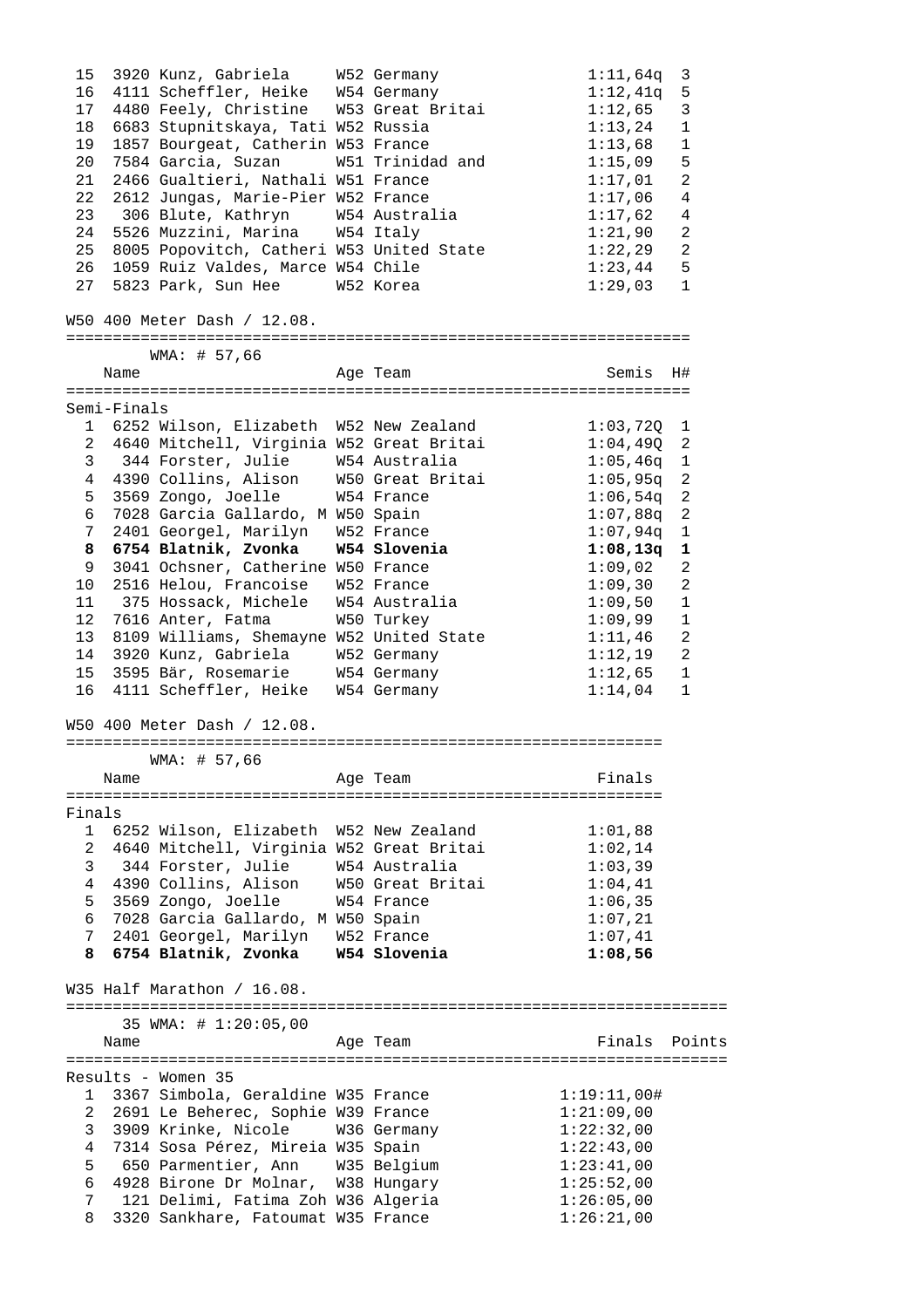| 9               |           | 1989 Chretien, Nathalie W38 France     |                                                   | 1:31:05,00    |
|-----------------|-----------|----------------------------------------|---------------------------------------------------|---------------|
| 10              |           | 7018 Garcia, Ana Belen W36 Spain       |                                                   | 1:32:25,00    |
| 11              |           | 1890 Bucciali, Solčne W38 France       |                                                   | 1:36:19,00    |
| 12              |           | 5793 Trees, Rieko W37 Japan            |                                                   | 1:36:24,00    |
| 13              |           |                                        | 6779 Žerjav, Andreja – W39 Slovenia               | 1:37:53,00    |
| 14              |           | 2567 Jacquin, Caroline W39 France      |                                                   | 1:38:15,00    |
|                 |           |                                        |                                                   |               |
| 15              |           |                                        | 1248 Segura Jimenez, Ca W38 Costa Rica 1:40:49,00 |               |
| 16              |           | 7613 Akgün, Selma W37 Turkey           |                                                   | 1:41:11,00    |
| 17              |           | 2577 Jeandel, Fanny W39 France         |                                                   | 1:42:08,00    |
| 18              |           | 5572 Polato, Valentina W39 Italy       |                                                   | 1:56:03,00    |
| 19              |           | 8020 Roberts, Liz W38 United State     |                                                   | 1:57:32,00    |
| 20              |           | 1186 Monsalve Pulgarin, W39 Colombia   |                                                   | 2:11:57,00    |
|                 |           | W50 Half Marathon / 16.08.             |                                                   |               |
|                 |           |                                        |                                                   |               |
|                 |           | 50 WMA: # 1:23:14,00                   |                                                   |               |
|                 | Name      |                                        | Age Team                                          | Finals Points |
|                 |           |                                        |                                                   |               |
|                 |           | Results - Women 50                     |                                                   |               |
|                 | $1 \quad$ | 312 Carpini, Angela W52 Australia      |                                                   | 1:24:13,00    |
|                 |           | 2 6928 Castro Solińo, Mar W50 Spain    |                                                   | 1:25:04,00    |
| 3 <sup>7</sup>  |           |                                        | 7985 Ohler, Makie M53 United State 1:27:02,00     |               |
|                 |           |                                        | 4 6776 Strahinič, Jana 1 W50 Slovenia             | 1:28:22,00    |
| 5 <sub>1</sub>  |           | 7298 Sánchez López, Mar W51 Spain      |                                                   | 1:30:25,00    |
| 6               |           |                                        |                                                   | 1:31:18,00    |
| $7\phantom{.0}$ |           |                                        |                                                   | 1:33:02,00    |
|                 |           |                                        |                                                   |               |
| 8               |           |                                        |                                                   | 1:33:59,00    |
| 9               |           | 3336 Schaffner, Astrid W53 France      |                                                   | 1:34:51,00    |
| 10              |           |                                        | 1009 Catalán Orrego, Cl W53 Chile                 | 1:35:06,00    |
| 11              |           |                                        | 851 Bourque, Lynn       W51 Canada                | 1:35:28,00    |
| 12              |           | 2979 Moreau, Fabienne W54 France       |                                                   | 1:35:46,00    |
| 13              |           |                                        | 237 Lescano, Paula Gab W51 Argentina              | 1:36:03,00    |
| 14              |           | 6666 Shalimova, Tatiana W50 Russia     |                                                   | 1:36:06,00    |
| 15              |           | 7241 Quispe Valencia, N W50 Spain      |                                                   | 1:37:32,00    |
| 16              |           | 6327 D Angelo, Dalia W54 Panama        |                                                   | 1:40:34,00    |
| 17              |           | 3296 Russier, Christine W54 France     |                                                   | 1:40:48,00    |
| 18              |           | 2321 Fourneau, Marianne W51 France     |                                                   | 1:43:43,00    |
| 19              |           |                                        | 3769 Hackbarth, Ute W52 Germany                   | 1:44:18,00    |
|                 |           |                                        | 2480 Guilbert, Isabelle W51 France                |               |
| 20              |           |                                        |                                                   | 1:45:53,00    |
| 21              |           | 1234 Delgado Murillo, J W52 Costa Rica |                                                   | 1:46:32,00    |
| 22              |           | 2644 Ladureau, Isabelle W50 France     |                                                   | 1:46:35,00    |
| 23              |           | 1619 Amavi, Maria                      | W53 France                                        | 1:47:04,00    |
| 24              |           | 2818 Magnier, Isabelle W53 France      |                                                   | 1:48:49,00    |
| 25              |           | 3429 Thibaud, Patricia W50 France      |                                                   | 1:51:21,00    |
| 26              |           | 1251 Solano Espinoza, E W54 Costa Rica |                                                   | 1:52:17,00    |
| 27              |           | 3705 Fischer, Marion W53 Germany       |                                                   | 1:53:32,00    |
| 28              |           | 1285 Hruba, Jana                       | W50 Czech Republ                                  | 1:54:19,00    |
| 29              |           | 5823 Park, Sun Hee                     | W52 Korea                                         | 1:54:29,00    |
| 30              |           | 2274 Fauque, Marie-Chri W50 France     |                                                   | 1:54:34,00    |
| 31              |           | 2915 Mercier, Véronique W51 France     |                                                   | 1:56:43,00    |
| 32              |           | 3615 Bewersdorff, Chris W50 Germany    |                                                   | 1:58:39,00    |
|                 |           |                                        |                                                   |               |
| 33              |           | 3017 Ndiaye, Anne-Sophi W51 France     |                                                   | 2:00:08,00    |
| 34              |           | 204 Dettbarn, María Cr W54 Argentina   |                                                   | 2:01:24,00    |
| 35              |           | 4980 Aggarwal, Asha W52 India          |                                                   | 2:04:15,00    |
| 36              |           | 2784 Lieca, Patricia W51 France        |                                                   | 2:05:23,00    |
| 37              |           | 1137 Carreno, Luz Mery W54 Colombia    |                                                   | 2:05:28,00    |
| 38              |           | 183 Bustos, Rosario Me W51 Argentina   |                                                   | 2:05:37,00    |
| 39              |           | 1027 Hinojosa Begue, Ma W54 Chile      |                                                   | 2:09:43,00    |
| 40              |           | 3360 Sheridan, Dawn                    | W51 France                                        | 2:09:51,00    |
| 41              |           | 6020 Villegas, Gema Mar W52 Mexico     |                                                   | 2:19:44,00    |
| 42              |           | 2804 Louemba, Corinne W53 France       |                                                   | 2:20:43,00    |
|                 |           |                                        |                                                   |               |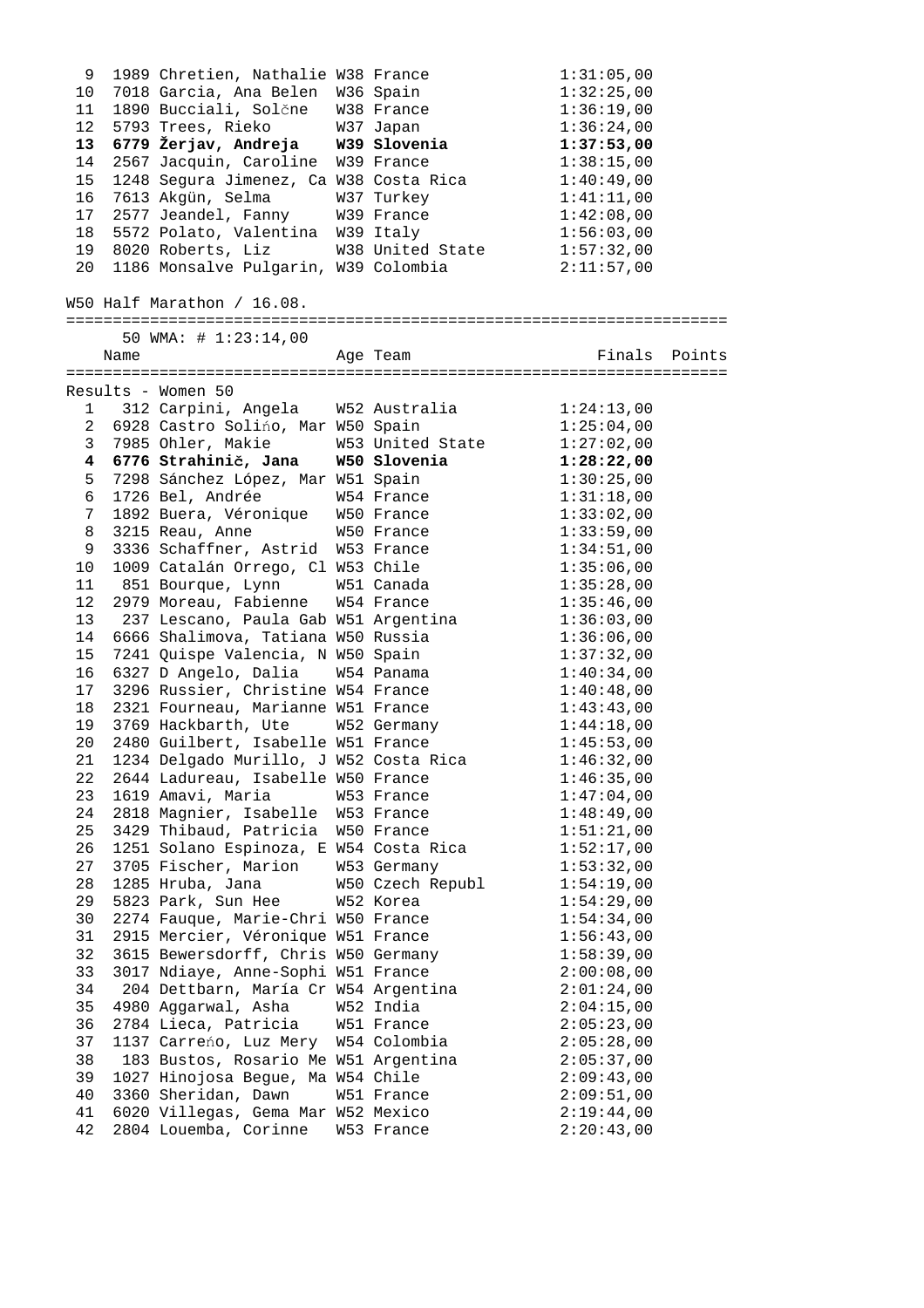W40 400 Long Hurdles (0.762) / 09.08. =================================================================== WMA: # 58,35 Name **Age Team Prelims** H# =================================================================== Preliminaries 1 2736 Legendre, Carine W41 France 1:05,66Q 1 2 5271 Baggiolini, Emanue W43 Italy 1:07,61Q 3 3 7787 Dendy, LaTrica W42 United State 1:08,21Q 2 4 6466 Estriga, Susana W40 Portugal 1:05,96q 1 5 4361 Burke, Sarah W42 Great Britai 1:08,82q 2 6 7066 Gutiérrez Ocańa, E W41 Spain  $1:10,40q$  3 7 1825 Bonnnet, Virginie W42 France 1:10,62q 3 8 6808 Olivier, Christa W41 South Africa 1:12,24q 1 9 4352 Brook, Katherine W40 Great Britai 1:13,76 1 10 7200 Oya Steinbruggen, W41 Spain 1:16,25 2 11 5726 Kajihara, Kumiko W43 Japan 1:16,84 3 12 7355 Mallika Appuhamila W43 Sri Lanka 1:19,67 2 13 3178 Prat Oristil, Sylv W44 France 1:21,07 3  **14 6775 Šoba, Darija W40 Slovenia 1:30,85 1**  13 3178 Prat Oristil, Sylv W44 France 1.21,07 5<br>14 6775 Šoba, Darija 1:30,85 1<br>15 5106 Rajput, Snehal San W43 India 1:52,98 1 W40 400 Long Hurdles (0.762) / 11.08. ================================================================ WMA: # 58,35 Name **Age Team** Age Team Finals ================================================================ Finals 1 5271 Baggiolini, Emanue W43 Italy 1:01,30 2 6466 Estriga, Susana W40 Portugal 1:02,95 3 2736 Legendre, Carine W41 France 1:03,82 4 4361 Burke, Sarah W42 Great Britai 1:06,05 5 7066 Gutiérrez Ocańa, E W41 Spain 1:06,47 6 7787 Dendy, LaTrica W42 United State 1:08,24 7 1825 Bonnnet, Virginie W42 France 1:10,15 8 6808 Olivier, Christa W41 South Africa 1:12,40 W45 High Jump / 12.08. ================================================================ WMA: # 1,76m Name Research Age Team Rinals ================================================================ 1 3286 Royer Nack, Lolita W46 France 1,55m# 1,40 1,44 1,48 1,52 1,55 1,58 O P O O XO XXX 2 6063 Berkel van, Linda W45 Netherlands 1,52m# 1,40 1,44 1,48 1,52 1,55 XO P XO XXO XXX 3 3855 Julien, Ulrike W49 Germany 1,48m# 1,40 1,44 1,48 1,52 O O O XXX 4 389 Lambert, Lenore W45 Australia 1,48m# 1,40 1,44 1,48 1,52 XO O O XXX 5 7178 Mur, Cristina W49 Spain 1,48m# 1,28 1,32 1,36 1,40 1,44 1,48 1,52 O O O O O XO XXX  **6 6756 Breganski, Mojca W45 Slovenia 1,48m#**  1,32 1,36 1,40 1,44 1,48 1,52 O O O O XXO XXX 7 5604 Rossetti, Stefania W48 Italy 1,44m# 1,32 1,36 1,40 1,44 1,48 O XO XXO O XXX 8 5314 Buizza, Monica W49 Italy 1,44m# 1,36 1,40 1,44 1,48 O O XO XXX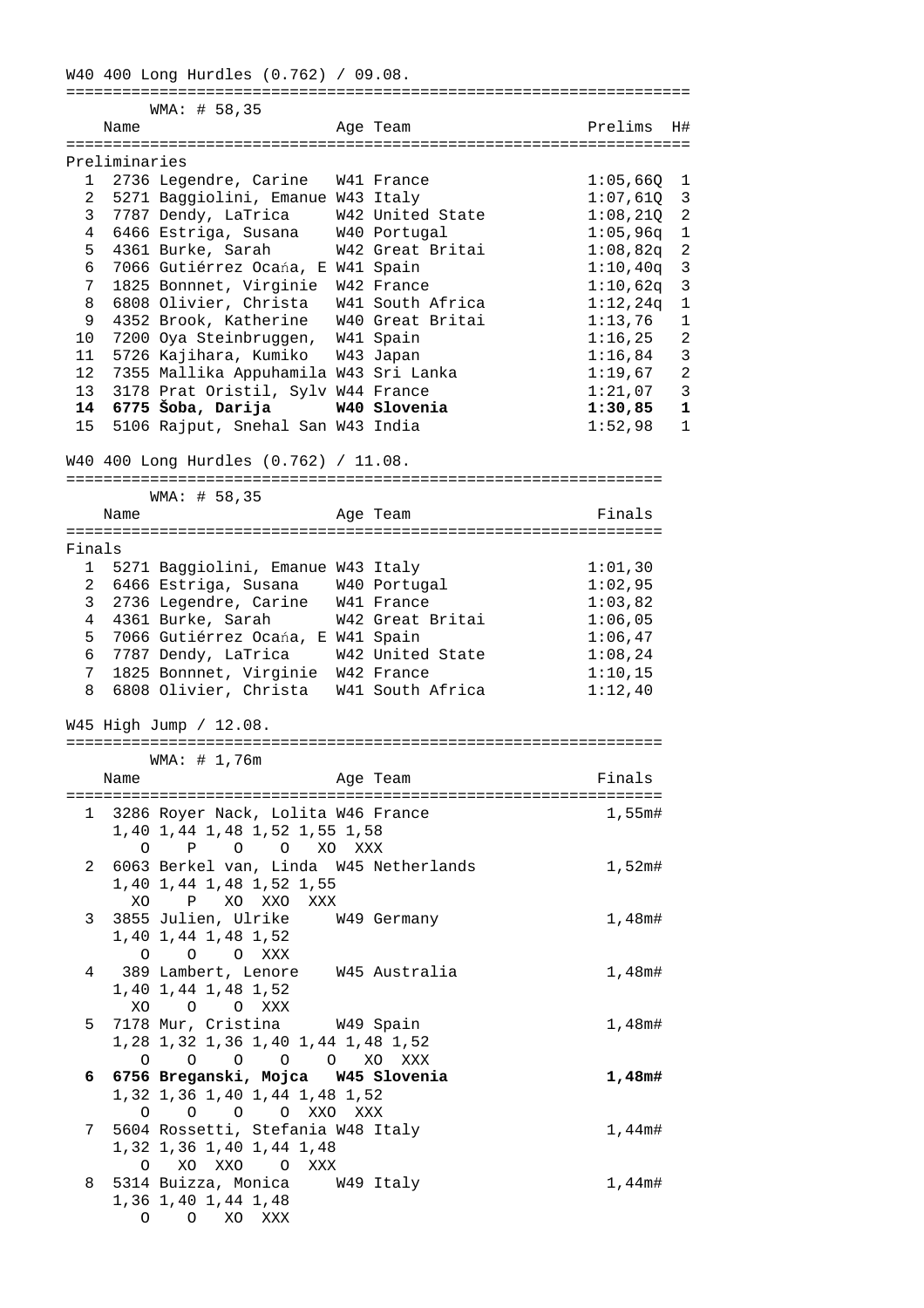| 9            |             | 3404 Tahraoui, Claudine W47 France<br>1,40 1,44 1,48                                                                                                                               | $1,44$ m# |
|--------------|-------------|------------------------------------------------------------------------------------------------------------------------------------------------------------------------------------|-----------|
| 10           | XO          | XO XXX<br>2417 Giraud, Isabelle W49 France                                                                                                                                         | 1,40m#    |
|              |             | 1,20 1,24 1,28 1,32 1,36 1,40 1,44<br>$\begin{matrix} \mathsf{O} & \mathsf{P} & \mathsf{P} & \mathsf{O} & \mathsf{O} & \mathsf{O} & \mathsf{X} \mathsf{X} \mathsf{X} \end{matrix}$ |           |
|              |             | 11 311 Carah, Karen 147 Australia<br>1,32 1,36 1,40 1,44<br>O O XO XXX                                                                                                             | 1,40m#    |
| 12           |             | 2560 Icarre, Maryvonne W49 France<br>1,24 1,28 1,32 1,36                                                                                                                           | $1,32$ m# |
| 13           |             | O P XO XXX<br>7977 Noble, Stacey W45 United State<br>1,20 1,24 1,28 1,32                                                                                                           | 1,28m#    |
| 14           |             | O XO O XXX<br>5076 Manikkam Kandy, Su W47 India<br>1,20 1,24 1,28 1,32                                                                                                             | 1,28m#    |
|              |             | O O XXO XXX<br>8130 Guecaimburu, Maria W46 Uruguay                                                                                                                                 | NH        |
|              | 1,20<br>XXX |                                                                                                                                                                                    |           |
|              |             | W60 High Jump / 07.08.                                                                                                                                                             |           |
|              |             | WMA: # 1,47m                                                                                                                                                                       |           |
|              | Name        | Age Team                                                                                                                                                                           | Finals    |
| $\mathbf{1}$ |             | 7851 Hanscom, Rita W61 United State                                                                                                                                                | 1,36m#    |
|              |             | 1, 16 1, 19 1, 22 1, 25 1, 28 1, 30 1, 32 1, 34 1, 36                                                                                                                              |           |
|              |             | $\begin{array}{ccccccccccccccccccccc} \circ & \circ & \circ & \circ & \circ & \circ & \circ & \circ & \circ \end{array}$                                                           |           |
| 2            |             | 4869 Yeomans, Sue W62 Great Britai<br>1,10 1,13 1,16 1,19 1,22 1,25 1,28 1,30 1,32 1,34                                                                                            | 1,32m#    |
|              |             | 0 0 0 0 0 0 0 0 0 XO XXX                                                                                                                                                           |           |
| 3            |             | 6771 Prezelj, Stanka W63 Slovenia                                                                                                                                                  | 1,28m#    |
|              |             | 1, 19 1, 22 1, 25 1, 28 1, 30                                                                                                                                                      |           |
| 4            |             | O O O XXO XXX<br>6059 Akkerman-Smits, An W60 Netherlands                                                                                                                           | 1,25m#    |
|              |             | 1, 16 1, 19 1, 22 1, 25 1, 28                                                                                                                                                      |           |
|              |             | XO O O XXX<br>$\circ$                                                                                                                                                              |           |
| 4            |             | 6741 Matusova, Anna W60 Slovak Repub<br>1,22 1,25 1,28<br>O O XXX                                                                                                                  | 1,25m#    |
|              |             | 6 4267 Wolf-Schiruska, Ut W61 Germany                                                                                                                                              | 1,22m#    |
|              |             | 1,10 1,13 1,16 1,19 1,22 1,25                                                                                                                                                      |           |
| 6            |             | 0 0 0 0 0 XXX<br>6924 Casanovas, Lluisa W63 Spain                                                                                                                                  | 1,22m#    |
|              |             | 1, 16 1, 19 1, 22 1, 25<br>O O XO XXX                                                                                                                                              |           |
| 6            |             | 5831 Brakanska, Dace W60 Latvia<br>1, 16 1, 19 1, 22 1, 25                                                                                                                         | 1,22m#    |
| 6            |             | O O O XXX<br>3804 Henschke, Hilke W62 Germany                                                                                                                                      | 1,22m#    |
|              |             | 1,22 1,25                                                                                                                                                                          |           |
|              |             | O XXX                                                                                                                                                                              |           |
|              |             | 10 837 Amerongen, Loretta W61 Canada<br>1,10 1,13 1,16 1,19 1,22                                                                                                                   | 1,19m#    |
|              |             | O O O XXO XX                                                                                                                                                                       |           |
|              |             | 11 778 Nunes, Irenilta 60 Brazil<br>1,04 1,07 1,10 1,13 1,16                                                                                                                       | $1,13$ m# |
|              |             | 0 0 0 0 XXX                                                                                                                                                                        |           |
| 12           |             | 5789 Tamada, Yumiko W62 Japan                                                                                                                                                      | $1,01$ m# |
|              |             |                                                                                                                                                                                    |           |
|              |             | 0,98 1,01 1,04                                                                                                                                                                     |           |
| 12           |             | O O XXX                                                                                                                                                                            |           |
|              |             | 946 Nesterenko, Louise W64 Canada<br>0,95 0,98 1,01 1,04<br>O XO O XXX                                                                                                             | 1,01m#    |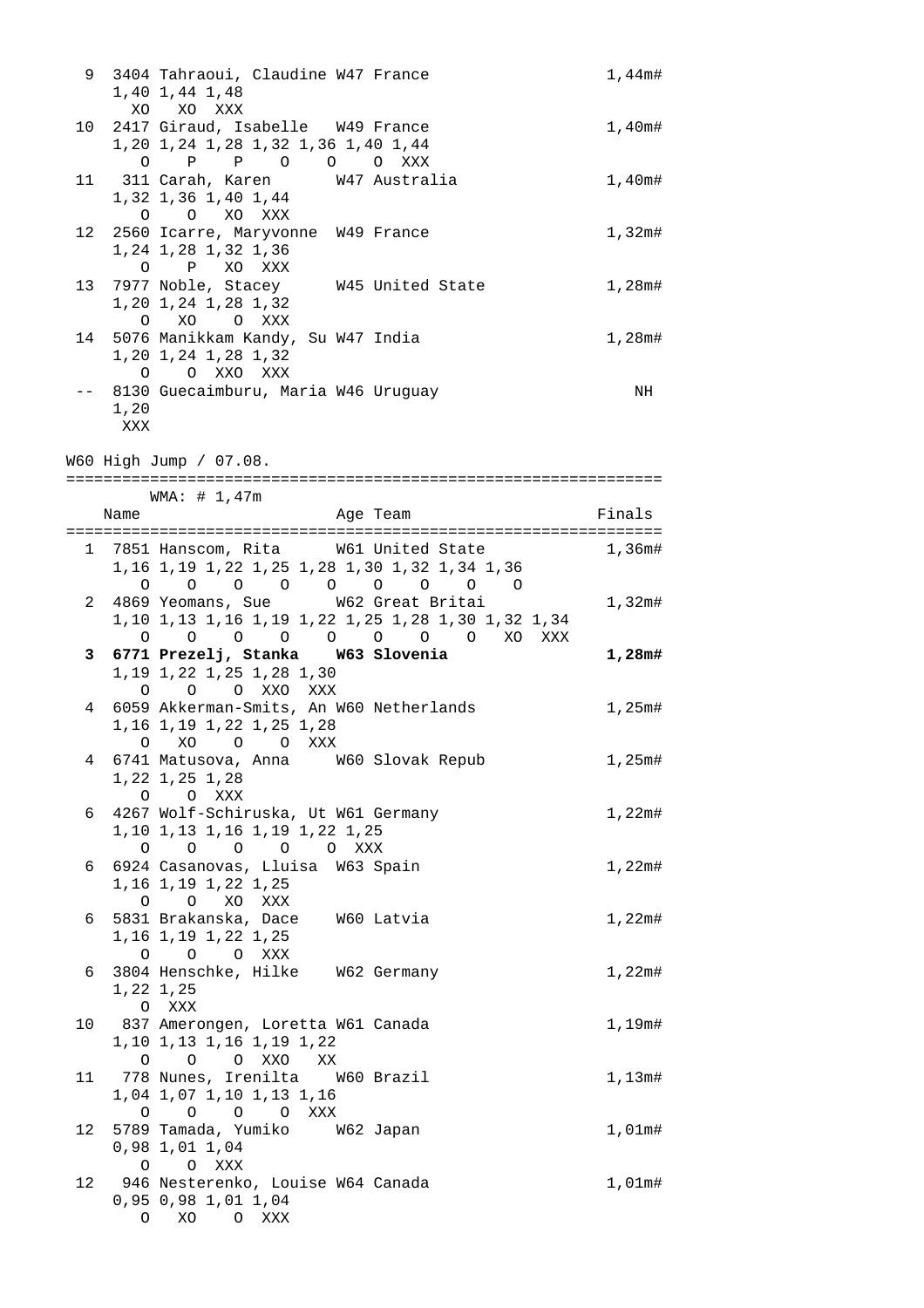14 1108 Lin, Hsiu-Shao W61 Chinese Taip 0,98m 0,98 1,01 XO XXX

W65 High Jump / 07.08. ================================================================ WMA: # 1,40m Name Research Mannesotal Mannesotal Age Team and Trinals ================================================================ 1 6135 Reinboud, Weia W65 Netherlands 1,39m# 1,31 1,34 1,39 1,43 O O O XXX 2 6151 Steekelenburg, Ann W67 Netherlands 1,25m# 1,11 1,14 1,17 1,20 1,23 1,25 1,27 O O O O O XO XXX 3 467 Taylor, Margaret W67 Australia 1,20m# 1,05 1,11 1,14 1,17 1,20 1,23 O O O O O XXX 4 5680 Zorzi, Ingeborg 6 W67 Italy 1,20m# 1,11 1,14 1,17 1,20 1,23 O O XO XXO XXX 5 431 Perkins, Wilma W65 Australia 1,17m# 1,11 1,14 1,17 1,20 O O XO XXX  **6 6757 Čad, Marjeta W67 Slovenia 1,14m#**  1,08 1,11 1,14 1,17 O O O XXX 7 7834 Glass, LaTanya W68 United State 1,14m# 1,02 1,05 1,08 1,11 1,14 1,17 O O O O XXO XXX 8 1481 Kokkonen, Terhi W68 Finland 1,11m# 1,11 1,14 O XXX 9 7497 Daehler-Stettler, W67 Switzerland 1,08m# 1,05 1,08 1,11 O XO XXX 10 4670 Oakes, Patricia W69 Great Britai 1,08m# 0,99 1,02 1,05 1,08 1,11 O O XXO XXO XXX W45 Triple Jump / 15.08. ===================================================================== WMA: # 11,98m Name **Age Team** Age Team Finals Wind ===================================================================== 1 2423 Glovil, Murielle W47 France 12,01m# +0.0 11,52m(2.6) FOUL(1.5) 11,57m(2.0) 11,96m(2.2) 11,97m(1.9) 12,01m(+0.0) 2 2520 Henry, Desiree W48 France 11,04m 2.6 10,01m(2.6) 11,04m(2.6) 10,12m(1.9) FOUL(1.8) 10,07m(+0.0) 10,89m(2.9) 3 7670 Krepkina, Valentyn W49 Ukraine 10,98m 2.6 10,39m(+0.0) 10,75m(3.0) 10,98m(2.6) FOUL(1.9) 10,73m(1.4) 10,88m(1.5) 4 3803 Henning, Monika W48 Germany 10,66m +0.0 10,52m(0.6) 10,35m(1.2) 10,51m(0.7) 10,66m(+0.0) 10,51m(2.6) 10,34m(0.5)  **5 6756 Breganski, Mojca W45 Slovenia 10,53m 1.2**  10,01m(1.0) 10,53m(1.2) 9,56m(1.5) 10,30m(0.1) 10,33m(1.0) 10,44m(2.0) 6 5903 Cańedo Reyes, Bert W46 Mexico 10,27m 2.1 9,35m(1.0) 10,11m(0.1) FOUL(2.4) 10,15m(2.5) 10,27m(2.1) 10,22m(2.1) 7 3833 Holzapfel, Andrea W49 Germany 10,24m 2.4 FOUL(0.1) FOUL(0.1) 10,17m(1.5) 10,22m(3.2) 10,24m(2.4) 10,23m(0.9) 8 1261 Mrcic, Ana W47 Croatia 10,19m 2.4 10,06m(0.8) 9,96m(0.6) 10,10m(1.3) 10,06m(2.3) FOUL(2.0) 10,19m(2.4) 9 4270 Wrzesniok, Korneli W49 Germany 10,03m 1.5 FOUL(1.9) 9,85m(1.7) 10,03m(1.5) 10 5836 Fjodorova, Inara W49 Latvia 1 1 9,98m 1.4 FOUL(1.5) 9,98m(1.4) 9,79m(1.9)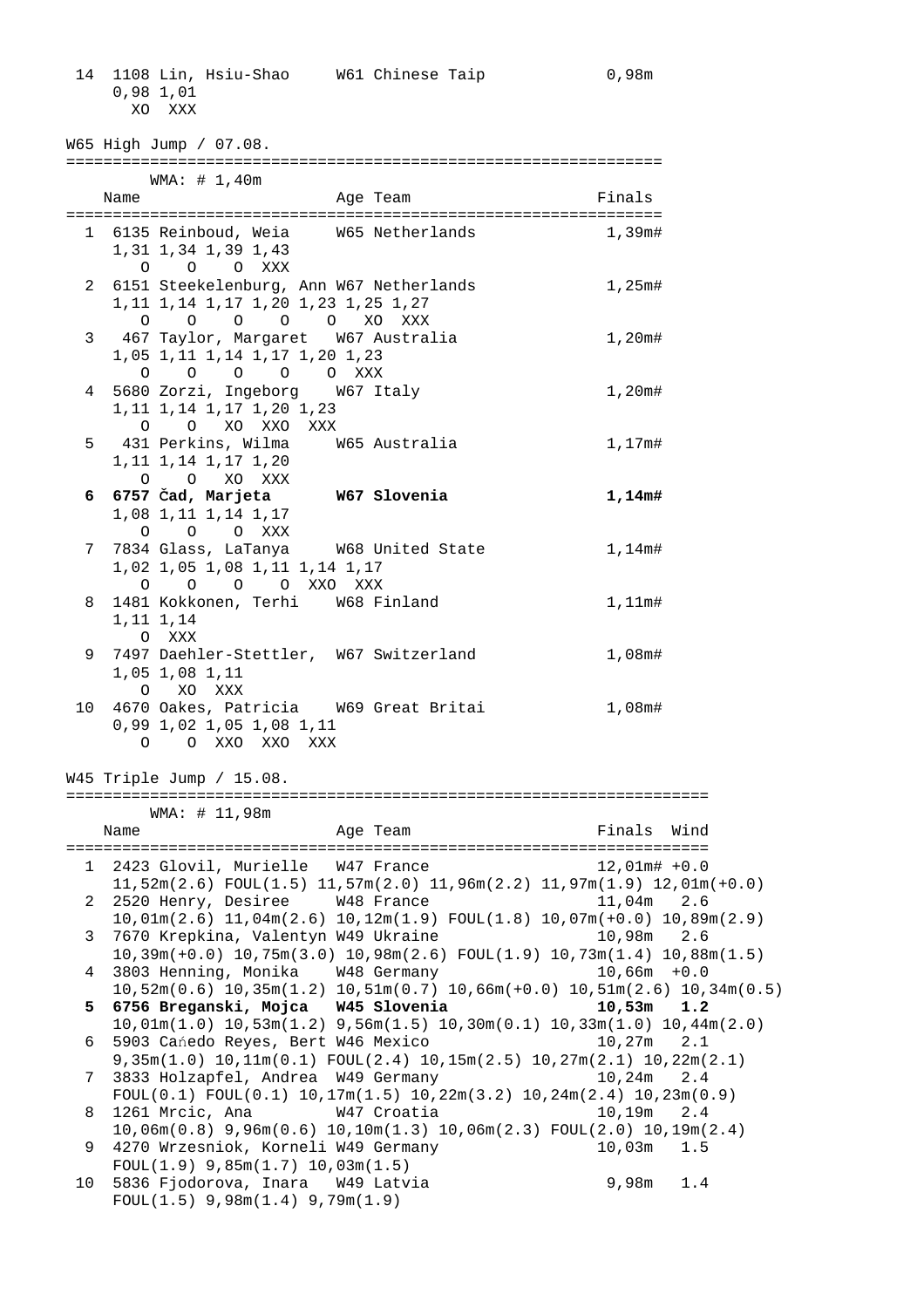| 11 4727 Richardson, Lesley W46 Great Britai | 6,83m 1.5 |
|---------------------------------------------|-----------|
| $6,80m(1.2)$ $6,72m(1.3)$ $6,83m(1.5)$      |           |
| -- 7977 Noble, Stacey 6445 United State     | FOUL      |
| $FOUL(+0.0) FOUL(2.8) PASS$                 |           |

W65 Shot Put (3kg) / 12.08.

|                 | WMA: # 12,21m                            |          |        |
|-----------------|------------------------------------------|----------|--------|
|                 | Name                                     | Age Team | Finals |
|                 |                                          |          |        |
|                 | 1 7480 Anderes, Edith W67 Switzerland    |          | 10,23m |
|                 | 10,16m FOUL FOUL 10,17m 9,96m 10,23m     |          |        |
| $\overline{2}$  | 5867 Kazlauskiene, Geno W65 Lithuania    |          | 9,87m  |
|                 | 9,87m FOUL 9,87m FOUL FOUL 9,61m         |          |        |
| 3 <sup>7</sup>  | 4935 Gosztolai, Mária T W67 Hungary      |          | 9,57m  |
|                 | 9,40m FOUL 8,97m 9,57m FOUL FOUL         |          |        |
| $\overline{4}$  | 8128 Finochietti Malan, W67 Uruguay      |          | 9,42m  |
|                 | 8,45m 8,75m 8,71m 9,42m FOUL 8,88m       |          |        |
| 5               | 1337 Faldager, Inge W67 Denmark          |          | 9,19m  |
|                 | 8,67m 8,84m 9,19m FOUL 9,09m FOUL        |          |        |
| 6               | 3785 Hartung, Sieglinde W67 Germany      |          | 9,10m  |
|                 | 8,47m 8,81m 9,10m FOUL 8,96m 8,72m       |          |        |
| 7               | 1003 Cabrié, Ester W68 Chile             |          | 9,06m  |
|                 | 8,37m 9,06m 8,69m 8,47m 8,75m 8,24m      |          |        |
| 7               | 1293 Klimesova, Jarmila W67 Czech Republ |          | 9,06m  |
|                 | 8,87m 9,06m FOUL FOUL 8,97m FOUL         |          |        |
| 9               | 7834 Glass, LaTanya W68 United State     |          | 8,72m  |
|                 | 8,72m 8,29m 8,47m                        |          |        |
| 10              | 6786 Ferreira, Mercia W66 South Africa   |          | 8,59m  |
|                 | 8,59m 7,90m 7,85m                        |          |        |
| 11              | 6757 Čad, Marjeta W67 Slovenia           |          | 8,11m  |
|                 | FOUL 8,11m 8,11m                         |          |        |
| 12 <sup>°</sup> | 795 Rosa, Maria Luiza W67 Brazil         |          | 7,14m  |
|                 | 5,57m 7,14m 6,49m                        |          |        |
| 13              | 1762 Bernard, Marie Cél W69 France       |          | 7,10m  |
|                 | 6,75m FOUL 7,10m                         |          |        |
| 14              | 606 Derksen, Amely W67 Belgium           |          | 6,60m  |
|                 | 6,37m 6,43m 6,60m                        |          |        |
| 15              | 5099 Ponnappa, Machamma W68 India        |          | 6,42m  |
|                 | $6,26m$ $6,40m$ $6,42m$                  |          |        |
| 16              | 6827 Van Eck, Suzi W66 South Africa      |          | 6,41m  |
|                 | 6,41m 6,05m 6,10m                        |          |        |
|                 | 17 491 Woods, Claire W67 Australia       |          | 5,80m  |
|                 | 5,80m FOUL 5,51m                         |          |        |
|                 | 18 4988 Balasundaram, Siva W69 India     |          | 4,51m  |
|                 | 4,36m  4,35m  4,51m                      |          |        |
|                 |                                          |          |        |

Heptathlon: #1 W45 80 Short Hurdles Heptathlon (12.00-0.762-8.00) / 04.08.

|                 |      | Heats $1-2$ 8:50                         | Heats 3-4 9:20   |                       |               |                |      |
|-----------------|------|------------------------------------------|------------------|-----------------------|---------------|----------------|------|
|                 | Name |                                          | Age Team         | Finals Wind H# Points |               |                |      |
|                 |      |                                          |                  |                       |               |                |      |
|                 |      | 1 1676 Bajeat, Petra W49 France          |                  | 12,50                 | $1.4 \quad 2$ |                | 1028 |
| $\overline{a}$  |      | 6148 Smit, Ingrid W47 Netherlands        |                  | 12,57                 | 0.94          |                | 1018 |
| 3               |      | 8046 Shivers-Cole, Carm W46 United State |                  | 12,90                 | $0.8 \quad 1$ |                | 967  |
| 4               |      | 3581 Alisch, Urte W47 Germany            |                  | 12,99                 | 1.4           | $\overline{2}$ | 953  |
| 5               |      | 389 Lambert, Lenore W45 Australia        |                  | 13,15                 | $0.8 \quad 1$ |                | 928  |
| 6               |      | 4589 Krefting, Monique W45 Great Britai  |                  | 13,23                 | $0.8 \quad 1$ |                | 917  |
| 7               |      | 311 Carah, Karen 647 Australia           |                  | 13,32                 | $1.6-3$       |                | 903  |
| 8               |      | 604 Denisty, Daniele W49 Belgium         |                  | 13,54                 | $1.6-3$       |                | 871  |
| 9               |      | 3286 Royer Nack, Lolita W46 France       |                  | 13,64                 | $1.4 \quad 2$ |                | 856  |
| 10              |      | 4270 Wrzesniok, Korneli W49 Germany      |                  | 13,91                 | 0.9           | 4              | 817  |
| 11              |      | 5259 Ansaldi, Chiara                     | W47 Italy        | 13,93                 | $0.8 \quad 1$ |                | 814  |
| 12              |      | 4576 Jones, Dawn W45 Great Britai        |                  | 14,03                 | 0.8           | $\mathbf{1}$   | 800  |
| 13 <sup>°</sup> |      | 3833 Holzapfel, Andrea W49 Germany       |                  | 14,10                 | 1.6           | 3              | 791  |
| 14              |      | 4431 Dickinson, Janet                    | W48 Great Britai | 14,13                 | 1.4           | 2              | 786  |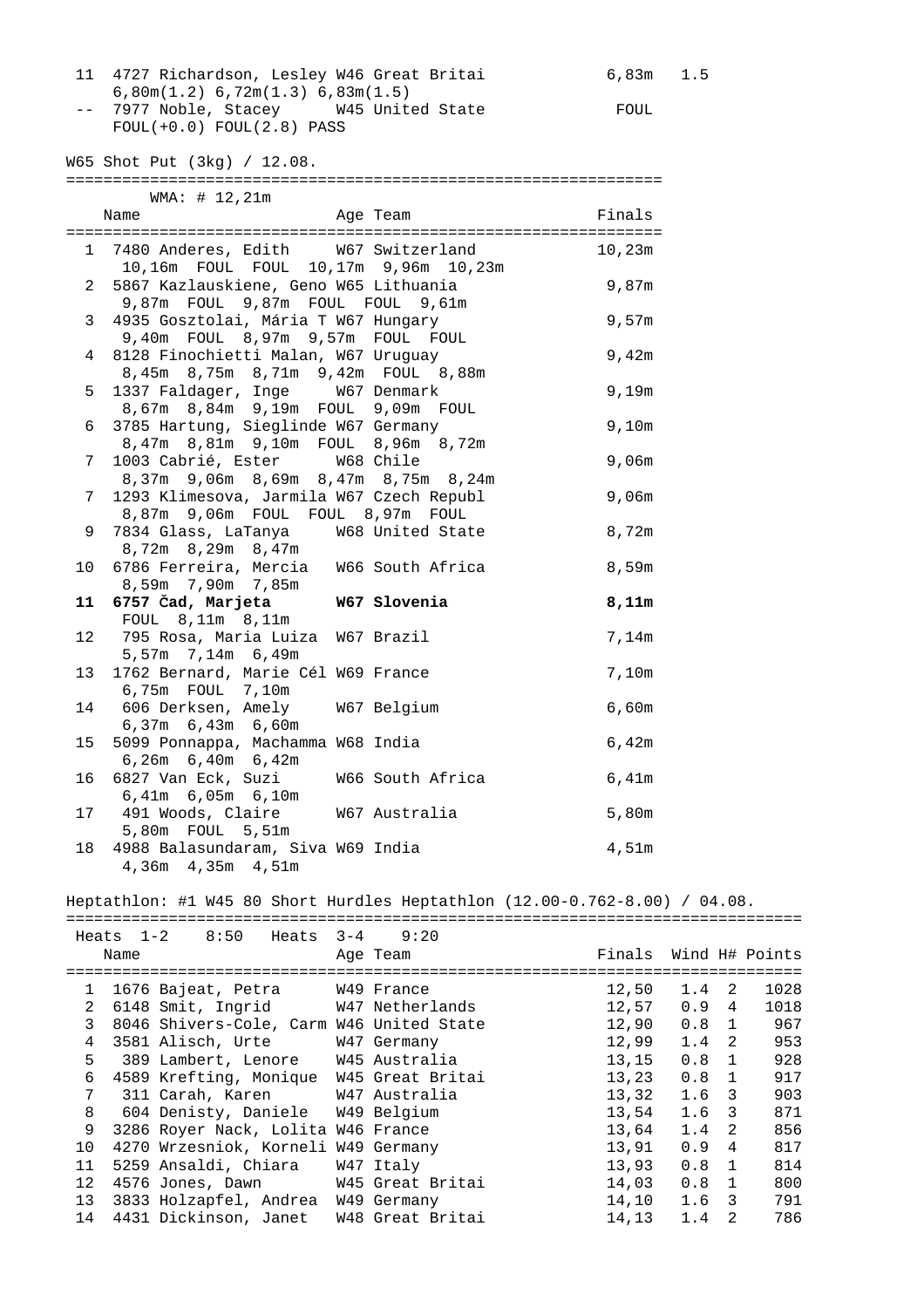| 15           |         | 3663 Doerks, Anja       W47 Germany                                     |                                            | 14,18       | 1.6<br>$\mathbf{3}$ | 779 |
|--------------|---------|-------------------------------------------------------------------------|--------------------------------------------|-------------|---------------------|-----|
|              |         | 16 6756 Breganski, Mojca W45 Slovenia                                   |                                            | 14,25       | 0.94                | 769 |
|              |         | 17 4675 Oliver, Louise W45 Great Britai                                 |                                            | 14,44       | 0.9                 | 744 |
|              |         |                                                                         |                                            |             | $\overline{4}$      |     |
| 18           |         | 4272 Wulfert, Astrid W47 Germany                                        |                                            | 14,69       | 0.94                | 709 |
|              |         | 19 3774 Haemsch, Annegret W46 Germany                                   |                                            | 15,41       | $0.8 \quad 1$       | 617 |
|              |         | 20 2899 Mejean, Marie-Thér W48 France                                   |                                            | 15,45       | $1.6-3$             | 611 |
| 21           |         | 3796 Heidenmann, Silke W45 Germany                                      |                                            | 16,70       | 1.6 <sup>3</sup>    | 465 |
|              |         |                                                                         |                                            |             |                     |     |
|              |         | Heptathlon: #2 W45 High Jump Heptathlon / 04.08.                        |                                            |             |                     |     |
|              |         |                                                                         |                                            |             |                     |     |
|              |         |                                                                         |                                            |             |                     |     |
|              | Name    |                                                                         | Age Team                                   |             | Finals Points       |     |
|              |         |                                                                         |                                            |             |                     |     |
|              |         | 1 4589 Krefting, Monique W45 Great Britai                               |                                            |             | 1,61m 1054          |     |
|              |         | 1,40 1,43 1,46 1,49 1,52 1,55 1,58 1,61 1,64                            |                                            |             |                     |     |
|              |         | 0 0 0 XO 0 XO XO XXO XXX                                                |                                            |             |                     |     |
|              |         | 2 5259 Ansaldi, Chiara W47 Italy                                        |                                            | 1,52m       | 928                 |     |
|              |         |                                                                         |                                            |             |                     |     |
|              |         | 1, 37 1, 40 1, 43 1, 46 1, 49 1, 52 1, 55                               |                                            |             |                     |     |
|              |         | $\begin{matrix}0&0&0&0&0&0&\text{XXO}&\text{XXX}\end{matrix}$           |                                            |             |                     |     |
|              |         | 3 1676 Bajeat, Petra W49 France                                         |                                            | 1,49m       | 891                 |     |
|              |         | 1, 37 1, 40 1, 43 1, 46 1, 49 1, 52                                     |                                            |             |                     |     |
|              |         | 0 0 0 0 0 XXX                                                           |                                            |             |                     |     |
| $\mathbf{3}$ |         | 3286 Royer Nack, Lolita W46 France                                      |                                            | 1,49m       | 891                 |     |
|              |         |                                                                         |                                            |             |                     |     |
|              |         | 1,40 1,43 1,46 1,49 1,52                                                |                                            |             |                     |     |
|              |         | O P XO XXO XXX                                                          |                                            |             |                     |     |
|              |         | 5 389 Lambert, Lenore W45 Australia                                     |                                            | 1,46m       | 842                 |     |
|              |         | 1,40 1,43 1,46 1,49                                                     |                                            |             |                     |     |
|              |         | O P O XXX                                                               |                                            |             |                     |     |
|              |         | 5 3581 Alisch, Urte W47 Germany                                         |                                            | 1,46m       | 842                 |     |
|              |         |                                                                         |                                            |             |                     |     |
|              |         | 1,37 1,40 1,43 1,46 1,49                                                |                                            |             |                     |     |
|              |         | 0 0 0 0 XXX                                                             |                                            |             |                     |     |
|              |         | 5 4576 Jones, Dawn W45 Great Britai                                     |                                            | 1,46m       | 842                 |     |
|              |         | 1,37 1,40 1,43 1,46 1,49                                                |                                            |             |                     |     |
|              | $\circ$ | O O XO XXX                                                              |                                            |             |                     |     |
| 5            |         |                                                                         |                                            |             |                     |     |
|              |         | 6148 Smit, Ingrid W47 Netherlands                                       |                                            | 1,46m       | 842                 |     |
|              |         | 1,28 1,31 1,34 1,37 1,40 1,43 1,46 1,49                                 |                                            |             |                     |     |
|              |         | $\begin{matrix}0&0&0&0&0&0&\text{X}0&\text{XX}0&\text{XXX}\end{matrix}$ |                                            |             |                     |     |
|              |         | 9 4675 Oliver, Louise W45 Great Britai                                  |                                            | $1$ , $43m$ | 806                 |     |
|              |         | 1, 31 1, 34 1, 37 1, 40 1, 43 1, 46                                     |                                            |             |                     |     |
|              |         | 0 0 0 XO 0 XXX                                                          |                                            |             |                     |     |
|              |         |                                                                         |                                            |             |                     |     |
| 9.           |         | 311 Carah, Karen       W47 Australia                                    |                                            | 1,43m       | 806                 |     |
|              |         | 1, 28 1, 31 1, 34 1, 37 1, 40 1, 43 1, 46                               |                                            |             |                     |     |
|              |         | 0 0 0 0 0 0 XXX                                                         |                                            |             |                     |     |
|              |         |                                                                         | 9 8046 Shivers-Cole, Carm W46 United State |             | 1,43m 806           |     |
|              |         | 1, 34 1, 37 1, 40 1, 43 1, 46                                           |                                            |             |                     |     |
|              |         | O P XO XXO XXX                                                          |                                            |             |                     |     |
|              |         | 12 6756 Breganski, Mojca W45 Slovenia                                   |                                            | 1,40m       | 759                 |     |
|              |         |                                                                         |                                            |             |                     |     |
|              |         | 1, 28 1, 31 1, 34 1, 37 1, 40 1, 43                                     |                                            |             |                     |     |
|              |         | 0 P O O O XXX                                                           |                                            |             |                     |     |
| 13           |         | 4431 Dickinson, Janet W48 Great Britai                                  |                                            | 1,37m       | 724                 |     |
|              |         | 1, 22 1, 25 1, 28 1, 31 1, 34 1, 37 1, 40                               |                                            |             |                     |     |
|              |         | 0 0 0 0 0 XO XXX                                                        |                                            |             |                     |     |
|              |         |                                                                         |                                            |             |                     |     |
|              |         | 13 3774 Haemsch, Annegret W46 Germany                                   |                                            | 1,37m       | 724                 |     |
|              |         | 1, 28 1, 31 1, 34 1, 37 1, 40                                           |                                            |             |                     |     |
|              |         | O O XO O XXX                                                            |                                            |             |                     |     |
|              |         | 15 4270 Wrzesniok, Korneli W49 Germany                                  |                                            | 1,34m       | 678                 |     |
|              |         | 1, 22 1, 25 1, 28 1, 31 1, 34 1, 37                                     |                                            |             |                     |     |
|              |         | 0 0 0 0 0 XXX                                                           |                                            |             |                     |     |
|              |         |                                                                         |                                            |             |                     |     |
|              |         | 15 604 Denisty, Daniele W49 Belgium                                     |                                            | 1,34m       | 678                 |     |
|              |         | 1,34 1,37                                                               |                                            |             |                     |     |
|              |         | O XXX                                                                   |                                            |             |                     |     |
| 17           |         | 3833 Holzapfel, Andrea W49 Germany                                      |                                            | 1,31m       | 644                 |     |
|              |         | 1,28 1,31 1,34                                                          |                                            |             |                     |     |
|              |         | XO OXXX                                                                 |                                            |             |                     |     |
|              |         |                                                                         |                                            |             |                     |     |
| 18           |         | 4272 Wulfert, Astrid W47 Germany                                        |                                            | 1,28m       | 599                 |     |
|              |         | 1, 19 1, 22 1, 25 1, 28 1, 31                                           |                                            |             |                     |     |
|              |         | O XO O XO XXX                                                           |                                            |             |                     |     |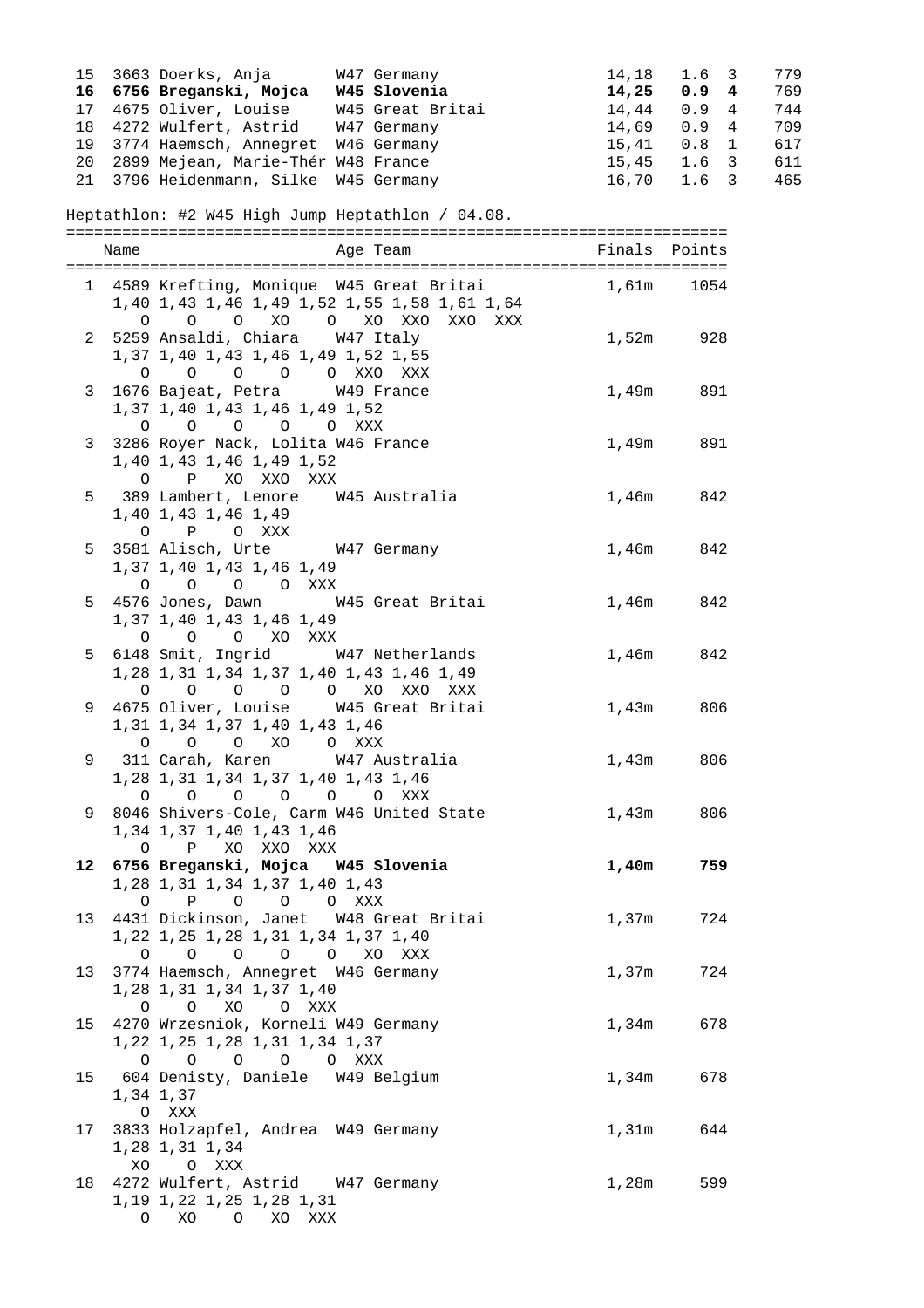| 19             | 3663 Doerks, Anja W47 Germany<br>1,16 1,19 1,22 1,25<br>$\circ$ $\circ$<br>XO XXX |                  | 1,22m     | 523    |
|----------------|-----------------------------------------------------------------------------------|------------------|-----------|--------|
| 20             | 2899 Mejean, Marie-Thér W48 France<br>1,19 1,22                                   |                  | 1,19m 491 |        |
| 21             | XXO XXX<br>3796 Heidenmann, Silke W45 Germany<br>1,13 1,16<br>O XXX               |                  | 1,13m 419 |        |
|                | Heptathlon: #3 W45 Shot Put Heptathlon (4kg) / 04.08.                             |                  |           |        |
|                | Name                                                                              | Age Team         | Finals    | Points |
|                |                                                                                   |                  |           |        |
|                | 1 4675 Oliver, Louise W45 Great Britai<br>9,93m 11,14m 10,10m                     |                  | 11,14m    | 747    |
| $\overline{2}$ | 1676 Bajeat, Petra W49 France<br>8,50m  10,06m  FOUL                              |                  | 10,06m    | 662    |
| $\mathbf{3}$   | 8046 Shivers-Cole, Carm W46 United State<br>FOUL 10,03m FOUL                      |                  | 10,03m    | 659    |
| 4              | 604 Denisty, Daniele W49 Belgium<br>9,39m FOUL 9,68m                              |                  | 9,68m     | 632    |
| 5              | 3581 Alisch, Urte<br>8,88m 8,17m 9,42m                                            | W47 Germany      | 9,42m     | 612    |
| 6              | 4270 Wrzesniok, Korneli W49 Germany<br>8,61m 8,93m 8,79m                          |                  | 8,93m     | 573    |
| 7              | 311 Carah, Karen<br>7,68m 8,18m 8,30m                                             | W47 Australia    | 8,30m     | 524    |
| 8              | 389 Lambert, Lenore W45 Australia<br>7,07m FOUL 8,29m                             |                  | 8,29m     | 523    |
| 8              | 3286 Royer Nack, Lolita W46 France<br>8,10m 7,77m 8,29m                           |                  | 8,29m     | 523    |
| 10             | 4589 Krefting, Monique W45 Great Britai<br>8,21m FOUL 8,11m                       |                  | 8,21m     | 516    |
| 11             | 3833 Holzapfel, Andrea W49 Germany<br>7,67m 8,02m 7,42m                           |                  | 8,02m     | 501    |
| 11             | 3774 Haemsch, Annegret W46 Germany<br>7,76m 7,79m 8,02m                           |                  | 8,02m     | 501    |
| 13             | 4431 Dickinson, Janet W48 Great Britai<br>7,90m 7,96m 7,89m                       |                  | 7,96m     | 497    |
| 14             | 6148 Smit, Ingrid<br>7,76m 7,93m FOUL                                             | W47 Netherlands  | 7,93m     | 495    |
| 15             | 3663 Doerks, Anja<br>7,18m 7,63m 7,86m                                            | W47 Germany      | 7,86m     | 489    |
| 16             | 6756 Breganski, Mojca                                                             | W45 Slovenia     | 7,82m     | 486    |
| 17             | 7,28m 7,38m 7,82m<br>4272 Wulfert, Astrid<br>7,47m 7,46m 7,38m                    | W47 Germany      | 7,47m     | 459    |
| 18             | 5259 Ansaldi, Chiara<br>7,45m 7,09m 7,27m                                         | W47 Italy        | 7,45m     | 457    |
| 19             | 2899 Mejean, Marie-Thér W48 France<br>7,22m FOUL 7,12m                            |                  | 7,22m     | 440    |
| 20             | 3796 Heidenmann, Silke W45 Germany<br>6,96m FOUL 6,61m                            |                  | 6,96m     | 419    |
| 21             | 4576 Jones, Dawn<br>6,36m 6,16m 6,61m                                             | W45 Great Britai | 6,61m     | 392    |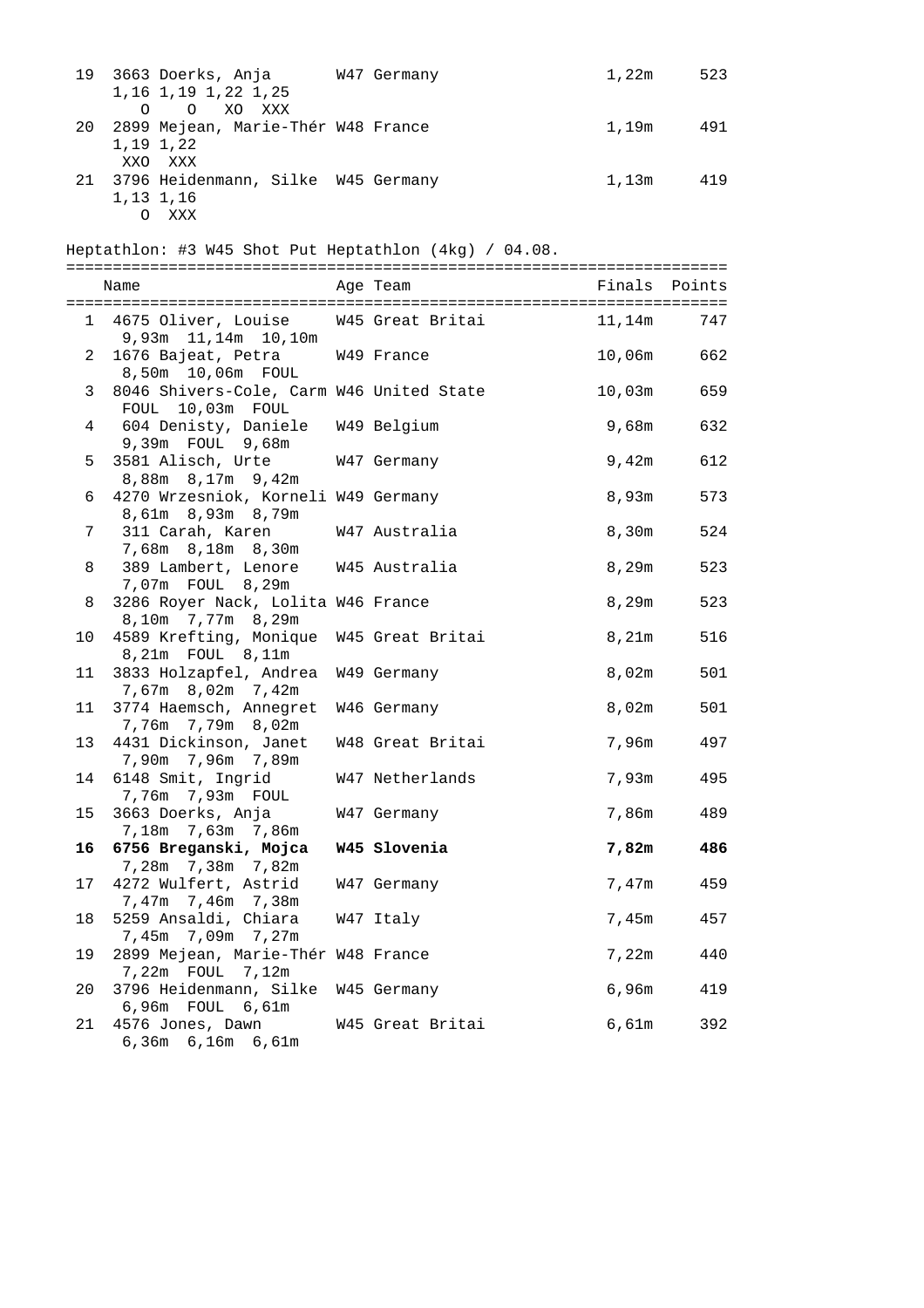Heptathlon: #4 W45 200 Meter Dash Heptathlon / 04.08.

|                                                  | Name |                                          |  | Age Team    | Finals Wind H# Points |               |                |     |
|--------------------------------------------------|------|------------------------------------------|--|-------------|-----------------------|---------------|----------------|-----|
|                                                  |      |                                          |  |             |                       |               |                |     |
| $\mathbf{1}$                                     |      | 4589 Krefting, Monique W45 Great Britai  |  |             | 26,89                 | 2.8           | 1              | 965 |
| $\overline{2}$                                   |      | 6148 Smit, Ingrid W47 Netherlands        |  |             | 27,29                 | $2.3 \quad 4$ |                | 931 |
| 3                                                |      | 389 Lambert, Lenore W45 Australia        |  |             | 27,44                 | $2.8 \quad 1$ |                | 919 |
| 4                                                |      | 1676 Bajeat, Petra W49 France            |  |             | 27,75                 | $2.8 \quad 1$ |                | 893 |
| 5                                                |      | 4675 Oliver, Louise M45 Great Britai     |  |             | 27,97                 | 2.3           | $\overline{4}$ | 875 |
| 6                                                |      | 311 Carah, Karen W47 Australia           |  |             | 28,46                 | 2.8           | 3              | 835 |
| 7                                                |      | 3581 Alisch, Urte W47 Germany            |  |             | 28,69                 | 3.6           | 2              | 817 |
| 8                                                |      | 4431 Dickinson, Janet W48 Great Britai   |  |             | 28,72                 | 3.6           | 2              | 815 |
| 9                                                |      | 8046 Shivers-Cole, Carm W46 United State |  |             | 29,11                 | 2.8           | $\mathbf{1}$   | 784 |
| 10                                               |      | 604 Denisty, Daniele W49 Belgium         |  |             | 29,17                 | 2.8           | $\mathbf{3}$   | 779 |
| 11                                               |      | 4270 Wrzesniok, Korneli W49 Germany      |  |             | 29,39                 | 2.8           | 3              | 763 |
| 12                                               |      | 4576 Jones, Dawn M45 Great Britai        |  |             | 29,64                 | 2.8           | $\mathbf{1}$   | 743 |
| 13                                               |      | 3663 Doerks, Anja 1947 Germany           |  |             | 30.00                 | 2.3           | 4              | 716 |
| 14                                               |      | 3833 Holzapfel, Andrea W49 Germany       |  |             | 30.38                 | 2.8           | 3              | 688 |
| 15                                               |      | 6756 Breganski, Mojca W45 Slovenia       |  |             | 30,54                 | $2.3 \quad 4$ |                | 676 |
| 16                                               |      | 2899 Mejean, Marie-Thér W48 France       |  |             | 30,67                 | 2.8           | 3              | 667 |
| 17                                               |      | 4272 Wulfert, Astrid W47 Germany         |  |             | 30.82                 | 2.3           | $\overline{4}$ | 655 |
| 18                                               |      | 5259 Ansaldi, Chiara W47 Italy           |  |             | $30.84$ 3.6           |               | 2              | 654 |
|                                                  |      | 19 3796 Heidenmann, Silke W45 Germany    |  |             | 31,70 2.3 4           |               |                | 594 |
| 20                                               |      | 3774 Haemsch, Annegret                   |  | W46 Germany | 32,46                 | 3.6           | 2              | 542 |
| Heptathlon: #5 W45 Long Jump Heptathlon / 05.08. |      |                                          |  |             |                       |               |                |     |
| Name                                             |      |                                          |  | Age Team    | Finals                | Wind Points   |                |     |
|                                                  |      |                                          |  |             |                       |               |                |     |

|                 | 1 4589 Krefting, Monique W45 Great Britai |               | $5,10m$ $2.8$ | 850 |
|-----------------|-------------------------------------------|---------------|---------------|-----|
|                 | $4,62m(1.9)$ 5, $10m(2.8)$ 4, $79m(1.6)$  |               |               |     |
| $\overline{2}$  | 389 Lambert, Lenore W45 Australia         | 5,03m         | 1.1           | 825 |
|                 | 4,84m(1.9) 5,03m(1.1) 5,01m(0.6)          |               |               |     |
| 3 <sup>7</sup>  | 6148 Smit, Ingrid W47 Netherlands         | 4,98m 1.5     |               | 807 |
|                 | $4,98m(1.5)$ $4,79m(-0.0)$ $4,82m(-0.9)$  |               |               |     |
| $\overline{4}$  | 1676 Bajeat, Petra W49 France             | $4,94m - 0.3$ |               | 792 |
|                 | $4,60m(1.1)$ $4,94m(-0.3)$ FOUL $(1.5)$   |               |               |     |
| 5               | 5259 Ansaldi, Chiara W47 Italy            | 4,84m         | 1.6           | 756 |
|                 | $4,65m(0.8)$ FOUL $(1.3)$ $4,84m(1.6)$    |               |               |     |
| 6               | 4675 Oliver, Louise W45 Great Britai      | 4,62m         | $1.5$         | 683 |
|                 | $4,62m(1.5)$ $4,61m(0.3)$ $FOUL(-0.7)$    |               |               |     |
| $7^{\circ}$     | 6756 Breganski, Mojca W45 Slovenia        | 4,60m         | 0.2           | 674 |
|                 | $4,57m(1.9)$ $4,57m(0.1)$ $4,60m(0.2)$    |               |               |     |
| 8               | 311 Carah, Karen W47 Australia            | 4,55m         | 1.5           | 657 |
|                 | $4,55m(1.5)$ $4,47m(1.1)$ $4,43m(-0.0)$   |               |               |     |
| 9               | 4431 Dickinson, Janet W48 Great Britai    | 4,51m         | 1.4           | 645 |
|                 | $4,39m(1.7)$ $4,51m(1.4)$ $4,41m(-0.3)$   |               |               |     |
| $10 \,$         | 8046 Shivers-Cole, Carm W46 United State  | 4,50m         | 0.4           | 640 |
|                 | $4,41m(1.0)$ $4,15m(1.5)$ $4,50m(0.4)$    |               |               |     |
| 11              | 4270 Wrzesniok, Korneli W49 Germany       | 4,45m         | 1.5           | 626 |
|                 | $4,30m(0.5)$ $4,45m(1.5)$ $4,39m(0.3)$    |               |               |     |
| 12 <sub>2</sub> | 3833 Holzapfel, Andrea W49 Germany        | 4,41m         | 1.7           | 612 |
|                 | $4,41m(1.7)$ $4,20m(-0.2)$ $4,29m(-0.8)$  |               |               |     |
| 13              | 3663 Doerks, Anja W47 Germany             | 4,27m         | 0.3           | 565 |
|                 | $4, 20m(1.9)$ $4, 12m(0.6)$ $4, 27m(0.3)$ |               |               |     |
| 14              | 3581 Alisch, Urte W47 Germany             | 4,26m         | 1.9           | 562 |
|                 | $4,26m(1.9)$ FOUL FOUL                    |               |               |     |
| 15              | 3774 Haemsch, Annegret W46 Germany        | 4,21m         | 1.3           | 546 |
|                 | $4,08m(1.0)$ $4,07m(1.3)$ $4,21m(1.3)$    |               |               |     |
| 16              | 4272 Wulfert, Astrid W47 Germany          | 4,09m         | $-0.4$        | 508 |
|                 | $4,07m(0.9)$ $4,09m(-0.4)$ $4,07m(-0.6)$  |               |               |     |
| 17              | 4576 Jones, Dawn M45 Great Britai         | 4,02m         | 2.0           | 487 |
|                 | $3,99m(1.8)$ FOUL $(1.3)$ 4,02m $(2.0)$   |               |               |     |
| 18              | 3796 Heidenmann, Silke W45 Germany        | 3,90m         | 1.6           | 451 |
|                 | $3,90m(1.6)$ $3,71m(0.3)$ $3,51m(-0.4)$   |               |               |     |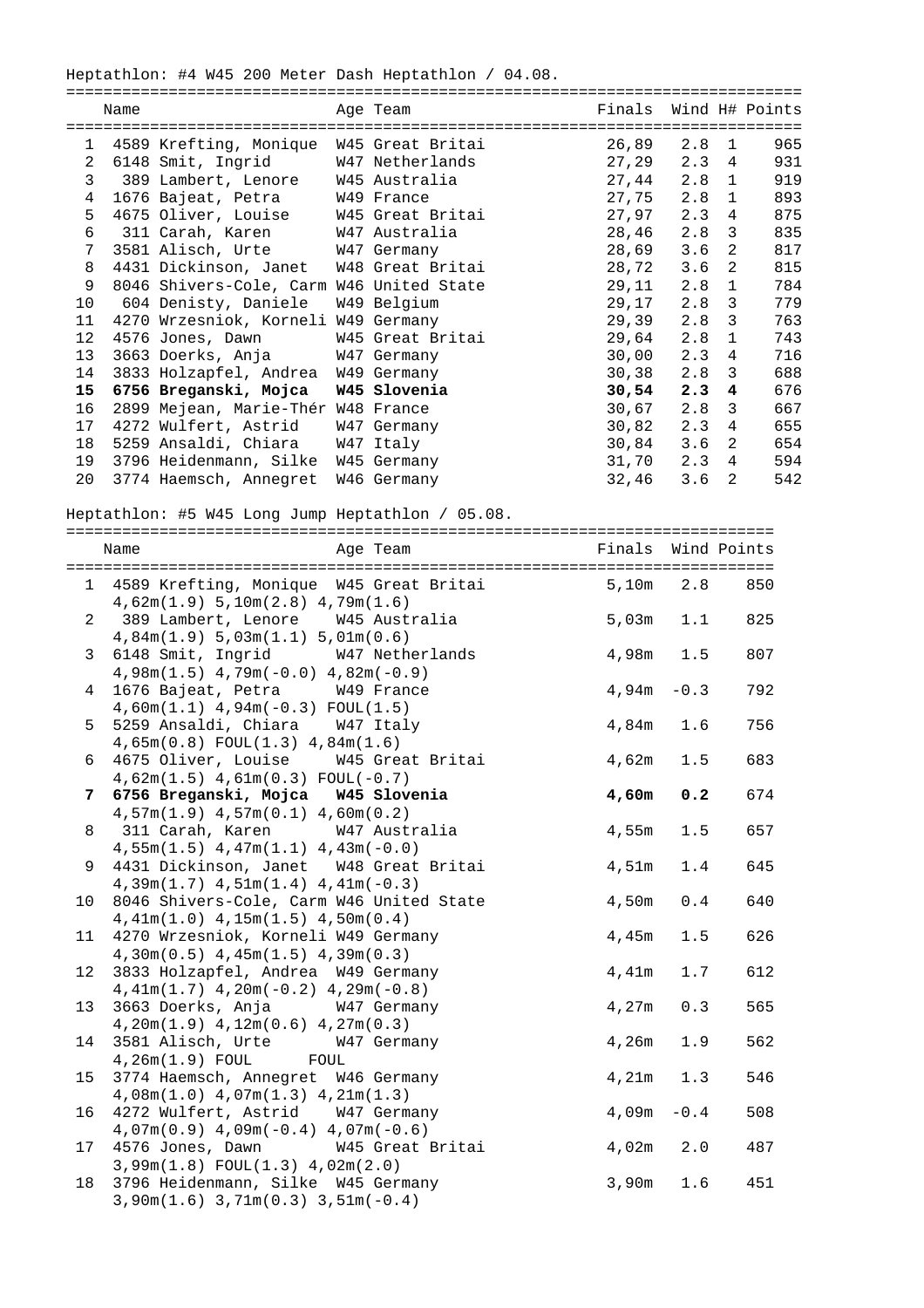|                 | Heptathlon: #6 W45 Javelin Throw Heptathlon (600g) / 05.08.      |                  |               |     |
|-----------------|------------------------------------------------------------------|------------------|---------------|-----|
|                 | Name                                                             | Age Team         | Finals Points |     |
|                 | 1 4270 Wrzesnick, Korneli W49 Germany<br>25,20m 27,93m 25,71m    |                  | 27,93m        | 569 |
| $\overline{2}$  | 1676 Bajeat, Petra W49 France<br>26,92m 26,21m 27,01m            |                  | 27,01m        | 547 |
|                 | 3 4675 Oliver, Louise W45 Great Britai<br>26,98m  24,54m  FOUL   |                  | 26,98m        | 546 |
|                 | 4 4431 Dickinson, Janet W48 Great Britai<br>25,90m 23,50m 23,38m |                  | 25,90m        | 521 |
|                 | 5 8046 Shivers-Cole, Carm W46 United State<br>FOUL 24,66m 25,01m |                  | 25,01m        | 499 |
| 6               | 3663 Doerks, Anja W47 Germany<br>24,62m 22,49m 24,65m            |                  | 24,65m        | 491 |
|                 | 311 Carah, Karen<br>7<br>21,35m 24,38m 23,70m                    | W47 Australia    | 24,38m        | 485 |
| 8               | 5259 Ansaldi, Chiara W47 Italy<br>22, 20m 23, 75m 23, 54m        |                  | 23,75m        | 470 |
| 9               | 4589 Krefting, Monique W45 Great Britai<br>22,92m 20,93m FOUL    |                  | 22,92m        | 450 |
| 10              | 4272 Wulfert, Astrid<br>19,04m 22,63m 21,21m                     | W47 Germany      | 22,63m        | 443 |
| 11              | 6756 Breganski, Mojca W45 Slovenia<br>21,29m FOUL 20,23m         |                  | 21,29m        | 412 |
| 12 <sup>°</sup> | 3833 Holzapfel, Andrea<br>20,83m 20,04m FOUL                     | W49 Germany      | 20,83m        | 401 |
| 13              | 3774 Haemsch, Annegret<br>20,65m 19,00m FOUL                     | W46 Germany      | 20,65m        | 397 |
|                 | 14 6148 Smit, Ingrid<br>19,55m FOUL FOUL                         | W47 Netherlands  | 19,55m        | 371 |
| 15              | 389 Lambert, Lenore<br>15,76m  18,10m  17,68m                    | W45 Australia    | 18,10m        | 337 |
|                 | 16 3796 Heidenmann, Silke W45 Germany<br>17,31m  13,59m  FOUL    |                  | 17,31m        | 319 |
| 17              | 4576 Jones, Dawn<br>13,10m  16,19m  15,28m                       | W45 Great Britai | 16,19m        | 293 |

## Heptathlon: #7 W45 800 Meter Run Heptathlon / 05.08.

|              | Name |                                          |  | Age Team         | Finals H# Points |                |     |
|--------------|------|------------------------------------------|--|------------------|------------------|----------------|-----|
|              |      |                                          |  |                  |                  |                |     |
| $\mathbf{1}$ |      | 4589 Krefting, Monique W45 Great Britai  |  |                  | 2:21,29          | $\mathbf{1}$   | 981 |
| 2            |      | 1676 Bajeat, Petra W49 France            |  |                  | 2:39,67          | $\mathbf{1}$   | 748 |
| 3            |      | 4576 Jones, Dawn W45 Great Britai        |  |                  | 2:39,70          | $\mathbf{1}$   | 748 |
| 4            |      | 389 Lambert, Lenore                      |  | W45 Australia    | 2:42,52          | $\mathbf 1$    | 715 |
| 5            |      | 3796 Heidenmann, Silke                   |  | W45 Germany      | 2:45,71          | $\overline{a}$ | 678 |
| 6            |      | 3833 Holzapfel, Andrea                   |  | W49 Germany      | 2:45,94          | $\overline{2}$ | 676 |
| 7            |      | 6756 Breganski, Mojca                    |  | W45 Slovenia     | 2:46,70          | $\mathbf{2}$   | 667 |
| 8            |      | 6148 Smit, Ingrid                        |  | W47 Netherlands  | 2:50,69          | 2              | 623 |
| 9            |      | 311 Carah, Karen W47 Australia           |  |                  | 2:50,78          | $\overline{2}$ | 622 |
| 10           |      | 3663 Doerks, Anja W47 Germany            |  |                  | 2:52,62          | 2              | 602 |
| 11           |      | 4270 Wrzesniok, Korneli W49 Germany      |  |                  | 2:54,45          | 2              | 583 |
| 12           |      | 4431 Dickinson, Janet                    |  | W48 Great Britai | 2:58,11          | $\mathbf{1}$   | 545 |
| 13           |      | 4675 Oliver, Louise                      |  | W45 Great Britai | 3:03,30          | $\overline{a}$ | 493 |
| 14           |      | 5259 Ansaldi, Chiara W47 Italy           |  |                  | 3:06,18          | $\mathbf 1$    | 465 |
| 15           |      | 4272 Wulfert, Astrid W47 Germany         |  |                  | 3:11,38          | 2              | 417 |
| 16           |      | 8046 Shivers-Cole, Carm W46 United State |  |                  | 3:15,89          | $\mathbf{1}$   | 377 |
| 17           |      | 3774 Haemsch, Annegret                   |  | W46 Germany      | 3:29,80          | $\mathbf{1}$   | 266 |